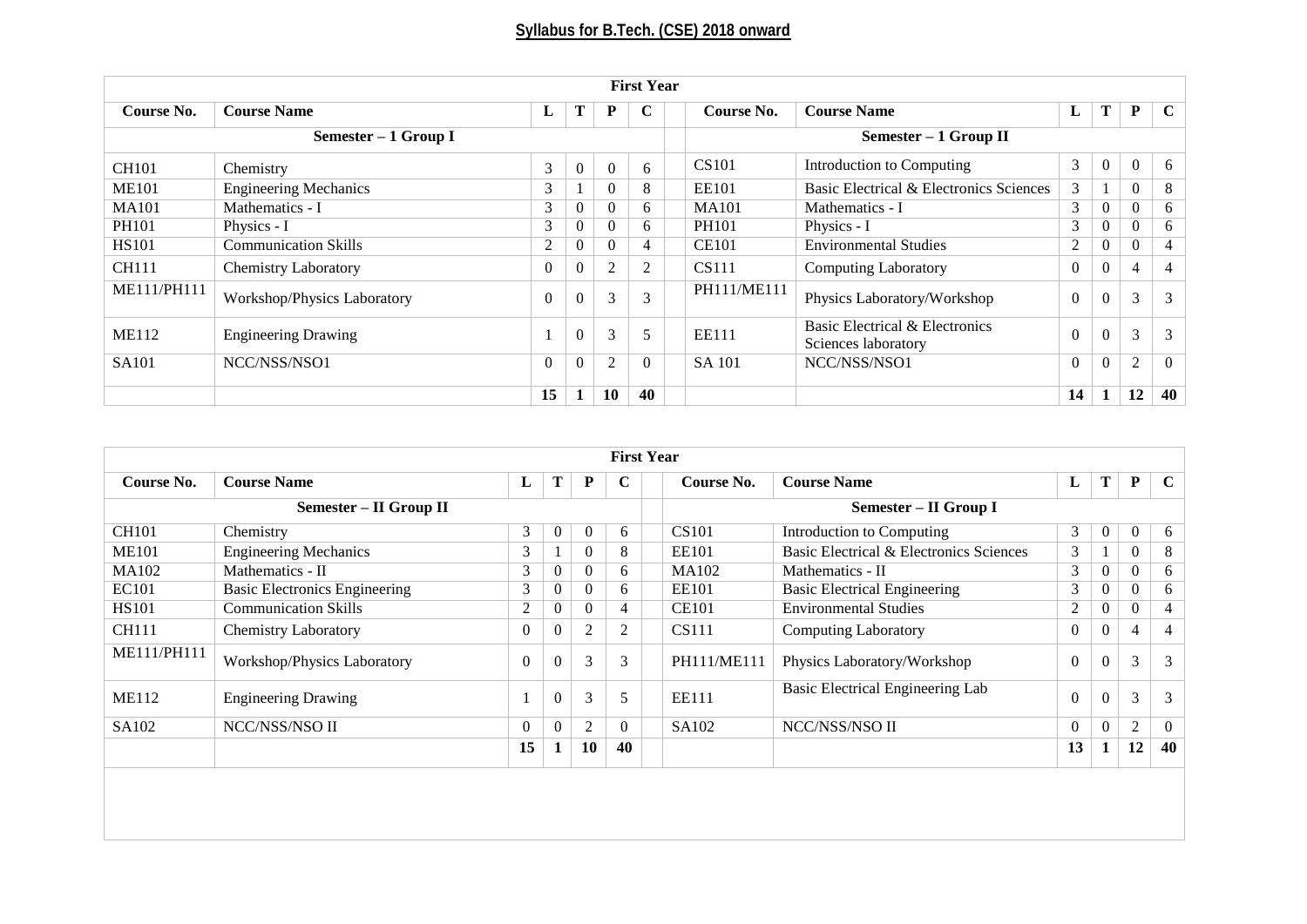| <b>Second Year</b> |                                     |                |          |                |                                                           |                                                       |                                        |                |              |                |          |  |
|--------------------|-------------------------------------|----------------|----------|----------------|-----------------------------------------------------------|-------------------------------------------------------|----------------------------------------|----------------|--------------|----------------|----------|--|
| Course No.         | <b>Course Name</b>                  | L              | Т        | P              | Т<br>⌒<br>P<br><b>Course Name</b><br>Course No.<br>L<br>∪ |                                                       |                                        |                |              |                |          |  |
| Semester $-3$      |                                     |                |          |                |                                                           |                                                       | $Semester-4$                           |                |              |                |          |  |
| <b>MA201</b>       | Mathematics III                     | 3              | $\theta$ | $\Omega$       | 6                                                         | <b>CS202</b>                                          | Formal Languages and Automata Theory   | 3              | $\perp$      | $\overline{0}$ | 8        |  |
| <b>CS201</b>       | Data Structures                     | 3              | $\Omega$ | $\Omega$       | 6                                                         | <b>CS204</b>                                          | <b>Algorithms</b>                      | 3              | $\mathbf{0}$ | $\overline{0}$ | 6        |  |
| <b>CS203</b>       | <b>Discrete Mathematics</b>         | 3              |          | U              | 8                                                         | CS <sub>206</sub>                                     | Computer Organization and Architecture |                | $\mathbf{0}$ | $\Omega$       | 6        |  |
| <b>CS205</b>       | Digital Design                      | 3              | 0        | U              | 6                                                         | <b>CS208</b>                                          | Object Oriented Programming with JAVA  |                | $\bf{0}$     | $\bf{0}$       | 6        |  |
| <b>HS201</b>       | Engineering Economics & Accountancy | $\overline{2}$ | $\Omega$ | $\Omega$       | 4                                                         | MA202                                                 | Probability and Random Processes       |                | $\mathbf{0}$ | $\theta$       | 6        |  |
| CS231              | Data Structures Lab                 | $\theta$       | $\theta$ | 3              | 3                                                         | CS232                                                 | Algorithms Lab                         | $\overline{0}$ | $\theta$     | 3              | 3        |  |
| CS233              | Digital Design Lab                  | $\Omega$       | $\theta$ | 3              | 3                                                         | CS234<br>Object Oriented Programming with JAVA<br>Lab |                                        | $\overline{0}$ | $\theta$     | 3              | 3        |  |
| SA201              | NCC/NSO/COS                         | $\Omega$       | $\Omega$ | $\overline{2}$ | $\Omega$                                                  | CS236<br>Peripherals and Accessories Lab              |                                        | $\overline{0}$ | $\mathbf{0}$ | 3              | 3        |  |
|                    |                                     |                |          |                |                                                           | SA <sub>2</sub> 02<br>NCC/NSO/COS                     |                                        | $\overline{0}$ | $\mathbf{0}$ | 2              | $\Omega$ |  |
|                    |                                     | 14             |          | 8              | 36                                                        |                                                       |                                        | 15             | 1            | 11             | 41       |  |

|                                                                                         |                                              |          |                |               |    |  | <b>Third Year</b> |                                      |                |                |                |             |
|-----------------------------------------------------------------------------------------|----------------------------------------------|----------|----------------|---------------|----|--|-------------------|--------------------------------------|----------------|----------------|----------------|-------------|
| Т<br>C<br><b>Course Name</b><br>L<br>P<br>Course<br><b>Course Name</b><br><b>Course</b> |                                              |          |                |               |    |  |                   |                                      | L              | Т              | P              | $\mathbf C$ |
| No.                                                                                     |                                              |          |                |               |    |  | No.               |                                      |                |                |                |             |
|                                                                                         | Semester $-5$                                |          |                |               |    |  |                   | Semester $-6$                        |                |                |                |             |
| <b>MA301</b>                                                                            | Optimization                                 | 3        | $\overline{0}$ | $\theta$      | 6  |  | <b>HS302</b>      | Management and Managerial Economics  | 2              | $\overline{0}$ | $\overline{0}$ | 4           |
| <b>CS301</b>                                                                            | Software Engineering                         | 3        | $\theta$       |               | 6  |  | CS302             | <b>Databases</b>                     | 3              | $\overline{0}$ | $\overline{0}$ | 6.          |
| <b>CS303</b>                                                                            | Operating Systems                            | 3        | $\theta$       | $\Omega$      | 6  |  | CS304             | Compilers                            | 3              | $\theta$       | $\Omega$       | 6           |
| <b>CS305</b>                                                                            | Data Communication                           | 3        |                |               | 8  |  | <b>CS306</b>      | <b>Computer Networks</b>             | 3              | $\overline{0}$ | $\theta$       | 6           |
| <b>MA307</b>                                                                            | <b>Numerical Methods</b>                     | 3        | $\mathbf{0}$   |               | 6  |  | <b>CS308</b>      | Information Storage and Retrieval    | 3              |                | $\theta$       | 8           |
| <b>CS331</b>                                                                            | Software Engineering and System Software Lab | $\theta$ | $\theta$       | 3             | 3  |  | CS332             | Databases Lab                        | $\Omega$       | $\overline{0}$ | 3              | 3           |
| CS333                                                                                   | <b>Operating Systems Lab</b>                 | $\theta$ | $\overline{0}$ | $\mathcal{E}$ | 3  |  | CS334             | Compilers and System Programming Lab | $\overline{0}$ | $\overline{0}$ | 3              | 3           |
|                                                                                         |                                              |          |                |               |    |  | CS336             | <b>Computer Networks Lab</b>         | $\mathbf{0}$   | $\overline{0}$ | 3              | 3           |
|                                                                                         |                                              |          |                |               |    |  |                   |                                      |                |                |                |             |
|                                                                                         |                                              | 15       |                | 9             | 41 |  |                   |                                      | 14             |                | 9              | 39          |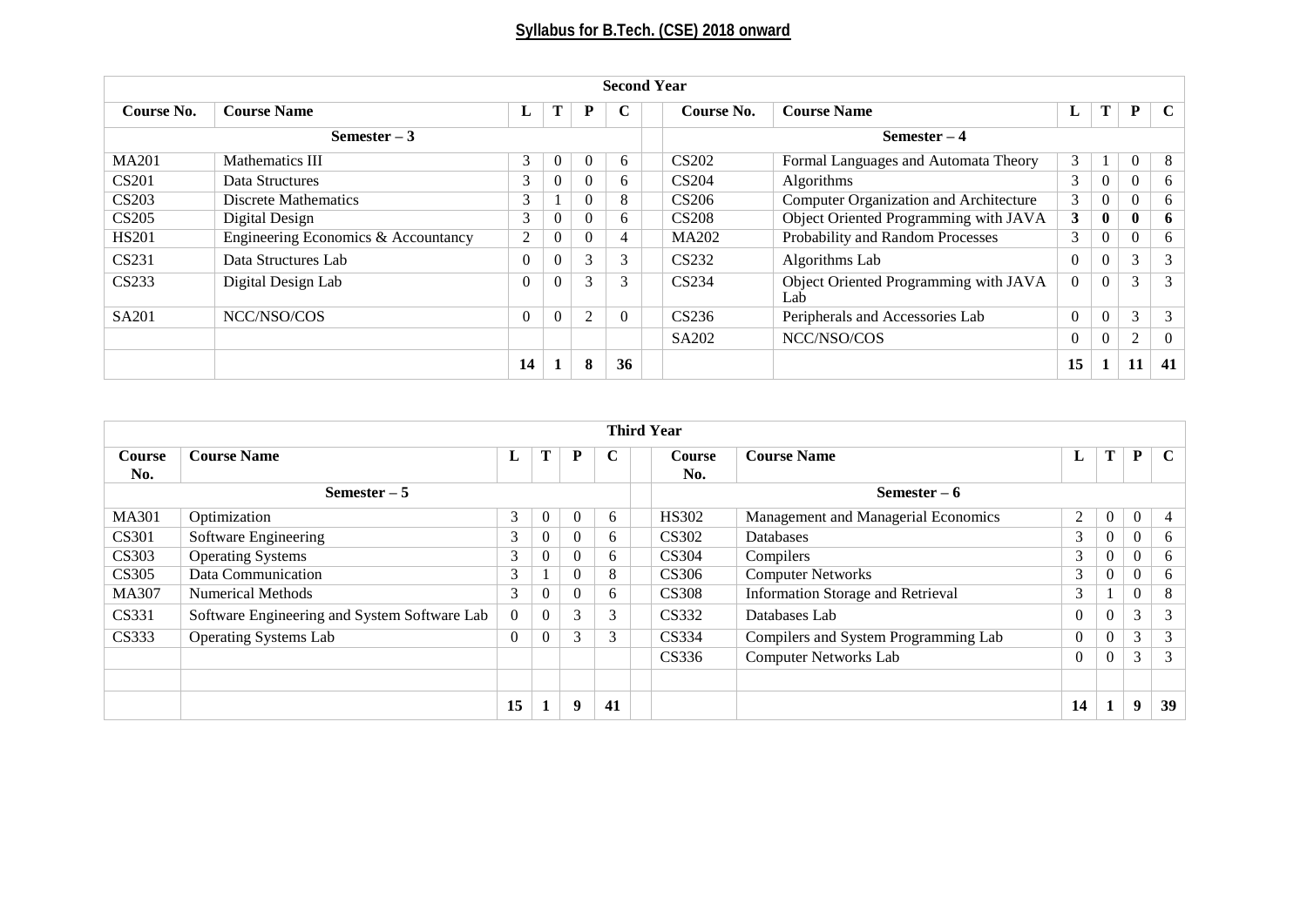|               |                              |                |                |          |             | <b>Final Year</b> |                          |                |                  |                  |             |
|---------------|------------------------------|----------------|----------------|----------|-------------|-------------------|--------------------------|----------------|------------------|------------------|-------------|
| Course No.    | <b>Course Name</b>           | L              | T              | P        | $\mathbf C$ | Course<br>No.     | <b>Course Name</b>       | L              | Т                | P                | $\mathbf C$ |
| Semester $-7$ |                              |                |                |          |             |                   | Semester $-8$            |                |                  |                  |             |
| CS401         | <b>Computer Graphics</b>     | 3              | $\overline{0}$ | $\theta$ | 6           | CS4XX             | Department Elective - IV | 3              | $\overline{0}$   | $\overline{0}$   | 6           |
| CS403         | Machine Learning             | 3              | $\overline{0}$ | $\Omega$ | 6           | CS4XX             | Department Elective - V  | 3              | $\boldsymbol{0}$ | $\boldsymbol{0}$ | 6           |
| CS4XX         | Department Elective - I      | 3              | $\Omega$       | $\Omega$ | 6           | CS4XX             | Department Elective - VI | 3              | $\mathbf{0}$     | $\boldsymbol{0}$ | 6           |
| CS4XX         | Department Elective - II     | 3              | $\overline{0}$ | $\theta$ | 6           | CS482             | Project - II             | $\overline{0}$ | $\overline{0}$   | 9                | 9           |
| CS4XX         | Department Elective - III    | 3              | $\theta$       | $\Omega$ | 6           |                   |                          |                |                  |                  |             |
| CS471         | <b>Computer Graphics Lab</b> | $\theta$       | $\Omega$       | 3        | 3           |                   |                          |                |                  |                  |             |
| CS473         | Project - I                  | $\mathbf{0}$   | $\overline{0}$ | 6        | 6           |                   |                          |                |                  |                  |             |
| CS475         | Machine Learning Lab         | $\overline{0}$ | $\Omega$       | 3        | 3           |                   |                          |                |                  |                  |             |
|               |                              | 15             | $\bf{0}$       | 12       | 42          |                   |                          | 9              | $\bf{0}$         | 9                | 27          |

# Total Credits: **303**

#### **CS201 DATA STRUCTURES 3-0-0-6**

### *Pre-requisite: CS101 or equivalent*

#### *Syllabus :*

Performance of algorithms: space and time complexity, asymptotics; Fundamental Data structures: linked lists, arrays, matrices, stacks, queues, binary trees, tree traversals; Algorithms for sorting and searching: linear search, binary search, insertion-sort, selection sort, bubble-sort, quicksort, mergesort, heapsort, shellsort; Priority Queues: lists, heaps, binomial heaps, Fibonacci heaps; Graphs: representations, depth first search, breadth first search; Hashing: separate chaining, linear probing, quadratic probing; Search Trees: binary search trees, red-black trees, AVL trees, splay trees, B-trees; Strings: suffix arrays, tries; Randomized data structures: skip lists.

*Texts :*

1. T H Cormen, C E Leiserson, R L Rivest and C Stein, Introduction to Algorithms, MIT Press, 2001.

2. M A Weiss, Data Structures and Problem Solving Using Java, Addison-Wesley, 1997.

### *References :*

1. A M Tannenbaum, Y Langsam and M J Augenstein, Data Structures UsingC++, Prentice Hall India, 1996.

2. A H Aho, J E Hopcroft and J Ullman, Data Structures and Algorithms, Addison-Wesley, 1987.

3. Robert Sedgewick, Algorithms in C++ Parts 1-4, Pearson Education, Third Edition, 1998.

4. Robert Sedgewick, Algorithmsin C++ Part 5, Pearson Education, Third Edition, 2002.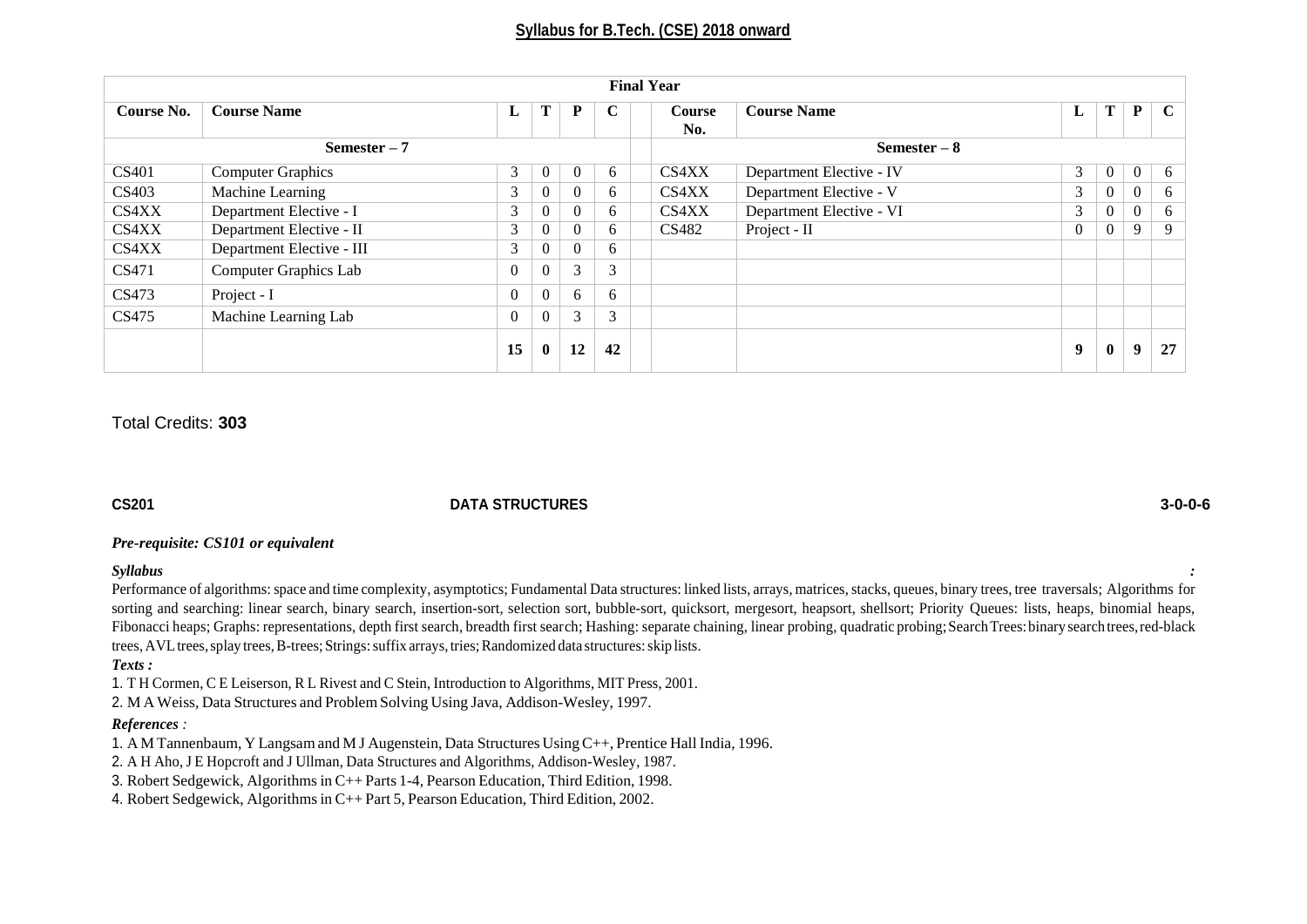### **CS202 FORMAL LANGUAGES AND AUTOMATA THEORY 3-1-0-8**

#### *Pre-requisite: CS203 or equivalent*

*Syllabus:*

Alphabets, languages, grammars; Finite automata: regular languages, regular expressions; Context-free languages: pushdown automata, DCFLs; Context sensitive languages: linear bounded automata; Turing machines: recursively enumerable languages; Operations on formal languages and their properties; Chomsky hierarchy; Decision questions on languages. *Texts :*

1. J. E. Hopcroft, R. Motwani and J. D. Ullman, Introduction to Automata Theory, Languages and Computation, 2/e, Pearson Education, 2000.

#### *References :*

1. M. Sipser, Introduction to the Theory of Computation, Thomson, 2004.

2. H. R. Lewis, C. H. Papadimitriou, Elements of the Theory of Computation, Pearson Education Asia, 2001.

3. D. C. Kozen, Automata and Computability, Springer-Verlag, 1997.

### **CS203 DISCRETE MATHEMATICS 3-1-0-8**

#### *Syllabus:*

Set theory: sets, relations, functions, countability; Logic: formulae, interpretations, methods of proof, soundness and completeness in propositional and predicate logic; Number theory: division algorithm, Euclid's algorithm, fundamental theorem of arithmetic, Chinese remainder theorem, special numbers like Ca talan, Fibonacci, harmonic and Stirling; Combinatorics: permutations, combinations, partitions, recurrences, generating functions; Graph Theory: paths, connectivity, subgraphs, isomorphism, trees, complete graphs, bipartite graphs, matchings, colourability, planarity, digraphs; Algebraic Structures: semigroups, groups, subgroups, homomorphisms, rings, integral domains, fields, lattices and boolean algebras.

*Texts :*

1. C L Liu, Elements of Discrete Mathematics, 2/e, Tata McGraw-Hill, 2000

2. RCPenner, Discrete Mathematics: Proof Techniques and Mathematical Structures, World Scientific, 1999.

### *References :*

1. R L Graham, D E Knuth, and O Patashnik, Concrete Mathematics, 2/e, Addison-Wesley, 1994.

2. K H Rosen, Discrete Mathematics & its Applications, 6/e, Tata McGraw-Hill, 2007.

3. J L Hein, Discrete Structures, Logic, and Computability, 3/e,Jones and Bartlett, 2010.

4. N Deo, Graph Theory, Prentice Hall of India, 1974.

5. S Lipschutz and M L Lipson, Schaum's Outline ofTheory and Problems of Discrete Mathematics, 2/e, Tata McGraw-Hill, 1999.

6. J P Tremblay and RP Manohar, Discrete Mathematics with ApplicationstoComputer Science, Tata McGraw-Hill, 1997.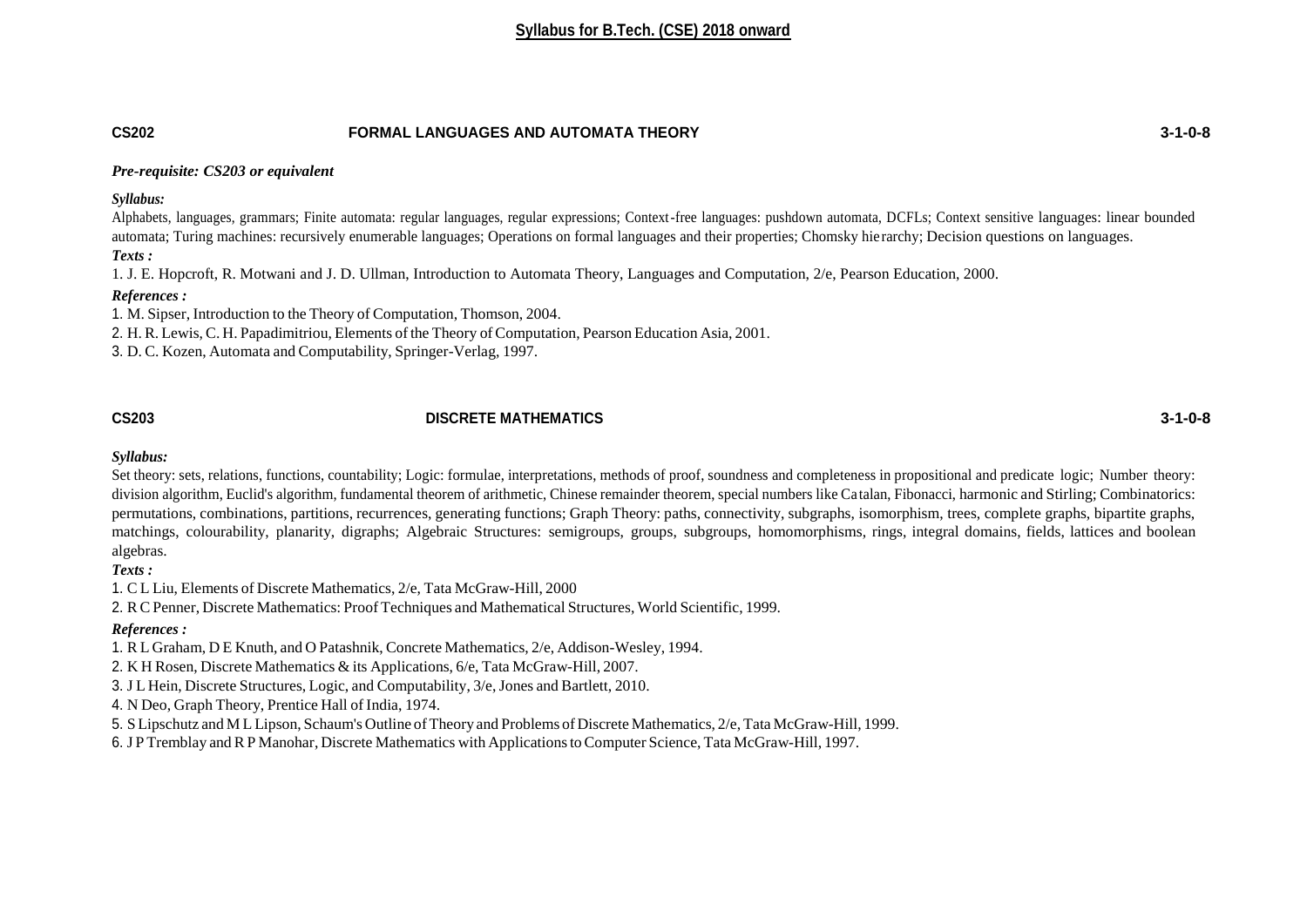### **CS204 ALGORITHMS 3-0-0-6**

### *Pre-requisite: CS201 plus CS203 or equivalent*

*Syllabus:*

Models of Computation: space and time complexity measures, lower and upper bounds; Design techniques: the greedy method, divide-and-conquer, dynamic programming, backtracking, branch and bound; Lower bound for sorting; Selection; Graph Algorithms: connectivity, strong connectivity, biconnectivity, topological sort, shortest paths, minimum spanning trees, network flow; The disjoint set union problem; String matching; NP-completeness; Introduction to approximate algorithms and Randomized algorithms.

#### *Texts :*

1. T H Cormen, C E Leiserson, R L Rivest and C Stein, Introduction to Algorithms, MIT Press, 2001.

2. Jon Kleinberg and Eva Tardos, Algorithm Design, Addison Wesley, 2005.

#### *References :*

1. A Aho,J E Hopcroft and J D Ullman, The Design and Analysis ofComputer Algorithms, Addison-Wesley, 1974.

2. S Sahni, Data Structures, Algorithms and Applicationsin C++, McGraw-Hill, 2001.

3. M T Goodrich and R Tamassia, Algorithm Design: Foundations, Analysis and Internet Examples, John Wiley & Sons, 2001.

# **CS205 DIGITAL DESIGN 3-0-0-6**

#### *Syllabus:*

Boolean Algebra and switching functions; Minimization and realization using logic gates, ROMs, PLAs, multiplexers; Circuits for code conversion; Flip-flops, registers, counters; Finite state model: State tables and diagrams; State minimization; Excitation functions of memory elements; Synthesis of synchronous sequential circuits;Representationandsynthesisusing ASMcharts;Incompletelyspecifiedmachines;Specificationandsynthesisofasynchronoussequentialmachines;Currenttrends indigitaldesign:ASIC,FPGA, etc.;Numberrepresentation: fixed and floating point; Addition, subtraction, multiplication and division of numbers.

### *Texts :*

1. M. Morris Mano and M. D. Ciletti, Digital Design, 4/e, Pearson Education, 2007.

2. R. H. Katz and G. Boriello, Contemporary Logic Design,  $2/e$ , Prentice Hall of India, 2009.

### *References :*

1. A. P. Malvino, D. P. Leach and G.Saha, Digital Principles and Applications, 7/e, McGraw Hill, 2010.

2. Z. Kohavi and N.Jha, Switching and Finite Automata Theory, 3/e, Cambridge University Press, 2010.

3. S. C. Lee, Digital Circuits and Logic Design, Prentice Hall of India, 2006.

4. J. F. Wakerly, Digital Design Principles and Practices,  $4/e$ , Prentice Hall of India, 2008.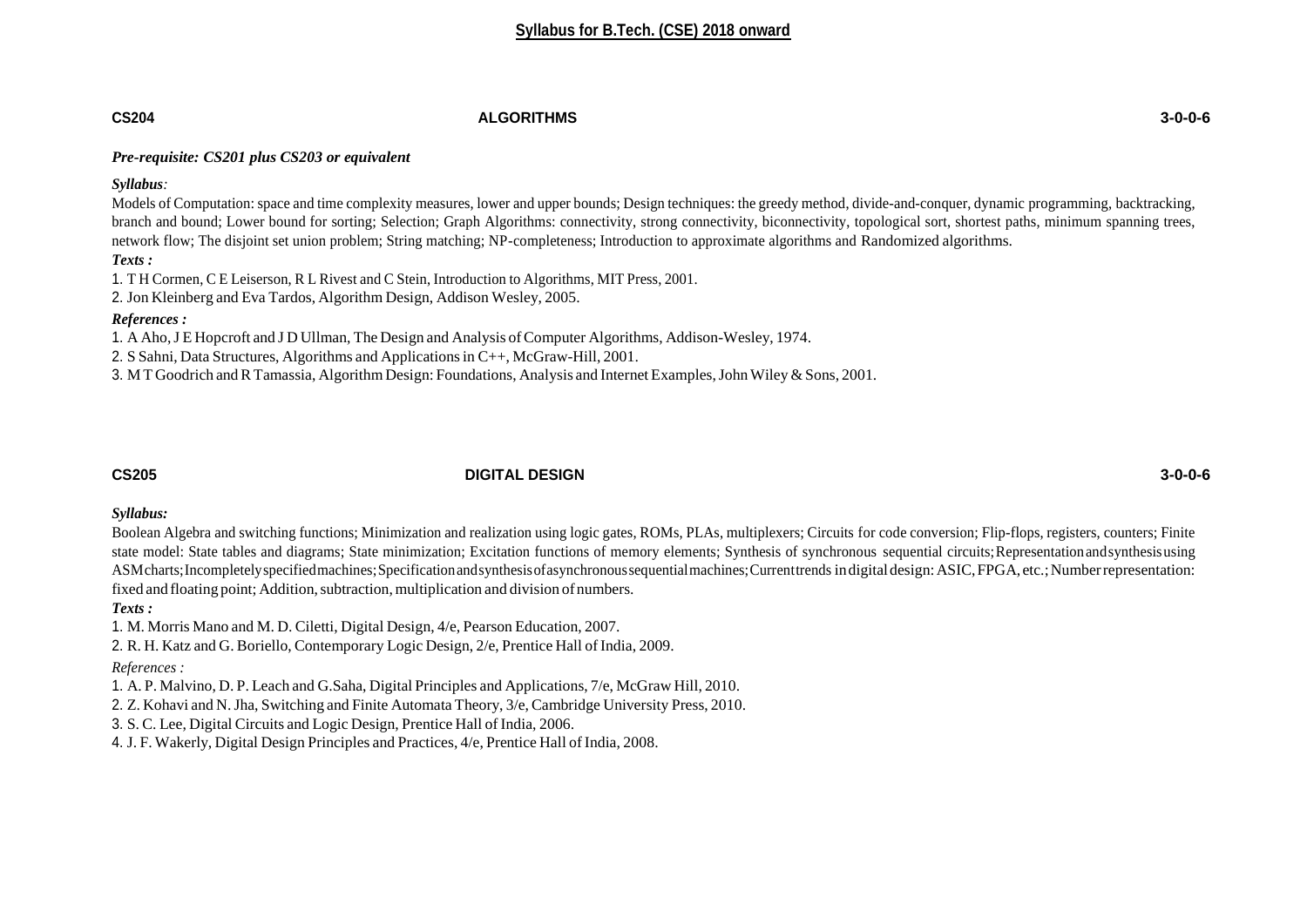# **CS206 COMPUTER ORGANIZATION AND ARCHITECTURE 3-0-0-6**

#### *Pre-requisite: CS205 or equivalent*

*Syllabus:*

Arithmetic and Logic Unit; Memory Organization; Instruction sets; RISC and CISC paradigms; Various addressing modes; Assembly language programming; Instruction interpretation: micro-operations and their RTL specification; CPU design: Hardwired and Microprogrammed; I/O transfer techniques: Program controlled, Interrupt controlled and DMA; Introduction to computer buses, peripherals and current trendsin architecture.

*Texts :*

1. WilliamStallings, Computer Organization and Architecture: Designing for Performance, 8/e, Pearson Education India. 2010.

2. D. A. Patterson and J. L. Hennessy, Computer Organization and Design, 4/e, Morgan Kaufmann, 2008.

*References :*

1. A. S. Tanenbaum, Structured Computer Organization, 5/e, Prentice Hall of India, 2009.

2. V. C. Hamacher, Z. G. Vranesic and S. G. Zaky, Computer Organization, 5/e, McGraw Hill, 2002.

3. J. L. Hennessy and D. A. Patterson, Computer Architecture: A Quantitative Approach, 4/e, Morgan Kaufmann, 2006.

4. D. V. Hall, Microprocessors and Interfacing, 2/e, McGraw Hall, 2006.

# **CS208 OBJECT ORIENTED PROGRAMMING WITH JAVA 3-0-0-6**

### *Syllabus:*

Object-oriented thinking, History of object-oriented programming, overview of java, Object oriented design, Structure of java program. Types and modifiers, Classes, declaring objects in classes, Methods, constructors, garbage collection, Method overloading, passing objects as parameters, Inheritance, various forms and types of inheritance, Multilevel hierarchy, use of super, method overriding, Applications of method overriding, abstract classes, Packages with examples Interfaces and implementation, Exception handling, types, throwing, creating own exceptions, Multithreading and concepts, its usage and examples, Input/output streams, String operations and examples, Collection classes-array, stack collection, bitset collection, Utility classes-string tokenizer, bitset, date, Applets- methods, creation, designing and examples, Event handling event classes, Event listener interfaces, AWT classes, working with frames, AWT controls layout manager, user interface components, Graphics programming

# *Textbooks:*

1. Timothy Budd, Understanding object-oriented programming with Java, Pearson, 2000.

2. Herbert Schildt, The complete reference Java 2, TMH, 2017.

# *References:*

1. P. J. Deitel, H. M. Deitel, "Java for Programmers", Pearson Education, PHI, 4th Edition, 2007.

2. P. Radha Krishna, "Object Oriented Programming through Java", Universities Press, 2nd Edition, 2007

3. Bruce Eckel, "Thinking in Java", Pearson Education, 4<sup>th</sup> Edition, 2006

4. Sachin Malhotra, Saurabh Chaudhary, "Programming in Java", Oxford University Press, 5th Edition, 2010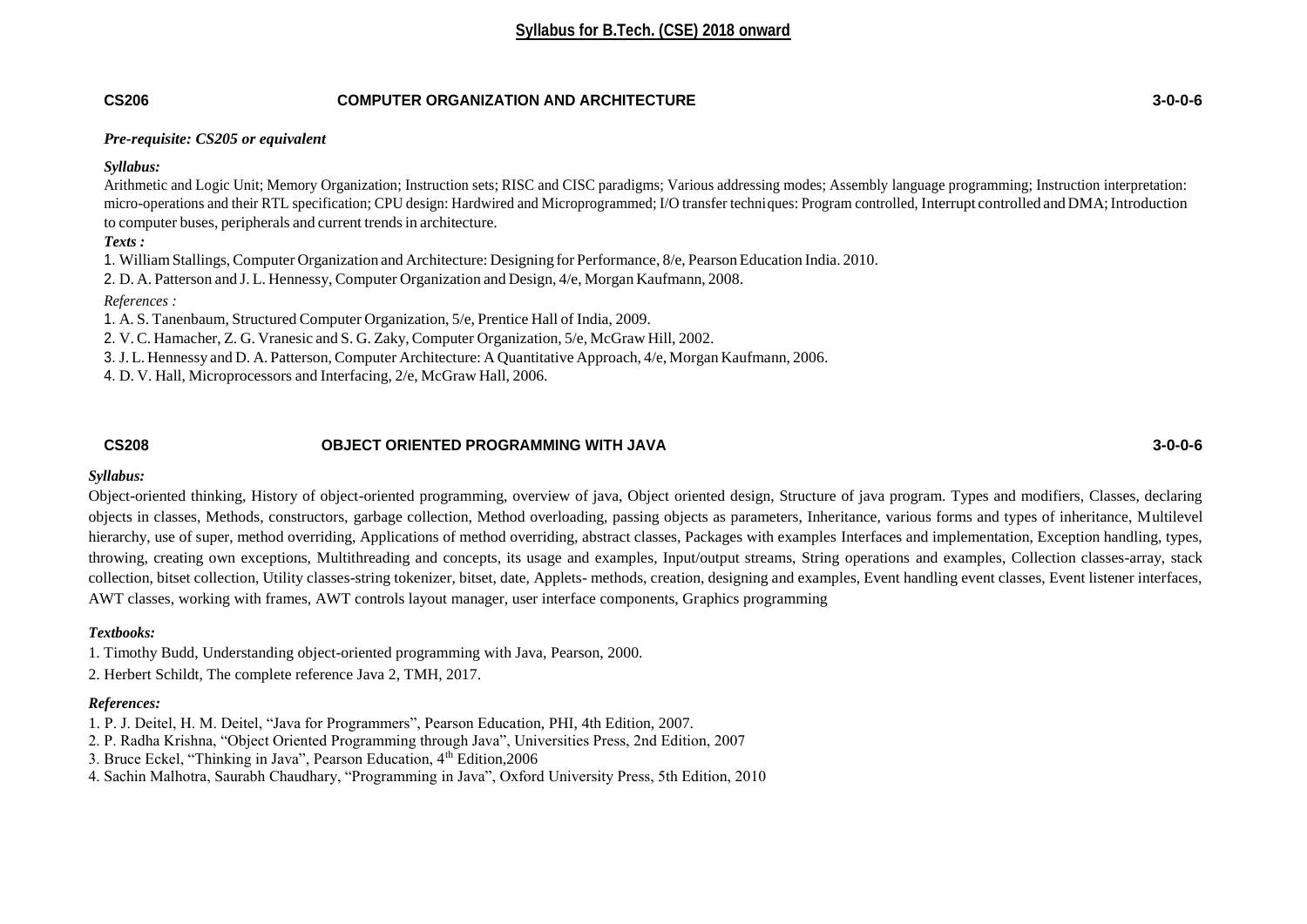# **CS231 DATA STRUCTURES LABORATORY 0-0-3-3**

#### *Syllabus:*

Programming Laboratory will be set in consonance with the material covered in CS201. All programming assignments are to be in C/C++/Java.  *Texts :* 1. T H Cormen, C E Leiserson, R L Rivest and C Stein, Introduction to Algorithms, MIT Press, 2001. **2.** M A Weiss, Data Structures and Problem Solving Using Java, Addison-Wesley, 1997. *References :* 1. J Gosling, B Joy, G L Steele and G Bracha, The Java Language Specification, 2/e, Addison-Wesley, 2000. 2. BStroustrup, TheC++ Programming Language, 3/e, Addison-Wesley Longman Reading MA,1997. 3. S B Lippman, C++ Primer, 2/e, Addison-Wesley, 1991. 4. T Budd, C++ for Java Programmers, Addison Wesley, 1999.

5. M C Daconta,Java for C/C++ programmers,John Wiley & Sons, 1996.

#### **CS232 ALGORITHMS LABORATORY 0-0-3-3**

*Syllabus :*

Programming different algorithms in C, C++ or JAVA programming language studied in theory course (CS204: Algorithms); running on large data sets and observing change in time with input size.

#### *Texts :*

1. T H Cormen, C E Leiserson, R L Rivest and C Stein, Introduction to Algorithms, MIT Press, 2001.

#### *References :*

1. A Aho, J E Hopcroft and J D Ullman, The Design and Analysis of Computer Algorithms, Addison-Wesley, 1974.

# **CS233 DIGITAL DESIGN LABORATORY 0-0-3-3**

*Syllabus:*

Experiments related to topics covered in CS221: Digital Design.

#### *References :*

1. Relevant Analog and Digital IC and component manuals.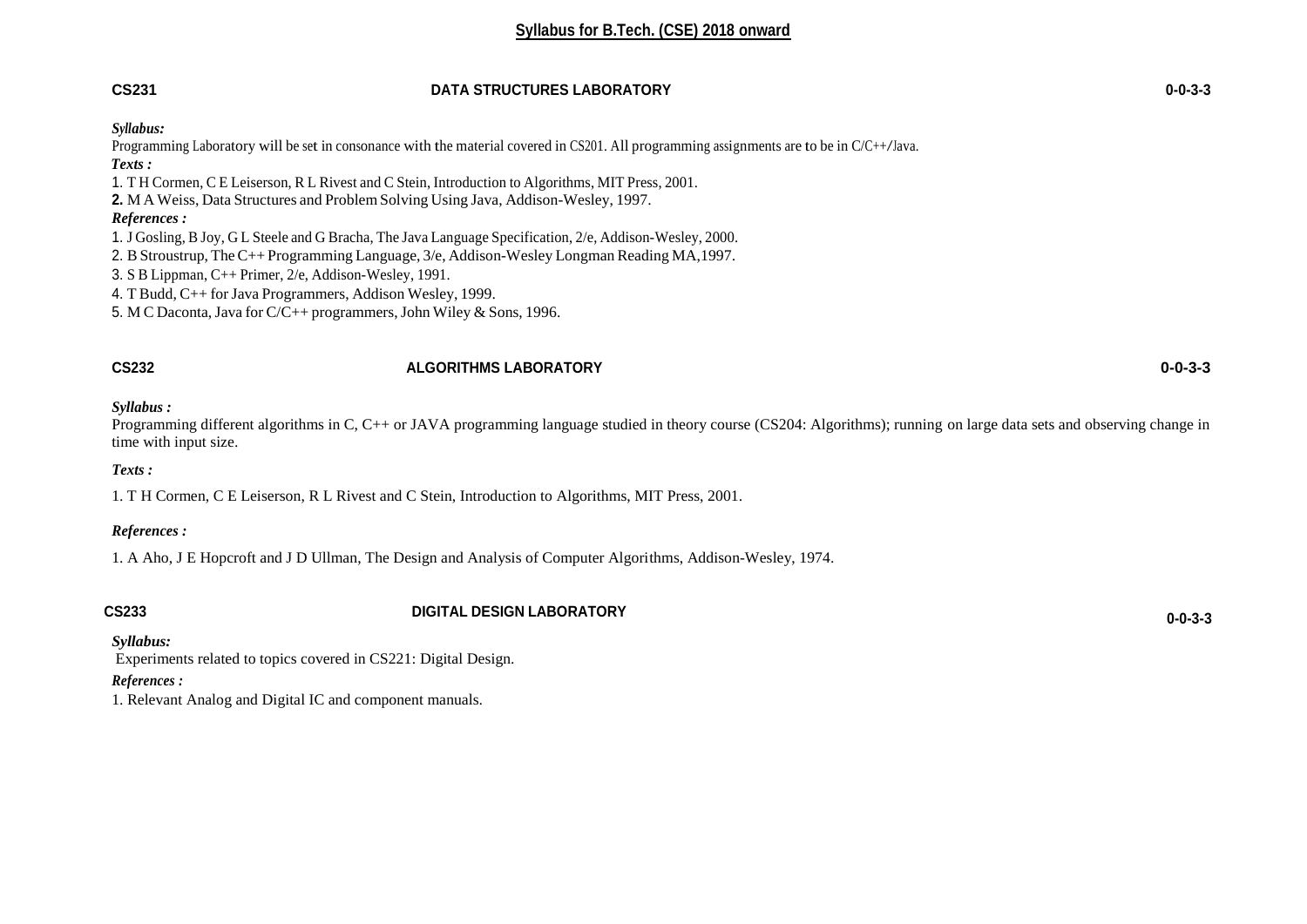### **CS234 OBJECT ORIENTED PROGRAMMING WITH JAVA LABORATORY 0-0-3-3**

#### *Syllabus :*

Introduction to Object Oriented Programming, Fundamental Programming Structures in Java, Classes and Methods, Objects and Classes, interface, Methods and Messages – Abstraction and Encapsulation, Instances, and Initialization, Inheritance and Substitution, Multiple Inheritance, Polymorphism and Software Reuse, multithreading, Overloading and Overriding, Exceptions and Debugging, Streams and Files, applet.

### *Reference Books:*

- 1. P. J. Deitel, H. M. Deitel, "Java for Programmers", Pearson Education, PHI, 4th Edition, 2007.
- 2. P. Radha Krishna, "Object Oriented Programming through Java", Universities Press, 2nd Edition, 2007
- 3. Bruce Eckel, "Thinking in Java", Pearson Education, 4th Edition,2006
- 4. Sachin Malhotra, Saurabh Chaudhary, "Programming in Java", Oxford University Press, 5th Edition, 2010

### **CS236 PERIPHERALS AND ACCESSORIES LABORATORY 0-0-3-3**

*Pre-requisite: CS206 or equivalent*

#### *Syllabus:*

Microprocessor architecture, Microprocessor programming, Assembly Language of 8085 and 8086 microprocessors, Software controlled serial and parallel I/O in 8085, Use of programmable interrupt controller, programmable peripheral interface ( 8255), DMA controller, PIT(8253) and DMA. Experimentsrelated to interfacing ADC, DAC, Motors, Timers, Serial and Parallel ports, etc. to such kits/boards.

*Texts :*

1. Ramesh Gaonkar, Microprocessor Architecture, Programming, and Applications with 8085, 5/e, Penram InternationalPublishing, 2009.

2. D. V. Hall, Microprocessors and Interfacing, 2/e, McGraw Hall, 2006.

3. Relevant Analog and Digital IC and component manuals.

*References :*

# **MA202 PROBABILITY AND RANDOM PROCESSES 3-0-0-6**

#### *Syllabus:*

Axiomatic construction of the theory of probability, independence, conditional probability, and basic formulae, random variables, probability distributions, functions of random variables; Standard univariate discrete and continuous distributions and their properties, mathematical expectations, moments, moment generating function, characteristic functions; Random vectors, multivariate distributions, marginal and conditional distributions, conditional expectations; Modes of converg ence of sequences of random variables, laws of large numbers, central limit theorems.

Definition and classification of random processes, discrete-time Markov chains, Poisson process, continuous-time Markov chains, renewal and semi-Markov processes, stationary processes, Gaussian process, Brownian motion, filtrations and martingales, stopping times and optimal stopping.

# *Texts:*

1. P. G. Hoel, S. C. Port and C.J. Stone, Introduction to Probability Theory, Universal Book Stall, 2000.

2. J. Medhi, Stochastic Processes, 3rd Ed., New Age International, 2009.

3. S. Ross, A First Course in Probability, 6th Ed., Pearson Education India, 2002.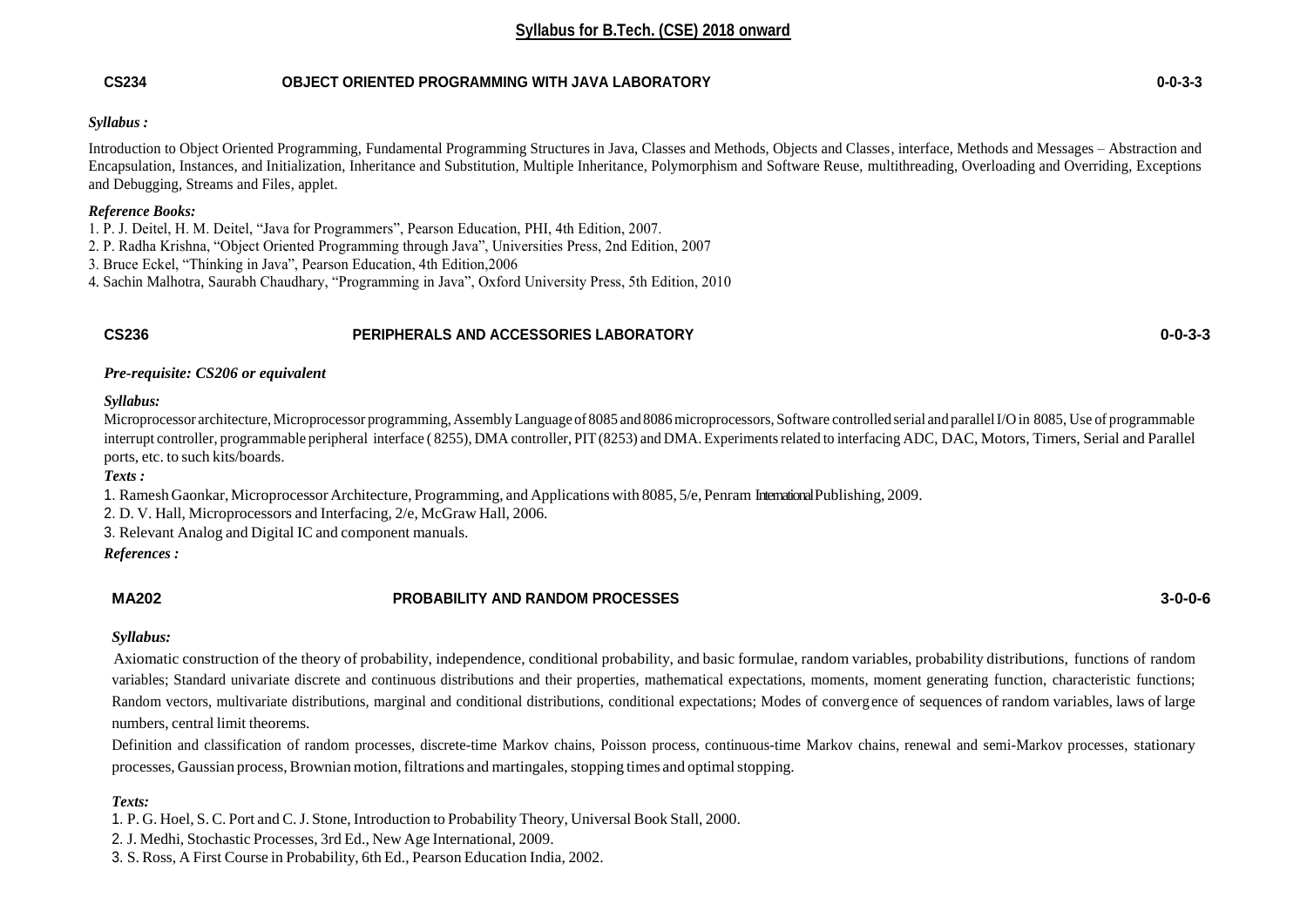#### *References :*

1. G.R. Grimmett and D. R. Stirzaker, Probability and RandomProcesses, Oxford University Press, 2001.

2. W. Feller, An Introduction to Probability Theory and its Applications, Vol. 1, 3rd Ed., Wiley, 1968.

3. K.S. Trivedi, Probability and Statistics withReliability, Queuing, and Computer Science Applications, Wiley India, 2008.

4. S.M. Ross, Stochastic Processes, 2nd Ed., Wiley, 1996.

5. C.M. Grinstead and J. L. Snell, Introduction to Probability, 2nd Ed., Universities Press India, 2009.

# **MA301 OPTIMIZATION 3-0-0-6**

#### *Syllabus:*

Classification and general theory of optimization; Linear programming (LP):formulation and geometric ideas,simplex and revised simplex methods, duality and sensitivity, interior-point methods for LP problems, transportation, assignment, and integer programming problems; Nonlinear optimization, method of Lagrange multipliers, Karush-Kuhn-Tucker theory, numerical methods for nonlinear optimization, convex optimization, quadratic optimization; Dynamic programming; Optimization models and toolsin finance.

#### *Texts:*

- 1. D. G. Luenberger and Y. Ye, Linear and Nonlinear Programming, 3rd Ed., Springer India, 2008.
- *2.* N. S. Kambo, Mathematical Programming Techniques, East-West Press, 1997.
- 3. *References:*
- 1. E. K. P. Chong and S. H. Zak, An Introduction to Optimization, 2nd Ed., Wiley India, 2001.
- 2. M. S. Bazarra, H. D. Sherali and C. M. Shetty, Nonlinear Programming Theory and Algorithms, 3rd Ed., Wiley India, 2006.
- 3. S. A. Zenios(ed.), Financial Optimization, Cambridge University Press, 2002.
- 4. K. G. Murty, Linear Programming, Wiley, 1983.
- *5.* D. Gale, The Theory of Linear Economic Models, The University of Chicago Press, 1989.

### **MA307 NUMERICAL METHODS 3-0-0-6**

*Syllabus:*

**Numerical Analysis:** Solution of algebraic and transcendental equations by bisection method, iteration method, Regular-Falsi (False position) method, Newton- Raphson method, Solution of Simultaneous linearequations by Gauss Elimination and Gauss-Seidal method; **Interpolation**: Concept of interpolation, difference operators, divided difference interpolation, Newton's forward, backward interpolation, Lagrange's interpolation, Starling and Bessel's interpolation, Numerical differentiation (1st and 2nd order), Numerical integration (Trapezoidal, Simpson's one-third,

Weddle'srule);**NumericalSolutionofOrdinarydifferential equation:**Taylor'smethod,Picard's

method, Runge's method, Runge-Kutta's method, Euler's method and Euler's modified method, Predictor-corrector method.

#### *Texts :*

1. Jain, Iyengar and Jain : Numerical Methods for Engineers and Scientists, Wiley Eastern

### *References :*

1. S. D. Cante and C. de Boor, Elementary Numerical Analysis, an algorithmic approach, McGraw-Hill.

2. Gerald and Wheatley : Applied Numerical Analysis, Addison- Wesley.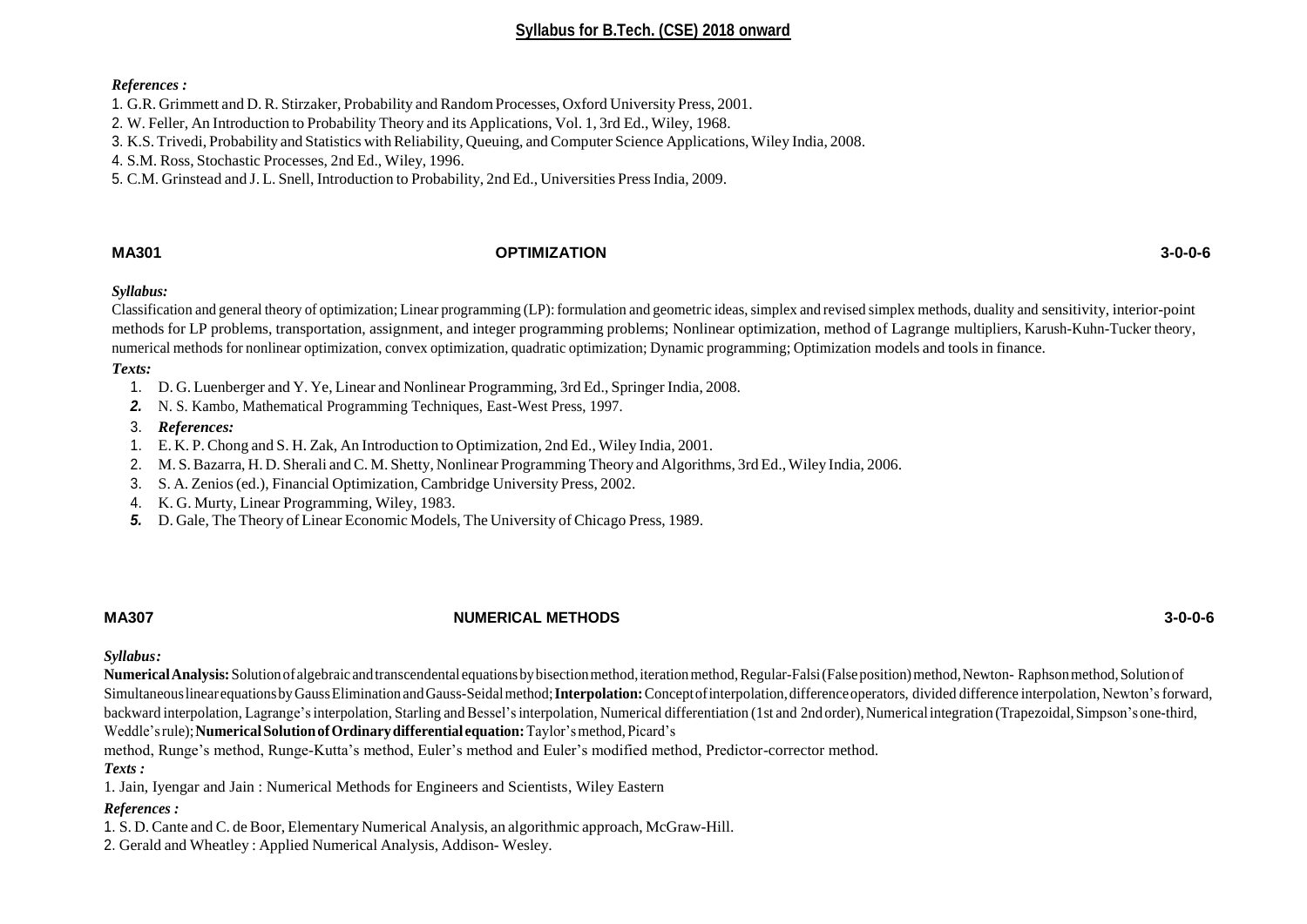#### **CS301 SOFTWARE ENGINEERING 3-0-0-6**

#### *Pre-requisite: CS201 or equivalent*

#### *Syllabus:*

SoftwareandSoftwareEngineering;TheSoftwareProcess:Processmodels;Modeling:Requirementsengineering,requirementsmodeling,UML,designconcepts, etc.; Quality Management; Product metrics; Process and project metrics; Software estimation techniques; Software testing strategies; Project scheduling; Risk management; Maintenance. *Texts :*

1. Pressman, R.S., Software Engineering: A Practioner's Approach, McGraw Hill, seventh edition, 2010.

#### *References:*

1. Sommerville, Ian, Software Engineering, Addison-Wesley, fifth edition, 2000.

2. Jalote, P., An Integrated Approach to Software Engineering, Narosa Publishing House, second edition, 2003.

3. Bennett S., McRobb S.&FarmerR.,Object Oriented Systems Analysis and Design usingUML,TataMcGraw-Hill,second edition, 2004.

# **CS302 DATABASES 3-0-0-6**

*Pre-requisite: CS201 plus CS204 or equivalent*

*Syllabus:*

Data models with emphasis on the relational model; Database design with E-R model; Relational algebra and calculus; query Languages (specifically SQL); RDBMS design; File & system structure: indexed sequential, hashed, dynamic hashed, B-trees; Query processing; Concurrency control; error recovery; security; Case studies like ORACLE, Mysql, etc.; Introduction to Open Database Connectivity, Client-Server environment etc.

*Texts :*

1. A. Silberschatz, H. F. Korth and S. Sudarshan, Database System Concepts, 5/e, McGraw Hill, 2006

2. R. Ramakrishnan and J. Gehrke, Database Management Systems, 3/e, McGraw Hill, 2003

### *References :*

1. ElmasriR, Navathe SB, Fundamentals of Database Systems, BenjaminCummings PublishingCompany, 1994.

2. ONeil P., Database : Principles, Programming, Performance, Morgan Kaufmann, 1994.

3. Theorey T J, Database Modeling & Design, 2/e, Morgan Kaufmann Publishers, 1994.

4. Melton J, Simon A R, SQL: A Complete Guide, Morgan Kaufmann Publishers, 1993.

5. H. GarciaMolina, J. D. Ullman and J. Widom, Database Sytems The Complete Book, 1/e, Pearson Education, 2007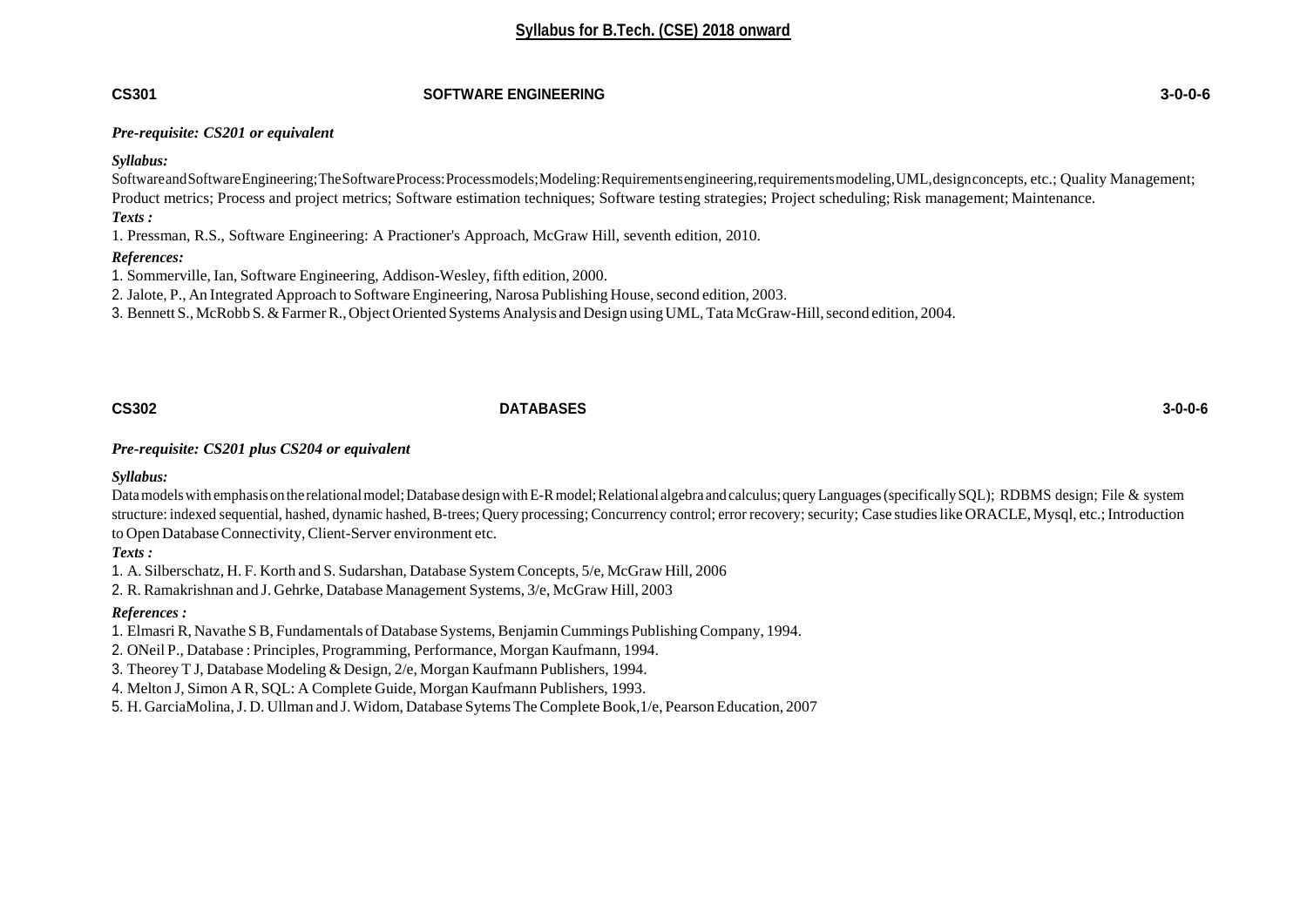### **CS303 OPERATING SYSTEMS 3-0-0-6**

### *Syllabus:*

Process Management: process, thread, scheduling; Concurrency: mutual exclusion, synchronization, semaphores, deadlocks; Memory Management: allocation, protection, hardware support, paging, segmentation; Virtual Memory: demand paging, allocation, replacement, swapping, segmentation, TLBs; File Management: naming, file operations and their implementation; File Systems: allocation, free space management, directory management, mounting; I/O Management: device drivers, disk scheduling.

### *Texts :*

1. Silberschatz, A. and Galvin, P. B. Operating System Concepts. 8/e. Wiley, 2008.

### *References :*

1. Stalling, W. Operating Systems: Internals and Design Principles. 6/e. Pearson, 2008.

2. Tanenbaum, A. S. Modern Operating System. 3/e. Pearson, 2007.

3. Dhamdhere, D. M. Operating SystemsA Concept Based Approach, McGrawHill, 2008

# **CS304 COMPILERS 3-0-0-6**

*Pre-requisite: CS201 plus CS202 or equivalent*

### *Syllabus:*

Overview of different phases of a compiler: front-end; back-end; Lexical analysis: specification of tokens, recognition of tokens, input buffering, automatic tools; Syntax analysis: context free grammars, top down and bottomup parsing techniques, construction of efficient parsers,syntax-directed translation, automatic tools; Semantic analysis: declaration processing, type checking, symbol tables, error recovery; Intermediate code generation: run-time environments, translation of language constructs; Code generation: flow-graphs, register allocation, code-generation algorithms; Introduction to code optimization techniques.

### *Texts :*

1. Alfred V. Aho, Monica S. Lam, Ravi Sethi, Jeffrey D. Ullman, Compilers: Principles, Techniques, and Tools, 2nd Edition, Prentice Hall, 2009.

### *References :*

1. V. Raghavan, Principles of Compiler Design, McGrawHill, 2010.

2. C.N. Fischer, R.J. Le Blanc, Crafting a Compiler with C, Pearson Education, 2009.

3. K. D. Cooper, L. Torczon, Engineering a Compiler, Morgan Kaufmann Publishers, 2004.

# **CS305 DATA COMMUNICATION 3-1-0-8**

### *Pre-requisite: CS206 or equivalent*

*Syllabus:*

Basics of Digital communications: Signals, noise, Nyquistrate, Shannon capacity; Analog transmission: modulation techniques, fundamentals of modems, FDM; Digital transmission: PCM, ADPCM, line coding, error handling techniques, TDM, xDSL, spread spectrum; Transmission media: Guided (twisted pair, coaxial, fiber optic) and unguided media; Balanced and unbalanced signalling, interfacing; Principles of switching; Local areanetworks: Ethernet, Fast Ethernet, introduction to Gigabit Ethernet and WLANs; Hubs, bridges and switches;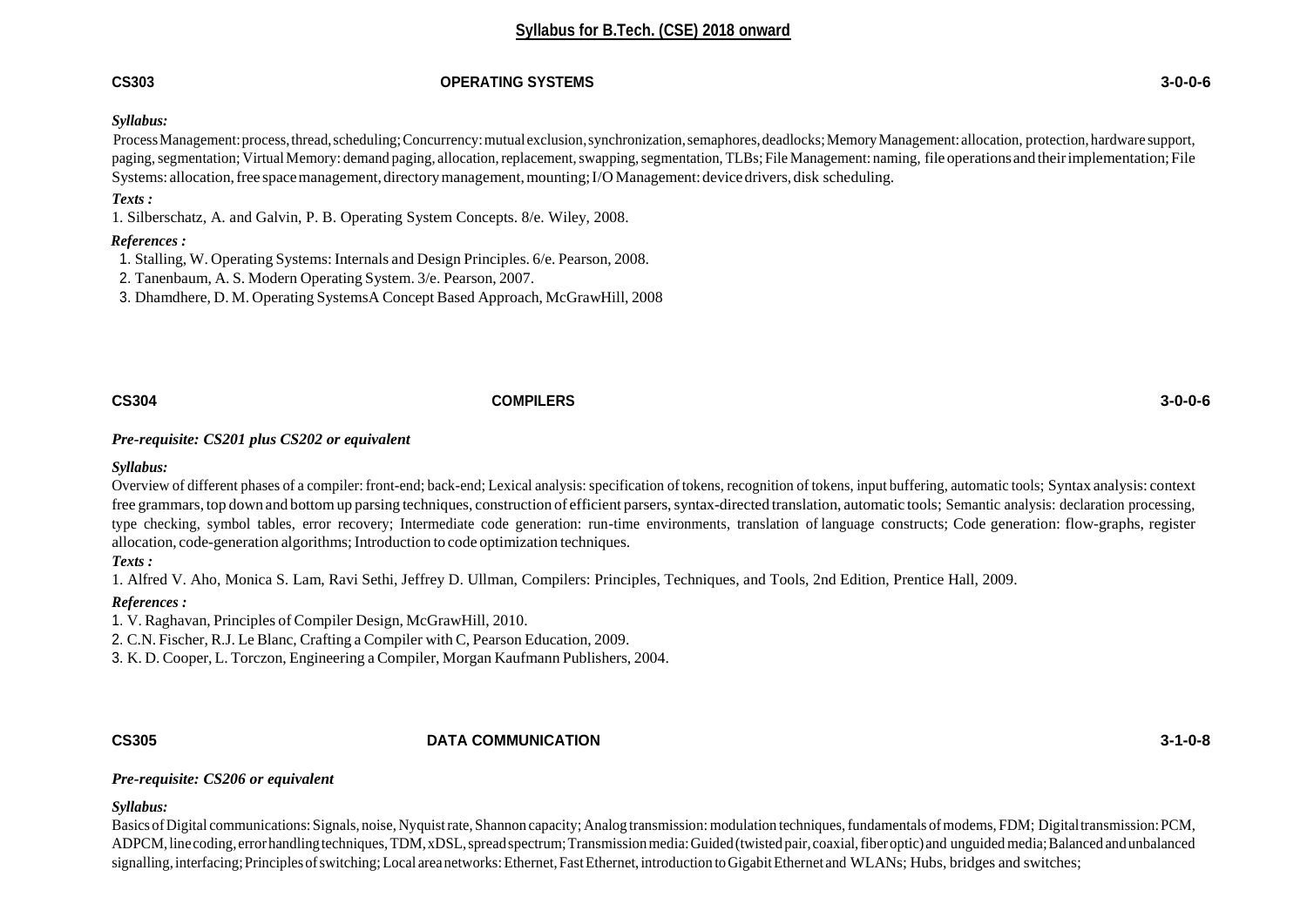#### *Texts :*

1. W. Stallings, Data and Computer Communications, 8th Ed, Pearson India, 2007.

2. B. Forouzan, Data Communications and Networking, 4th Ed, Tata Mcgraw Hill, 2006.

#### *References :*

1. A. S. Tanenbaum, Computer Networks, 4th Ed, Pearson India, 2003.

2. J. Quinn, Digital Data Communications, 1st Ed, Prentice Hall Career and Technology, 1995.

3. P. C. Gupta, Data Communications and Computer Networks, 2nd Ed, Prentice Hall of India, 2009.

4. F. Halsall, Data Communications, Computer Networks and Open Systems, 4th Ed, Addison Wesley, 1996.

### **CS306 COMPUTER NETWORKS 3-0-0-6**

### *Pre-requisite: CS201 plus CS305 or equivalent*

*Syllabus:*

Evolution of computernetworks; Data link layer: Framing, HDLC, PPP, flow control, sliding window protocols, performance, medium access control, Token Ring, Virtual circuit switching: Frame relay, Network Layer: Internet addressing, class of address, IP, ARP, ICMP, CIDR, routing algorithms (RIP, OSPF, BGP); Transport Layer: UDP, TCP, flow control, congestion control; Application Layer: DNS, Web, email, authentication, encryption.

#### *Texts :*

1. L. L. Peterson and B. S. Davie, Computer Networks: A Systems Approach, 4th Ed, Elsevier India, 2007.

2. A. S. Tanenbaum, Computer Networks, 4th Ed, Pearson India, 2003.

### *References :*

1. J. F. Kurose and K. W. Ross, Computer Networking: A Top down Approach, 3rd Ed, Pearson India, 2005.

2. D. E. Comer, Internetworking with TCP/IP Vol. 1, 5th Ed, Prentice Hall of India, 2006.

3. S. Keshav, An Engineering Approach to Computer Networking, 1st Ed, Pearson India, 1999.

4. B. Forouzan, Data Communications and Networking, 4th Ed, Tata McGraw Hill, 2006.

### **CS308 INFORMATION STORAGE AND RETRIEVAL 3-1-0-8**

### *Syllabus:*

Introduction: concepts and terminology of information retrieval systems, Significance of information retrieval and storage, Information Retrieval Vs Information Extraction; Indexing: inverted files, encoding, Zipf's Law, compression, boolean queries; Fundamental IR models: Boolean, Vector Space, probabilistic, TFIDF, Okapi, language modeling, latentsemantic indexing, query processing and refinement techniques; Performance Evaluation: precision,recall, F-measure;Classification: Rocchio, Naive Bayes, k-nearest neighbors, support vector machine; Clustering: partitioning methods, k-means clustering, hierarchical; Introduction to advanced topics: search, relevance feedback, ranking, query expansion.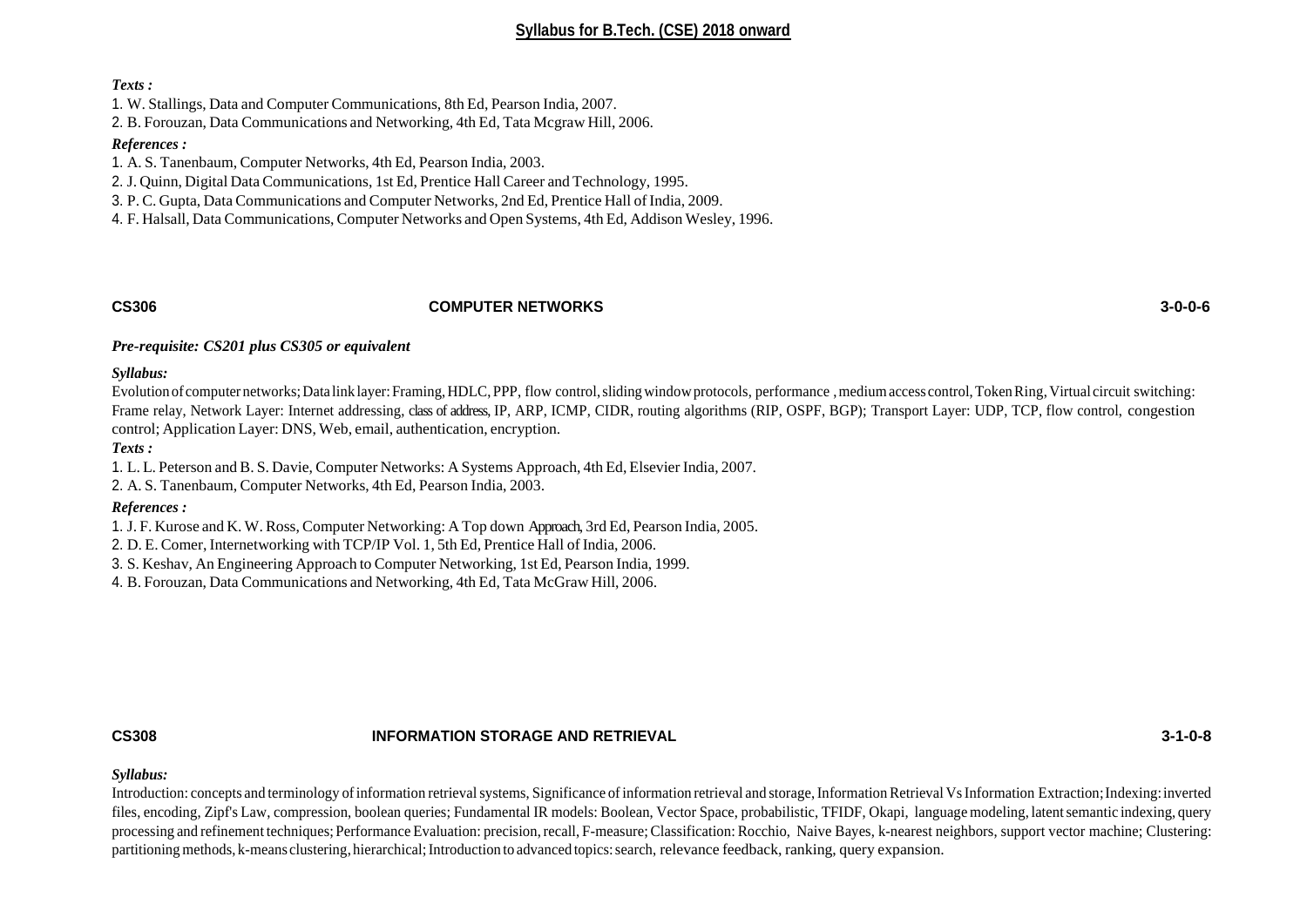#### *Texts :*

1. ChristopherD.Manning,PrabhakarRaghavan andHinrich Schtze,Introduction to InformationRetrieval,Cambridge University Press. 2008

2. RicardoBaeza-Yates and Berthier Ribeiro-Neto, Modern Information Retrieval, Addison Wesley, 1st edition, 1999.

### *References :*

1. Soumen Chakrabarti, Mining the Web, Morgan-Kaufmann Publishers, 2002.

2. Bing Liu, Web Data Mining: Exploring Hyperlinks, Contents, and Usage Data, Springer,Corr. 2nd printing edition, 2009.

3. David A. Grossman, Ophir Frieder, Information Retrieval: Algorithms and Heuristics, Springer, 2nd edition, 2004.

4. WilliamB. Frakes,RicardoBaeza-Yates,Information Retrieval Data Structures and Algorithms, Prentice Hall, 1992.

5. G. Salton, M.J. McGill, Introduction to Modern Information Retrieval, McGraw-Hill, 1986.

6. C.J. Van Rijsbergen, Information Retrieval, Butterworth-Heinemann; 2nd edition, 1979.

# **CS331 SOFTWARE ENGINEERING AND SYSTEM SOFTWARE LABORATORY 0-0-3-3**

# *Syllabus:*

Laboratory will be set in consonance with the material covered in CS301. The syllabus also includes Overview of Unix system, commands and utilities; Basic Linux administration and installation: grub, rpm, yum, disk partitioning; Basic Linux utilities, logging, backup, authentication; Internet mail system: send mail, elm, mail administration; Program Maintenance: make, sccs, debugging with gdb and ddd; Archiving: shar, tar; Shell use: redirection, .cshrc, environment variables; Regular Expression parsing: grep, egrep, sed, awk; Shell programming: bash; Scripting Languages like Perl, Python, Java Script; Database Driven Web Site: PHP and MySQL;

# *References :*

1. Bennett S., McRobb S.&FarmerR.,Object Oriented SystemsAnalysis and Design usingUML,TataMcGraw-Hill,second edition, 2004.

2. J. Greenspan and B. Bulger, MySQL/PHP Database Applications, M&T Books, 2008

3. E. Nemeth, G. Snyder and T. R. Hein, Linux Administration Handbook, Prentice Hall PTR, 2002.

4. D. Curry, UNIX Systems Programming for SVR4, OReilly, 1996.

- 5. S. Kochan and P. Wood, Unix Shell programming, 3rd Ed, SAMS, 2003.
- 6. D. Flanagan,Javascript: The Definitive Guide, Fifth Edition, O'REILLY, 2006.
- 7. D. Gosselin, PHP Programming with MySQL, Course Technology, 2006.

# **CS332 DATABASES LABORATORY 0-0-3-3**

*Syllabus:*

Familiarization with various databases packages like Microsoft Access, ORACLE, MySql, SQL Server, DB2 etc. Client-server and 3 tier web enabled database programming. Use of Application servers. Design and implementation of a Database application using a multi-user DBMS.

# *Texts :*

1. J.MeltonandA.R.Simon,SQL:ACompleteGuide,MorganKaufmann,1993

2. S.FeuersteinandB.Pribyl,OraclePL/SQLProgramming,5/e,O'Reilly,2009

3. J.GreenspanandB.Bulger,MySQL/PHPDatabaseApplications,M&TBooks,2008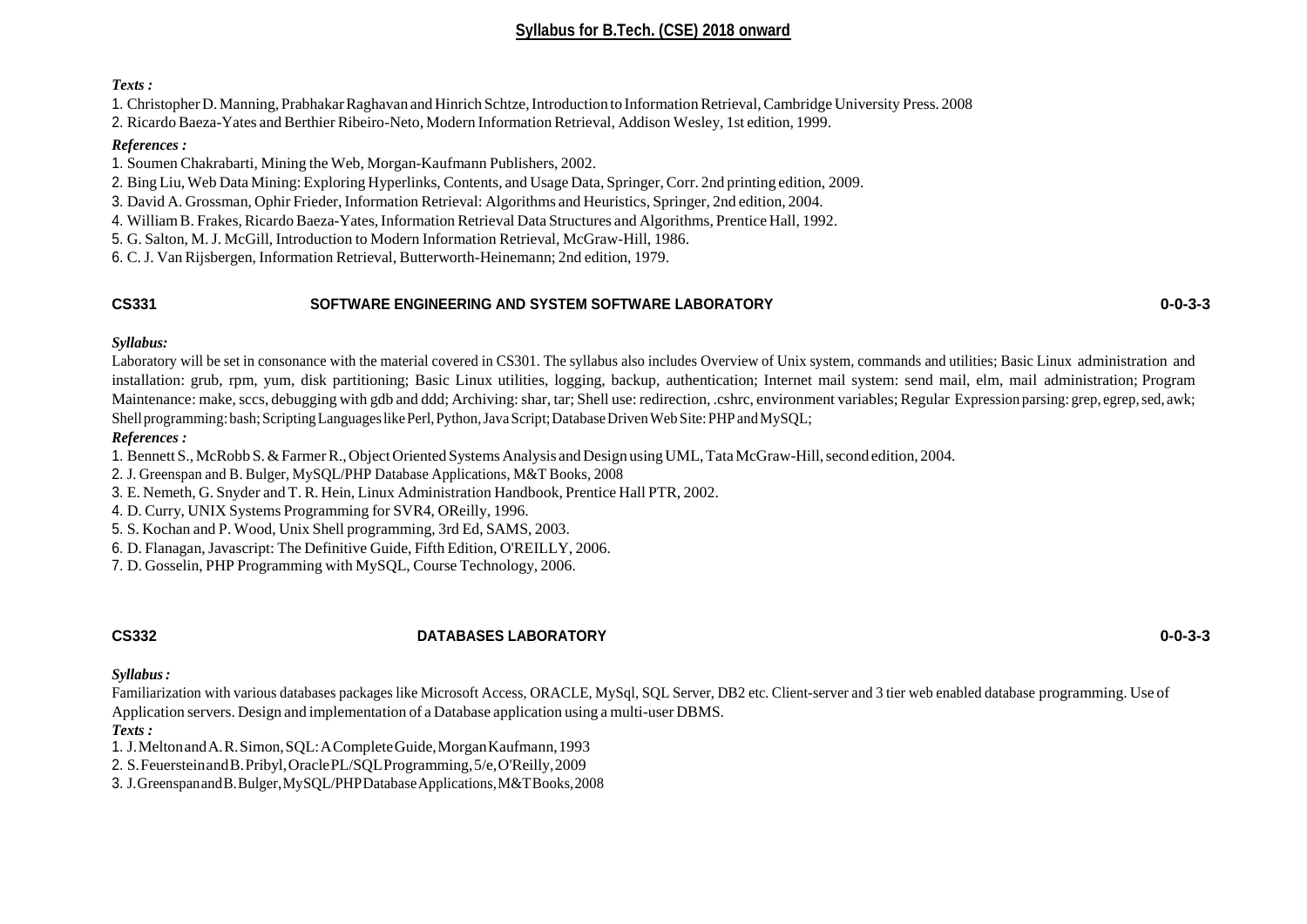# **CS333 OPERATING SYSTEMS LABORATORY 0-0-3-3**

#### *Syllabus:*

Programs on the use of pthread library, process creation, shared memory, message queues, semaphores in Unix/Linux using simple examples, Development of user-level modules for memory management, file caching etc. Programming assignments to build parts of an OS kernel. Use of a teaching package such as Nachos, Pintos.

# *Texts :*

1. Tanenbaum, A. S. Modern Operating System. 3/e. Pearson, 2007.

- 2. Dhamdhere, D. M. Operating SystemsA Concept Based Approach, McGrawHill, 2008
- 3. Reference manuals for Nachos and Pintos.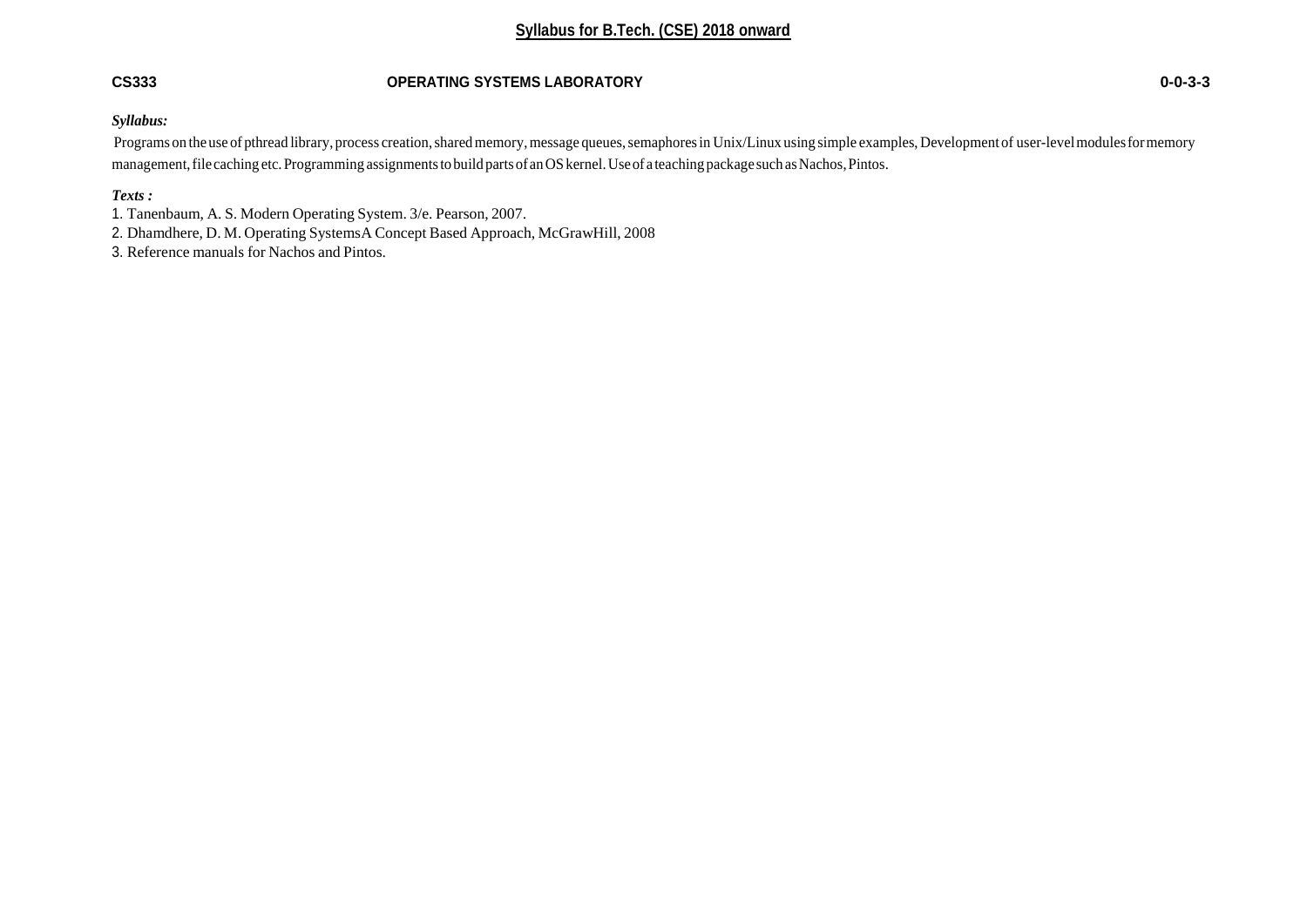# **CS334 COMPILERS AND SYSTEM PROGRAMMING LABORATORY 0-0-3-3** *Syllabus:* Programming assignments to build a compiler for a subset of a C-like programming language, using tools such as Lex / Flex / JLex and Yacc / Bison / CUP etc. C- Macro; Linker and Loader: Design of Linkers and Loaders in C-Compile and goloader, Absolute Loaders, Relocating Loaders, Direct Linking Loaders. Documentation and Presentation: Document writing and Slides using LaTex; *Texts :* 1. D. Brown, J. Levine, T. Mason, Lex and Yacc, 2nd Edition, O'REILLY Publications. 2. J.J. Donovan, Systems Programming, 45th Reprint, Tata Mc-Graw-Hill, 1991 3. D. M. Dhamdhere, Systems Programming And Operating Systems, Tata Mc-Graw-Hill, 2 Revised edition, 2008.  *References:* 1. J. Levine, Linkers and Loaders, MORGAN KAUFFMAN, 1999. 2. Leslie Lamport, LaTeX: A Document Preparation System, 2nd Edition, Addison-Wesley Series, 1994.

| <b>CS475</b> | <b>MACHINE LEARNING LABORATORY</b> | $0 - 0 - 3 - 3$ |
|--------------|------------------------------------|-----------------|
| Syllabus:    |                                    |                 |

Programs will be based on theoretical topics of the course (CS307: Machine Learning) covered in the class.

| <b>CS336</b> | <b>COMPUTER NETWORKS LABORATORY</b> | 0-0-3-3 |
|--------------|-------------------------------------|---------|
|              |                                     |         |

#### *Syllabus:*

Wireshark,Socketinterfaceand programming, CRC, distance vector, congestion control, Frame sorting, Client-serverprogrammingusing TCP and UDP sockets, implementation of ARQ techniques, implementation of ARP and Reverse ARP, implementation of simplified versions of application layer protocols such as SMTP/HTTP/FTP/DNS etc., Assignments using Network Simulators.

### *Texts :*

1. W.R. Stevens, UNIX Network Programming, Volume 1: Networking APIs: Sockets and XTI, 2nd Ed, Prentice Hall, 1998. 2. S. S. Panwar, S. Mao, J. Ryoo, and Y. Li, TCP/IP Essentials: A Lab-based Approach, Cambridge Press, 2004.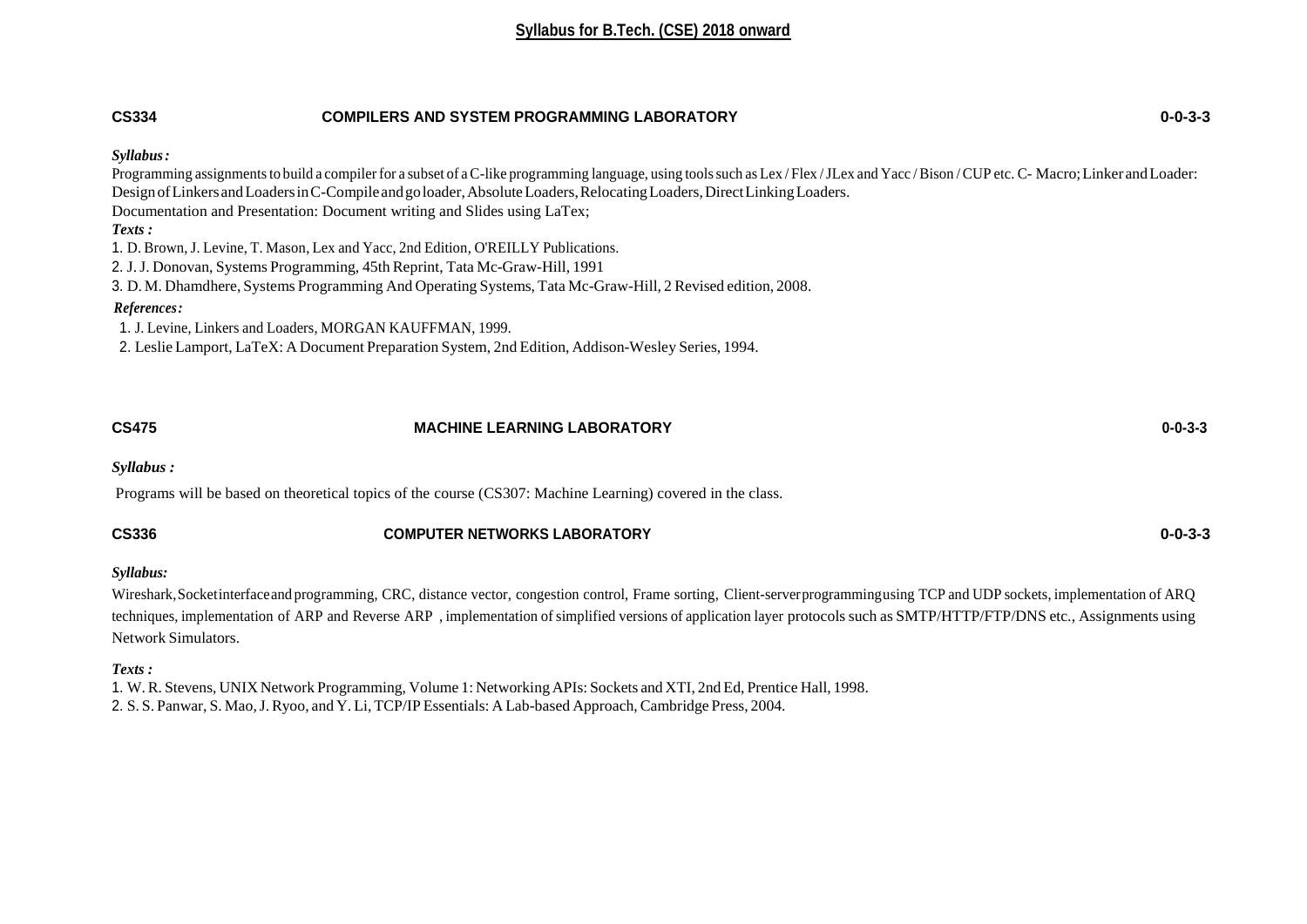#### **CS401 COMPUTER GRAPHICS 3-0-0-6**

#### *Pre-requisite: CS204 or equivalent*

#### *Syllabus:*

Introduction and organization of an interactive graphics system; Scan conversion: line, circle, and ellipse; Filling: rectangle, polygon, ellipse, and arc; Clipping: line, circle, ellipse, and polygon; Antialiasing: unweighted and weighted area sampling, and Gupta-Sproull methods; Transformations: 2D and 3D, homogeneous coordinates, composite and window-to-viewport transformations; 3D View: projections,specification and implementation of 3D view;Curves and Surfaces: polygonmeshes, parametric cubic curves and bicubic surfaces, Hermite, Bezier, and B-splines curves and surfaces; Quadric surfaces; Solid Modeling: Boolean set operations, spatial partitioning methods (occupancy enumeration, octree, and binary space partitioning tree); Hidden line and surface removal: z-buffer, list-priority, and scan line algorithms, algorithms

for binary space partitioning trees and octrees, and ray tracing; Shading: illumination model, polygon shading (interpolated, Goursud, and Phong), texture mapping, shadow determination (scan line and z-buffer algorithms), transparency, global illumination model;Introduction to GPU and animation. *Texts :*

1. D. Hearn and M. P. Baker, Computer Graphics with OpenGL, 3/e, Pearson, 2009.

### *References :*

1. E. Angel.InteractiveComputer Graphics: ATop-Down Approach usingOpenGL, 5/e, Pearson, 2009.

2. J.D.Foley,A.VanDam,S.K.Feiner andJ.F.Hughes.ComputerGraphics:Principles and Practice inC,2/e,Addison-Wesley,1995.

3. P. Shirley and S. Marschner.Computer Graphics.India Edition,Cengage Learning, 2009.

F. S. Hill. Computer Graphics using OpenGL, 3/e, Pearson, 2009.

# **CS403 MACHINE LEARNING 3-0-0-6**

### *Syllabus:*

**Introduction:** Basic concepts; **Supervised learning:** Supervised learning setup, LMS, Logistic regression, Perceptron, Exponential family, Generative learning algorithms, Gaussian discriminant analysis, Naive Bayes, Support vector machines, Model selection and feature selection, Ensemble methods: Bagging, boosting, Evaluating and debugging learning algorithms; **Learningtheory:**Bias/variancetradeoff,UnionandChernoff/Hoeffdingbounds,VCdimension,Worstcase(online)learning; **Unsupervisedlearning:**ClusteringK-means,EM.Mixture ofGaussians,Factoranalysis,PCA(Principalcomponentsanalysis),ICA(Independentcomponentsanalysis); **Reinforcementlearningandcontrol:** MDPs.Bellman equations,Value iteration andpolicyiteration,Linearquadratic regulation(LQR),LQG,Q-learning.Valuefunction approximation, Policy search. Reinforce. POMDPs.

### *Texts :*

1. Ethem Alpaydin, Introduction to Machine Learning, Second Edition, PHI, 2010

2. P. Langley, Elements of Machine Learning, Morgan Kaufmann, 1995.

# **CS454 Cloud Computing**

### *Syllabus:*

Introduction to Cloud Computing: Nutshell of cloud computing, feature Characteristics and components of Cloud Computing. Challenges, Risks and Approaches of Migration into Cloud. Evaluating the Cloud's Business Impact and economics, Future of the cloud.Networking Support for Cloud Computing. Ubiquitous Cloud and the Internet of Things. Cloud Computing Architecture: Cloud Reference Model, Layer and Types of Clouds, Services models, Data center Design and interconnection Netwo rk, Architectural design of Computer and Storage Clouds.Cloud Programming and Software: Fractures of cloud programming,Parallel and distributed programming paradigms, High level Language for Cloud. Introduction to Map Reduce, GFS, HDFS, Hadoop Framework.Virtualization Technology: Definition, Understanding and Benefits of Virtualization. Implementation Level of Virtualization, Virtualization Structure/Tools and Mechanisms, Hypervisor, VMware, KVM, Xen. Virtualization of CPU, Memory, I/O Devices, Virtual Cluster and Resources Management, Virtualization of Server, Desktop, Network,and Virtualization of data-center.Web-Based Application, Pros and Cons of Cloud Service Development, Types of Cloud Service Development, Software as a Service, Platform as a Service, Web Services, On-Demand Computing, Discovering Cloud Services, Development Services and Tools,AWS - Amazon Ec2, Google cloud - GoogleApp Engine,Microsoft Azure,Openstack, IBM Clouds,.

**3-0-0-6**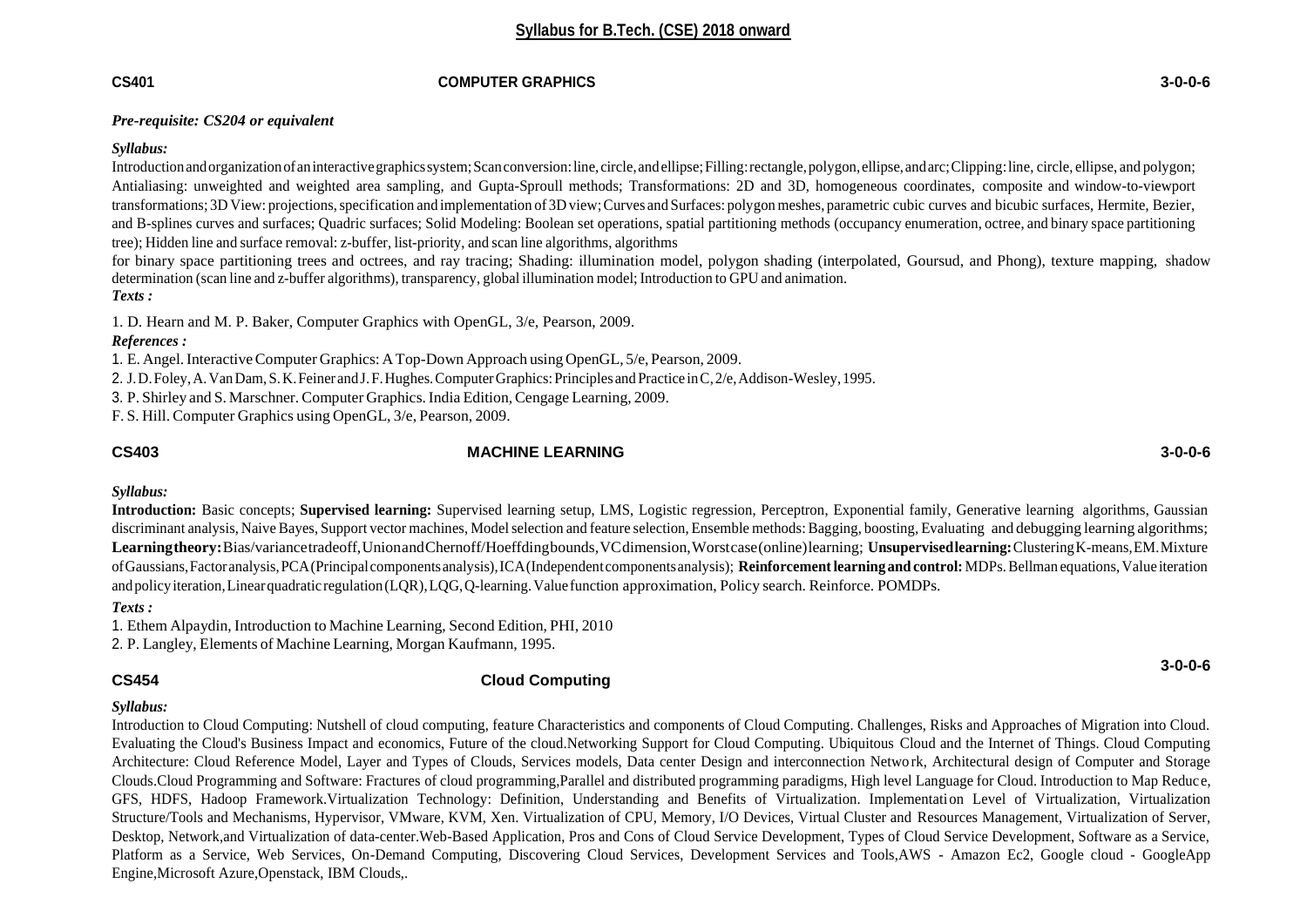### *Text Book:*

- 1. Kai Hwang, Geoffrey C. Fox and Jack J. Dongarra, "Distributed and cloud computing from Parallel Processing to the Internet of Things", Morgan Kaufmann, Elsevier 2012
- 2. Cloud Computing: Principles and Paradigms,Edited By Raj Kumar Buyya, JemesBroberg, Andrzej M.Goscinski,John Wiley,1st Edition ,2011
- 3. Cloud Computing: Web-Based Applications That Change the Way You Work and Collaborate Online,Michael Miller,Que Publishing,2008
- 4. Cloud Computing Best Practices for Managing and Measuring Processes for On demand Computing, Applications and Data Centers in the Cloud with SLAs,Haley Beard,Emereo Pty Limited,2008

#### *Reference Books:*

- 1. Barrie Sosinsky, " Cloud Computing Bible" John Wiley & Sons, 2010.
- 2. Tim Mather, Subra Kumaraswamy, and Shahed Latif, Cloud Security and Privacy An Enterprise Perspective on Risks and Compliance, O'Reilly 2009.

#### **CS471 COMPUTER GRAPHICS LABORATORY 0-0-3-3**

*Syllabus :*

Programming assignments to learn and practice the concepts taught in the theory course CS461.

*Texts :*

1. OpenGL programming Guide (the RedBook). Online tutorial, available at <http://fly.cc.fer.hr/~unreal/theredbook/>

2. D. P. Mukherjee and D.Jana. Computer Graphics: Algorithms and Implementations. PHI Learning, 2010.

*References :*

**CS473 PROJECT - I 0-0-6-6**

*Syllabus:*

Each student will undertake a sizeable project involving survey of literature, development of new techniques and/or implementation of systems, writing of reports etc. under the guidance of one or more faculty members.

### **CS482 PROJECT - II 0-0-9-9**

#### *Syllabus:*

Each student will undertake a sizeable project involving survey of literature, development of new techniques and/or implementation of systems, writing of reports etc. under the guidance of one or more faculty members.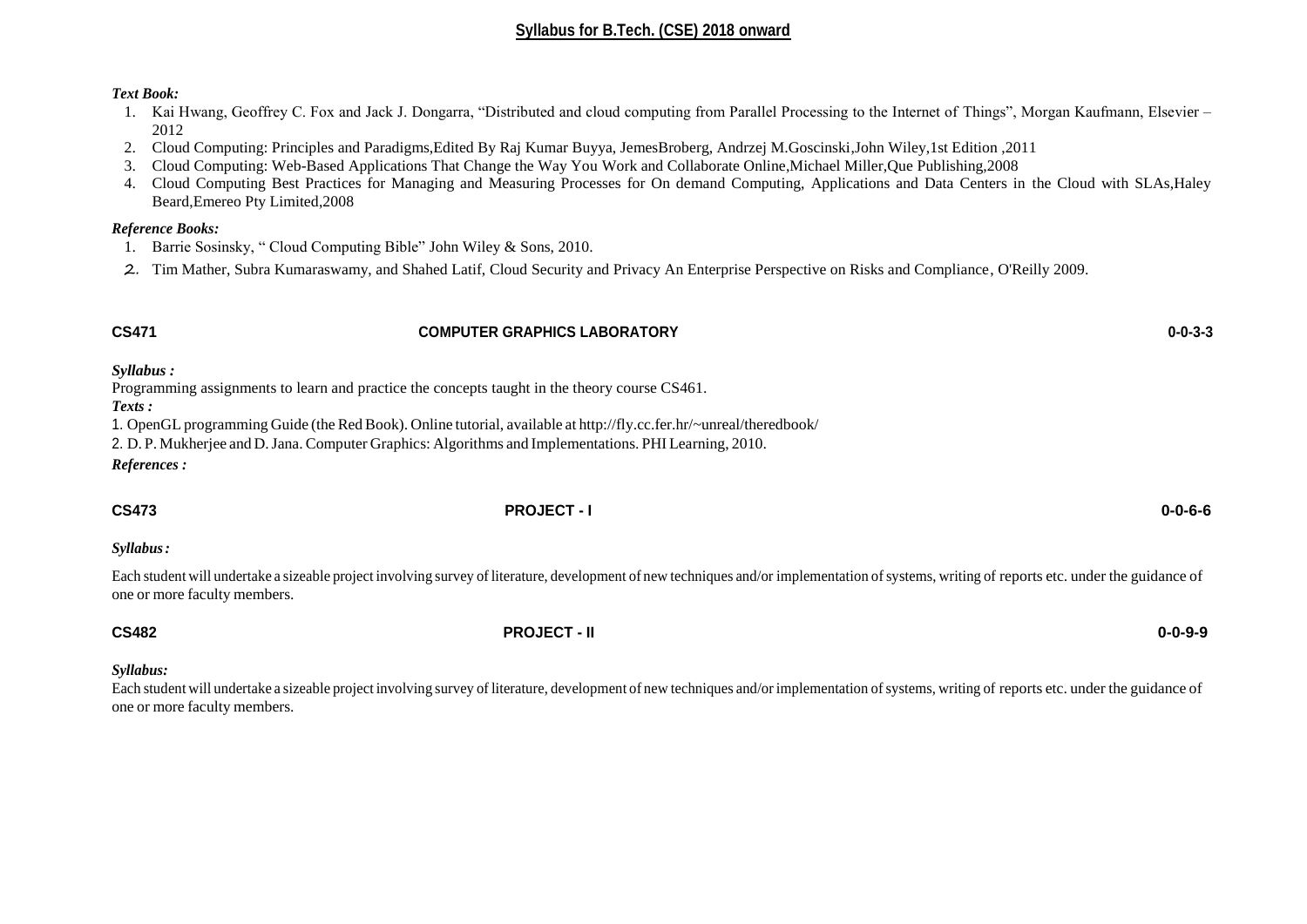# **Department Electives**

| <b>Course ID</b> | <b>Course Name</b>                                        | <b>Credit</b>  |
|------------------|-----------------------------------------------------------|----------------|
| <b>CS 412</b>    | Optimization methods                                      | $\,6$          |
| <b>CS 414</b>    | Computation number theory & cryptography                  | $6\phantom{1}$ |
| <b>CS 416</b>    | Information & randomness                                  | 6              |
| <b>CS 418</b>    | Advanced operating systems                                | $\,6$          |
| <b>CS 420</b>    | Information transmission & security                       | $\,6$          |
| <b>CS 422</b>    | Topics in networks                                        | $\,6$          |
| <b>CS 424</b>    | Web development technologies                              | $\,6$          |
| <b>CS426</b>     | <b>Big Data</b>                                           | $\,6$          |
| <b>CS 428</b>    | Wireless networks                                         | $\,6$          |
| <b>CS 430</b>    | Linux Kernals: Implementation & security                  | $\,6$          |
| <b>CS 432</b>    | Enterprise systems                                        | 6              |
| CS 434           | Performance modelling of communication & computer systems | 8              |
| <b>CS 436</b>    | Artificial intelligence                                   | $6\phantom{1}$ |
| <b>CS 438</b>    | Principles of robotics                                    | $\,6$          |
| <b>CS 440</b>    | Intelligences systems & interfaces                        | $\,6$          |
| <b>CS 442</b>    | Pattern recognition                                       | $\,6$          |
| <b>CS 444</b>    | Fundamental of information retrieval                      | 8              |
| <b>CS 446</b>    | <b>Digital Watermarking</b>                               | $\,6$          |
| <b>CS 448</b>    | Steganography                                             | $\,6$          |
| CS450            | Video Processing                                          | $6\phantom{1}$ |
| CS452            | <b>Natural Language Processing</b>                        | $\,6$          |
| CS454            | <b>Cloud Computing</b>                                    | 6              |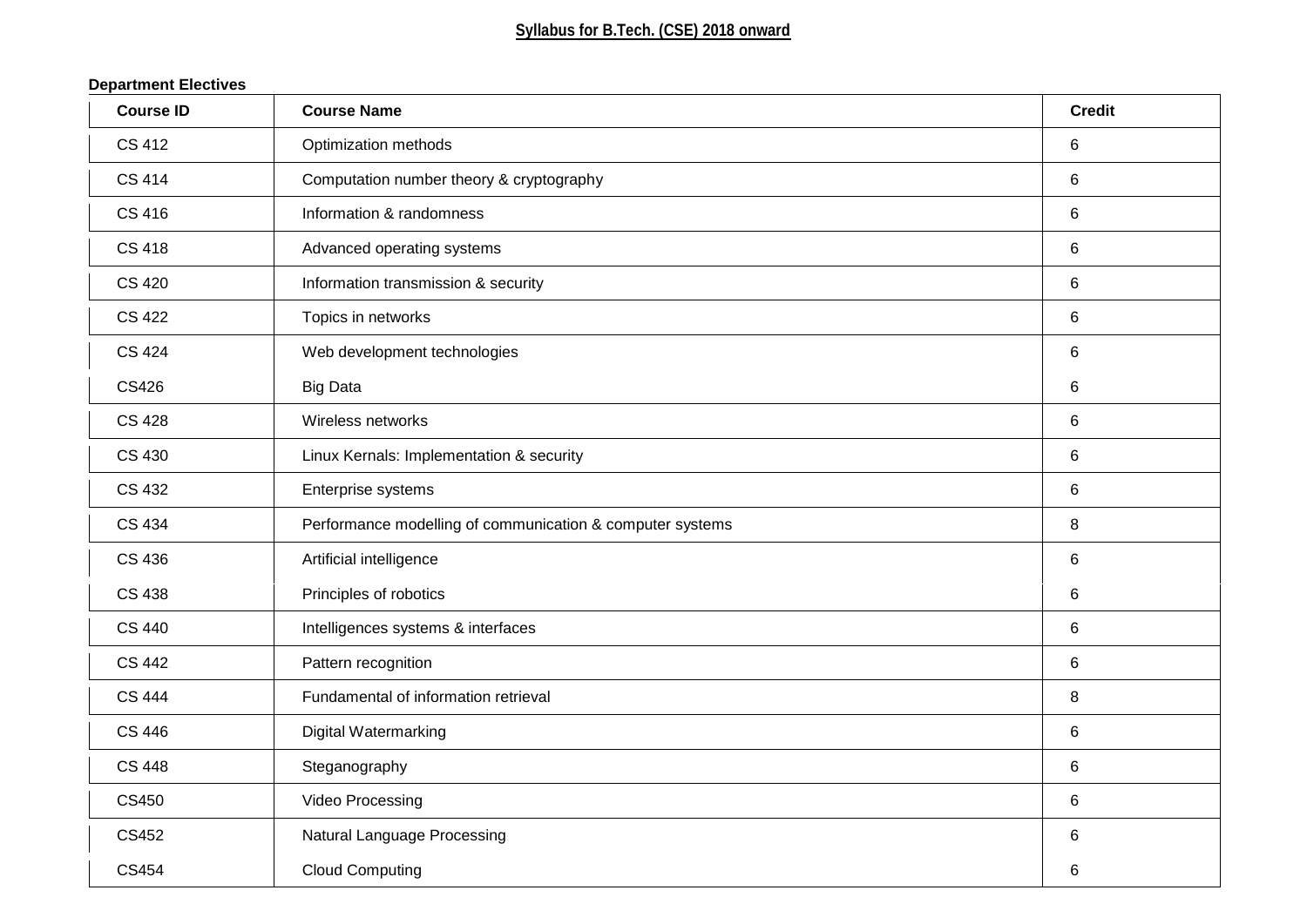| <b>CS 411</b> | Parallel algorithms                    | 6              |
|---------------|----------------------------------------|----------------|
| <b>CS 413</b> | Computational geometry                 | 6              |
| <b>CS 415</b> | Structural complexity                  | 6              |
| <b>CS 417</b> | Hierarchial memory algorithm           | $6\phantom{a}$ |
| <b>CS 419</b> | Logic in computer science              | 6              |
| <b>CS 421</b> | Learning with Kernals                  | 6              |
| <b>CS 423</b> | Computational topology                 | 6              |
| <b>CS 425</b> | Advanced computer architecture         | 6              |
| <b>CS 427</b> | Formal methods for system verification | $\,6\,$        |
| <b>CS 429</b> | Semantics for programming languages    | 6              |
| <b>CS 431</b> | Functional & logic programming         | 6              |
| CS 433        | Advanced compilers                     | 6              |
| CS 435        | Distributed systems                    | 6              |
| <b>CS 437</b> | Internet protocols                     | 6              |
| CS 439        | Wireless sensor networks               | 6              |
| <b>CS 441</b> | Machine learning                       | 6              |
| <b>CS 443</b> | Data mining                            | $\,6$          |
| <b>CS 445</b> | Multimedia systems                     | 6              |
| <b>CS 447</b> | Human computer interaction             | 8              |
| <b>CS 449</b> | Computational system biology           | $\,6$          |
| <b>CS 451</b> | <b>Digital Image Processing</b>        | 6              |
| <b>CS 453</b> | Mobile robotics                        | $\,6$          |
| <b>CS 455</b> | Computer & network security            | 6              |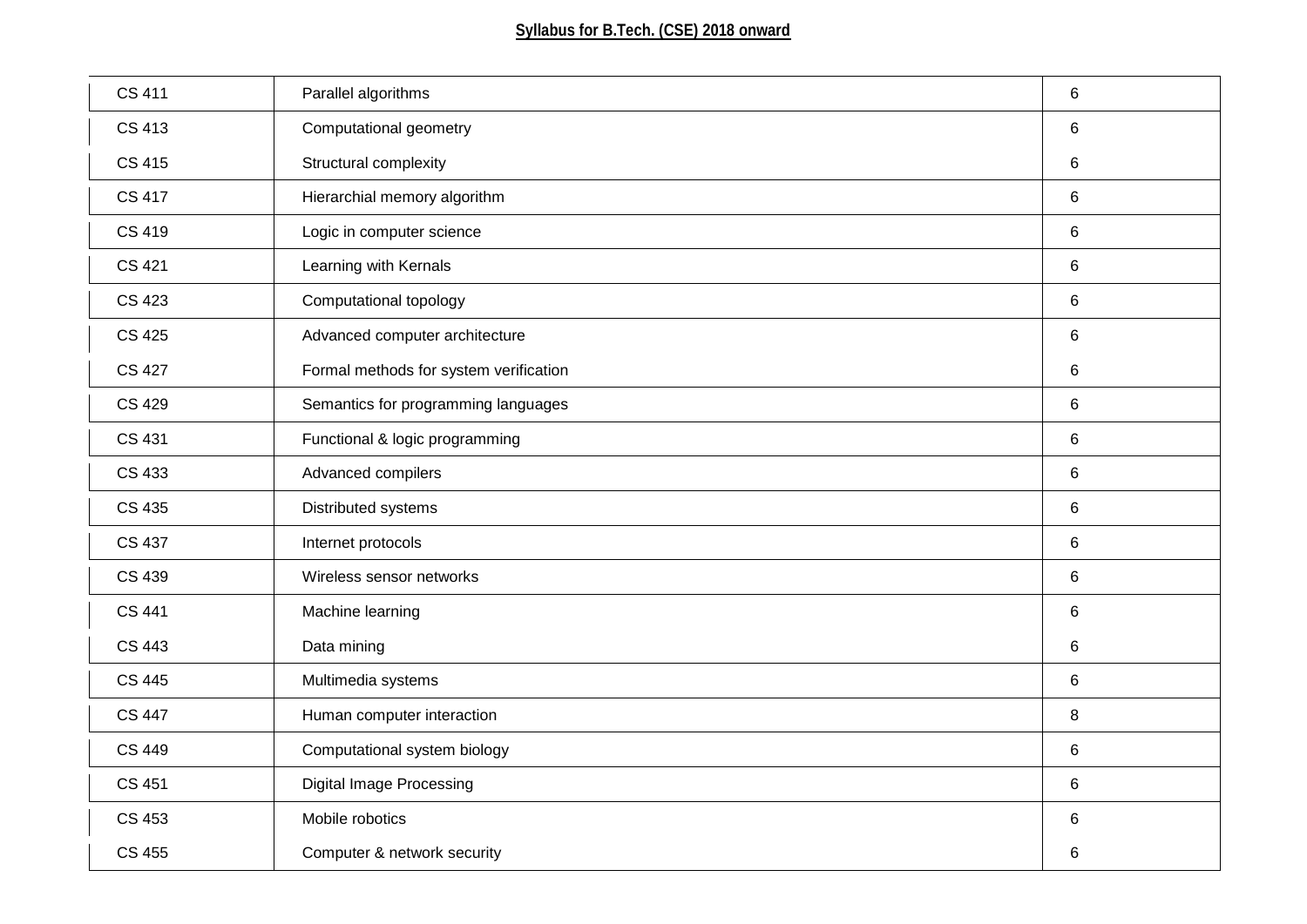# **CS411 PARALLEL ALGORITHMS 3-0-0-6**

*Pre-requisites :* Nil

*Syllabus :* Theoretical models of parallel computation: variants of the PRAM model, interconnection networks, synchronous and asynchronous models. Performance of parallel algorithms. Basic techniques: balanced trees, recursive doubling, divide and conquer, partitioning, pipelining, accelerated cascading, symmetry breaking.List ranking, the Euler tour technique, tree contraction. Algorithms for searching, merging and sorting. Graph algorithms: Connected Components, Colouring. Parallel algorithms on interconnection networks and other architectures. Algorithms on asynchronous models. Limits to parallelizability. NC-reductions, P-completeness. *Texts :* 

1. J. Jaja, An Introduction to Parallel Algorithms, Addison Wesley, 1992.

2. F. T. Leighton, Introduction to Parallel Algorithms and Architectures: Arrays,Trees,Hypercubes,Morgan Kaufmann Publishers,San Mateo,California,1992.

# *References :*

1. J. H. Reif, Synthesis of Parallel Algorithms, Morgan Kaufmann Publishers, San Mateo, California.

2. S. G. Akl, Parallel Computation: Models and Methods, Prentice Hall, 1996.

# **CS513 COMPUTATIONAL GEOMETRY 3-0-0-6**

*Pre-requisites :* Nil

*Syllabus :* Algorithmic design paradigms (divide and conquer, incremental, sweep line, and prune and search) and basic data structures (segment and interval trees). Geometric searching: point locations (slab and chain methods) and range searching (kD and range trees); Convex hull: Graham's scan, gift wrapping, quick hull, divide-and-conquer; Voronoi diagram and Delaunay triangulation: properties and construction algorithms (sweep line and divide-and-conquer algorithms). Visibility and Art gallery problems, motion planning and shortest paths. Arrangements and duality; Line segments intersection problem; closest pair computation.

*Texts :* 

1. F. P. Preparata and M. I. Shamos, Computational Geometry: An Introduction, Springer-Verlag, 1985.

# *References :*

1. J. O'Rourke, Computational Geometry in C, 2nd Ed, Cambridge University Press, 1998.

2. M. Laszlo, Computational Geometry and Computer Graphics in C++, Prentice-Hall, 1996.

3. M. De Berg, M. van Kreveld, M. Overmars, O. Schwarzkopf, Computational Geometry: Algorithms and Applications, Springer -Verlag, 1997.

# **CS415 STRUCTURAL COMPLEXITY 3-0-0-6**

*Pre-requisites :* CS204

*Syllabus :* Models of computation: automata, Turing machines, oracle Turing machines. Time and space bounded computations. Central complexity classes: invertibility, honesty, NP-Complete Sets, PSPACE-complete sets, padding arguments, space bounded reducibility. Time bounded reducibility: relativized classes, tally and sparse sets, self-reducibility. Nonuniform complexity: Boolean circuit complexity, polynomial advice. logarithmic advice. Self-producible circuits. probabilistic complexity classes. Uniform diagonalization. The polynomial time hierarchy. Alternation, Kolmogorov complexity. *Texts :* 

# *References :*

1. J. L. Balcazar, J. Diaz and J. Gabarro, Structural Complexity, Vols 1 & 2, EATCS Monographs, Springer-Verlag, 1987.

2. J. Van Leeuwen, Handbook of Theoretical Computer Science, Vol A, Elsevier and MIT Press, 1990.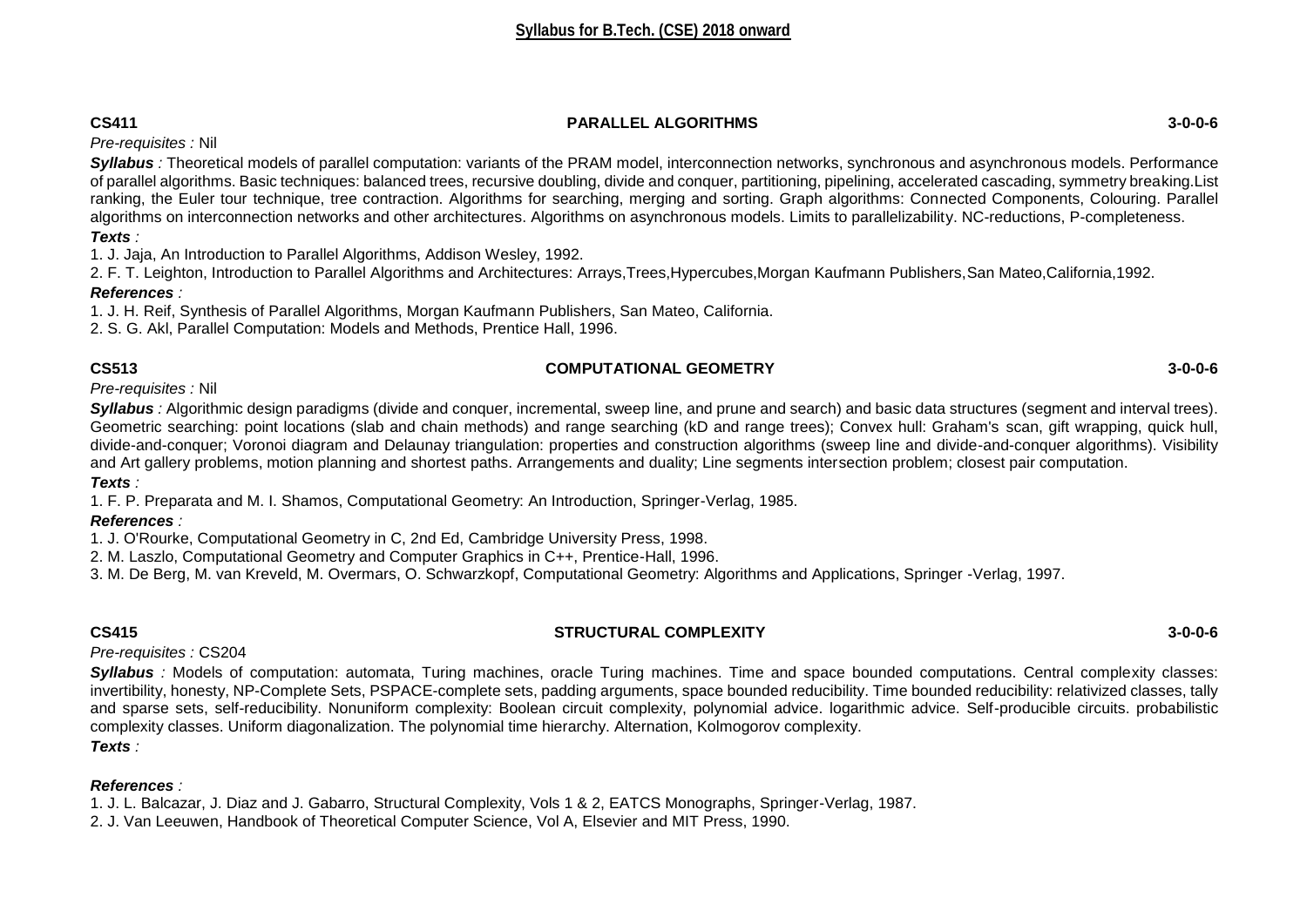# **CS417 HIERARCHICAL MEMORY ALGORITHMS 3-0-0-6**

# *Pre-requisites :* Nil

*Syllabus :* Hierarchical memory levels; performance characteristics; Parallel disk model. Fundamental I/O operations. Design and analysis of efficient external memory algorithms for some representative problems. Sorting, permutation, searching. Depth first search, breadth first search, Minimum spanning forest, connected components, single source shortest path, transitive closure. hashing, string matching. External Memory Data Structures. Cache efficient algorithms. Applications in various areas, for example, Computational geometry.

*Texts :* 

# *References :*

1. J. S. Vitter. External Memory Algorithms and Data Structures: Dealing with MASSIVE DATA, ACM Computing Surveys, 33(2), June 2001, 209-271.

2. Course Material on External Memory Algorithms and Data Structures: http://www.brics.dk/~gerth/emF99/

3. Other research papers.

### **CS419 LOGIC IN COMPUTER SCIENCE 3-0-0-6**

*Pre-requisites :* CS203, CS302

*Syllabus :* Propositional Logic: Syntax, Proof System, Semantics, Soundness and completeness, Compactness, Normal Forms, Resolution, Horn Clauses, propositional satisfiability solvers, Complexity. First Order Logic: Syntax, Proof System, Semantics, Soundness and Completeness, Compactness, Herbrand Models, Unification and Resolution, Logic Programming and SLD Resolution, Decidability and Undecidability, Expressiveness, Ehrenfeucht-Fraisse Games, Applications. Modal Logic: Possibility and Necessity, Knowledge or Belief, Frames and Forcing, Modal Tableaux, Soundness and Completeness, Modal Axioms and Special Accessibility Relations, Logics of knowledge. Applications.

*Texts :* 

1. A. Nerode and R. A. Shore, Logic for Applications, Springer-Verlag, 1997, 2nd edition.

# *References :*

1. M. Huth and M. Ryan, Logic in Computer Science: Modelling and Reasoning about Systems, 2nd Ed, Cambridge University Press, 2004.

2. M. Fitting, First-order Logic and automated theorem proving, Springer-Verlag, 1990.

3. J. H. Gallier, Logic for Computer Science: Foundations of Automatic Theorem Proving (Harper & Row Computer Science and Technology Series), John Wiley & Sons, 1986.

# **CS412 OPTIMIZATION METHODS 3-0-0-6**

*Pre-requisites :* 

*Syllabus :* Introduction to Linear Programming: Connections with Geometry. Simplex Method: Duality Theorem. Complementary Slackness. Farkes' Lemma. Revised Simplex Method. General LP Problems: Infeasibility. Sensitivity Analysis. Primal-Dual Algorithm: Applications to Network Flow and Matching. Efficient Algorithm: Linear Programming in fixed dimensions. Randomized Linear Programming. Integer Linear Programming: Total Unimodularity. Semidefinite Programming: Application to MAXSAT problems.

# *Texts :*

1. V. Chavtal, Linear Programming, W. H. Freeman and Company, New York, 1983.

2. C. H. Papadimitriou and K. steiglitz, Combinatorial optimization: Algorithms and Complexity, Dover Publications, Inc., New York, 1998.

# *References :*

1. M. Grotschel, L. Lovasz and A. Schrijver, Geometric Algorithms and Combinatorial Optimization, John Wiley & Sons, Inc., New York, 1998.

- 2. W. Cook, W. H. Cunningham, W. R. Pulleyblank and A. Schrijver, Combinatorial Optimization, John Wiley & Sons, Inc., New York, 1998.
- 3. R. Motwani and P. Raghavan, Randomized Algorithms, Cambridge University Press, 1995.
- 4. Related publications in Journals/Conferences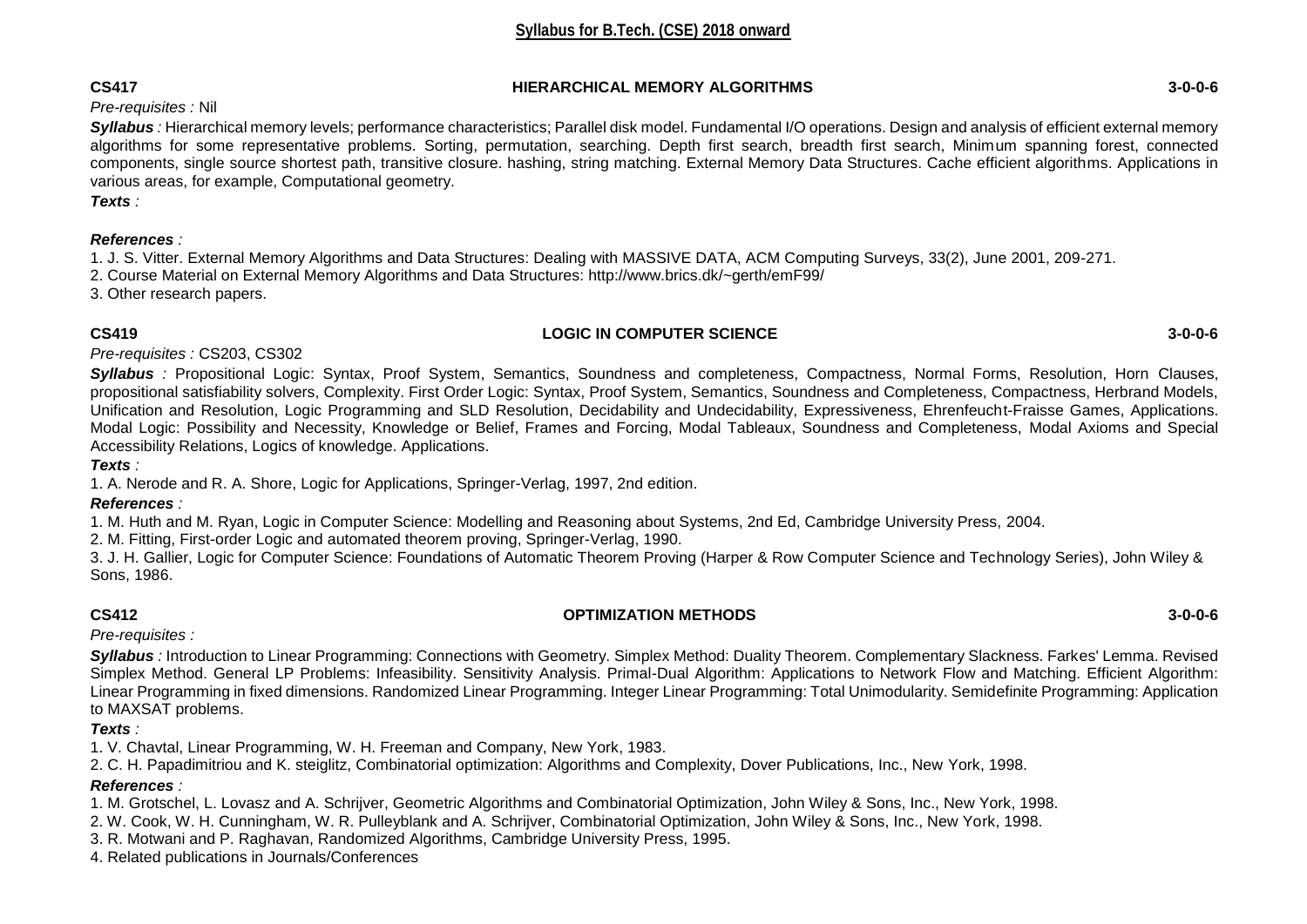### **CS414 COMPUTATIONAL NUMBER THEORY AND CRYPTOGRAPHY 3-0-0-6**

*Pre-requisites :* Nil

*Syllabus :* Modular Arithmetic: Solving Modular Linear Equations, the Chinese Remainder Theorem, Modular Exponentiation, and Discrete Logarithm Problem; GCD Computation: Euclid's Algorithm, Extended Euclid's Algorithm; Key Exchange: Diffie Hellman, ElGamal, Massey-Omura, Computation of Generators of Primes; Public Key Cryptosystem: RSA, Different Attacks & Remedies; Primality Testing: Pseudoprimality Testing, Quadratic Residues, Randomized Primality Test & Deterministic Polynomial Time Algorithm; Factorization: Quadratic-Sieve Factoring Algorithm, Pollard-Rho Method; Elliptic Curve Cryptosystem: Theory of Elliptic Curves, Elliptic Curve Encryption & Decryption Algorithms, Security of Elliptic Curves Cryptography, Elliptic Curve Factorization; Cryptographic Hash Functions: MD5 Message Digest Algorithm, Secure Hash Algorithm (SHA-1), Security of Hash Functions & Birthday Attack; Digital Signatures: Authentication Protocols, Digital Signature Standards (DSS).

*Texts :* 

1. T. H. Cormen, C. E. Leiserson, R. Rivest and C. Stein, Introduction to Algorithms, 2nd Edition, Prentice Hall, 2002.

2. Neal Koblitz, A Course in Number Theory and Cryptography, Springer-Verlag, New York, May 2001.

### *References :*

1. Oded Goldrich, Foundations of Cryptography-Basics, vol-1, Cambridge Univ. Press, 2005.

2. Oded Goldrich, Foundations of Cryptography-Applications, vol-2, Cambridge Univ. Press, 2005.

3. R. Motwani and P. Raghavan, Randomized Algorithms, Cambridge University Press, 1995.

4. William Stallings, Cryptography and Network security: Principles and Practice, 3rd Ed, Prentice Hall, 2003.

# **CS416 INFORMATION AND RANDOMNESS 3-0-0-6**

*Pre-requisites :* Nil

*Syllabus :* Definitions of randomness: statistical (Martin-Loef, Solovay), based on program size complexity (Chaitin). Equivalence of the definitions. Random numbers: Properties of random and pseudo-random sequences. Provably secure pseudo-random generators. Examples of pseudo-random generators: Fake One-Time Pads, Period of a pRNG, Congruential Generators, Feedback Shift Generators, Blum-Blum-Shub Generator, Naor-Reingold Generator. Statistical tests for random numbers: Chi-square test, Kolmogorov-Smirnov test, empirical / theoretical / spectral tests. Non-uniform random sequences. Randomized algorithms. Derandomization techniques. Pseudo-random functions and permutations. Sequences of families of PSFs and PSPs. Applications: cryptographically strong hashing, prediction, learning, identify friend or foe, private-key encryption.

*Texts :* 

# *References :*

1. G. J. Chaitin, Algorithmic Information Theory, Cambridge University Press, 2004.

2. G. J. Chaitin, Information, Randomness and Incompleteness, 2nd edition, World Scientific, 1990.

3. G. J. Chaitin, Exploring Randomness, Springer-Verlag, 2001.

4. S. Goldwasser and M. Bellare, Lecture Notes in Cryptography, http://www-se.ucsd.edu/~mihir/papers/gb.pdf, 2001.

5. P. Garrett, Making and Breaking Codes: Introduction to Cryptology, Prentice-Hall, 2000.

6. R. Motwani and P. Raghavan, Randomized Algorithms, Cambridge University Press, 1995.

7. D. E. Knuth, The Art of Computer Programming, 3rd Ed, Vol 2, Seminumerical Algorithms, Addison-Wesley, 1998.

8. W. Feller, An Introduction to Probability Theory and its Applications, Vol 1, Wiley Eastern, 1968.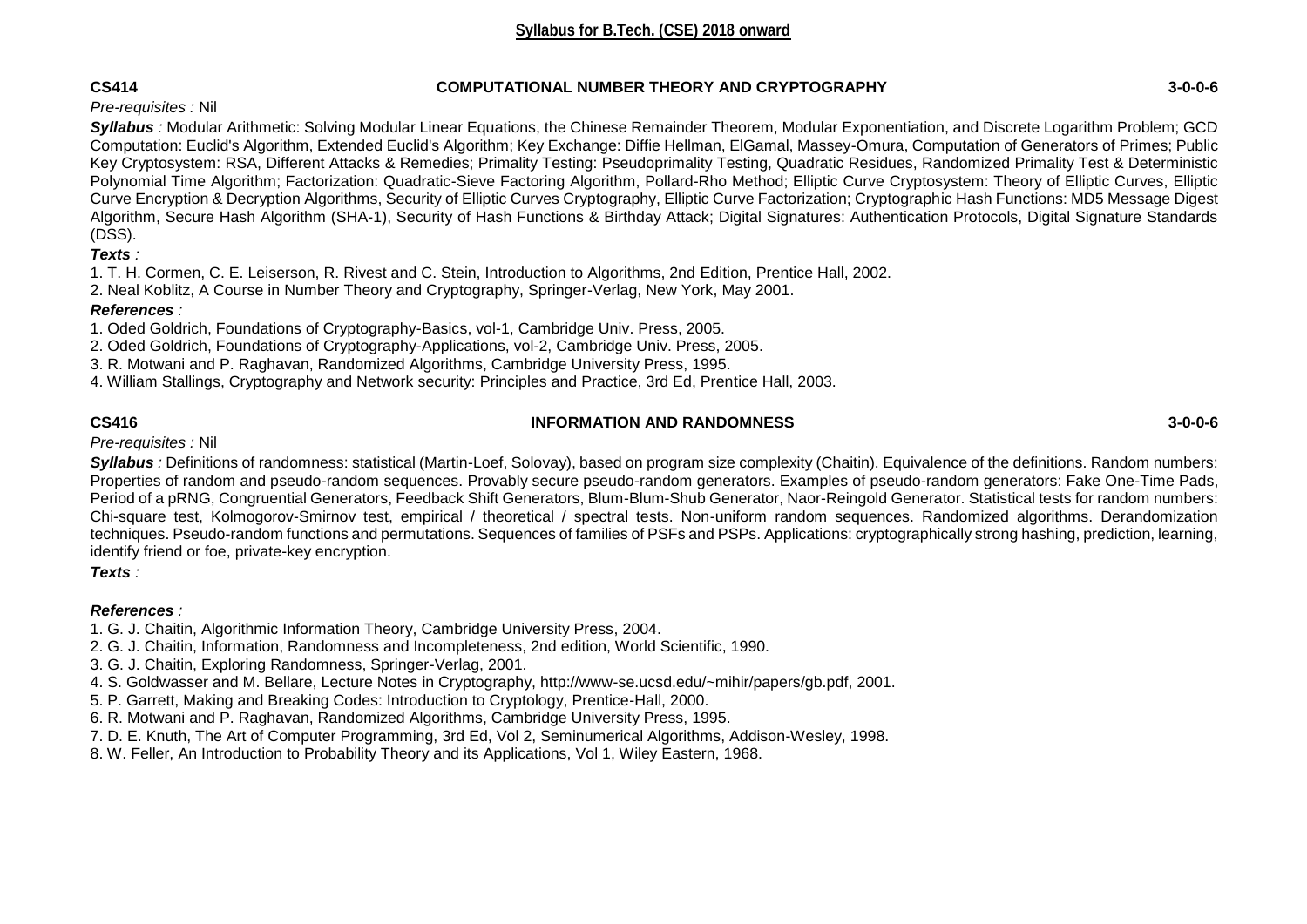### **CS421 LEARNING WITH KERNELS 3-0-0-6**

# *Pre-requisites :*

**Syllabus** *:* Introduction: Data representation, similarity, statistical learning theory, hyper-plane classifiers, support vector classification, support vector regression, kernel principal component analysis; Kernels: Product features, representation of similarities in linear spaces, examples and properties of kernels; Risk and loss functions: Loss functions, test error, expected risk, statistical perspective, robust estimators; Regularization: Regularized risk functional, representer theorem, regularization operators, translation invariant kernels, dot product kernels; Optimization: Convex optimization, unconstrained problems, constrained problems; Support vector machines: Separating hyper-planes, role of margin, optimal margin hyper-planes, nonlinear support vector classifiers, soft margin hyper-planes, multi-class hyper-planes; Single class problems: introduction, algorithms, optimization, theory; Regression estimation: Linear regression with insensitive loss function, dual problems, \$\nu\$-SV regression; Implementation: Tricks of the trade, sparse greedy matrix approximation, subset selection methods, sequential minimal optimization, iterative methods; Designing kernels: Tricks for constructing kernels, string kernels, natural kernels.

### *Texts :*

1. Bernhard Schlkopf and Alexander J. Smola. Learning with Kernels - support vector machines, regularization, optimization and beyond, The MIT Press, Cambridge, Massachusetts, London, England, 2002.

### *References :*

1. John Shawe-Taylor and Nello Cristianini, Kernel Methods for Pattern Analysis, Cambridge University Press, 2004.

2. Nello Cristianini and John Shawe-Taylor , Introduction to Support Vector Machines, Cambridge University Press, 2000.

# **CS423 COMPUTATIONAL TOPOLOGY 3-0-0-6**

**Syllabus** : This course is a combination of Algorithms, Geometry, and Topology. The course starts with a broad introduction to basic notions in Topology for a Computer Scientist. Then it primarily focuses on designing efficient Algorithms and data structures for the problems from Topology. The relevant topics ranging from point set topology to algebraic topology are presented. The course is motivated with the applications from computational structural biology, geometric modeling, meshing, curve and surface reconstruction, clustering, 3d-printing, orthodontics, and VLSI routing.

Introduction to topological spaces with motivating examples; Geometric topology: searching a triangulation, surface simplification, triangulations, and complexes; Manifolds: homeomorphism, Jordan separation Theorem, Conway's ZIP proof, imbedding graphs in the plane, and Euler characteristics; Homotopy: deformation retraction, topological equivalence, categories, functors, homotopic paths in the plane, and homotopy of curves on surfaces; Topological Graph Theory: Connected components in surface graphs, min-cuts in surface graphs, and tree decomposition; designing algorithms based on Homology and Duality Theories.

# *Texts:*

1. Computational Topology by Herbert Edelsbrunner, First Edition, American Mathematical Society, 2010. 2. Topology by James R. Munkres, Second Edition, Prentice Hall, 2000.

# *References :*

1. Algebra by Artin, Second Edition, Addison Wesley, 2010.

2. Introduction to Topology by Bert Mendelson, Third Edition, Dover Publications Inc., 1990.

3. Basic Topology by M. A. Armstrong, Springer, 2010.

4. Algebraic Topology by Allen Hatcher, First Edition, Cambridge University Press, 2001.

5. An Introduction to Morse Theory by Y. Matsumoto, First Edition, American Mathematical Society, 2001.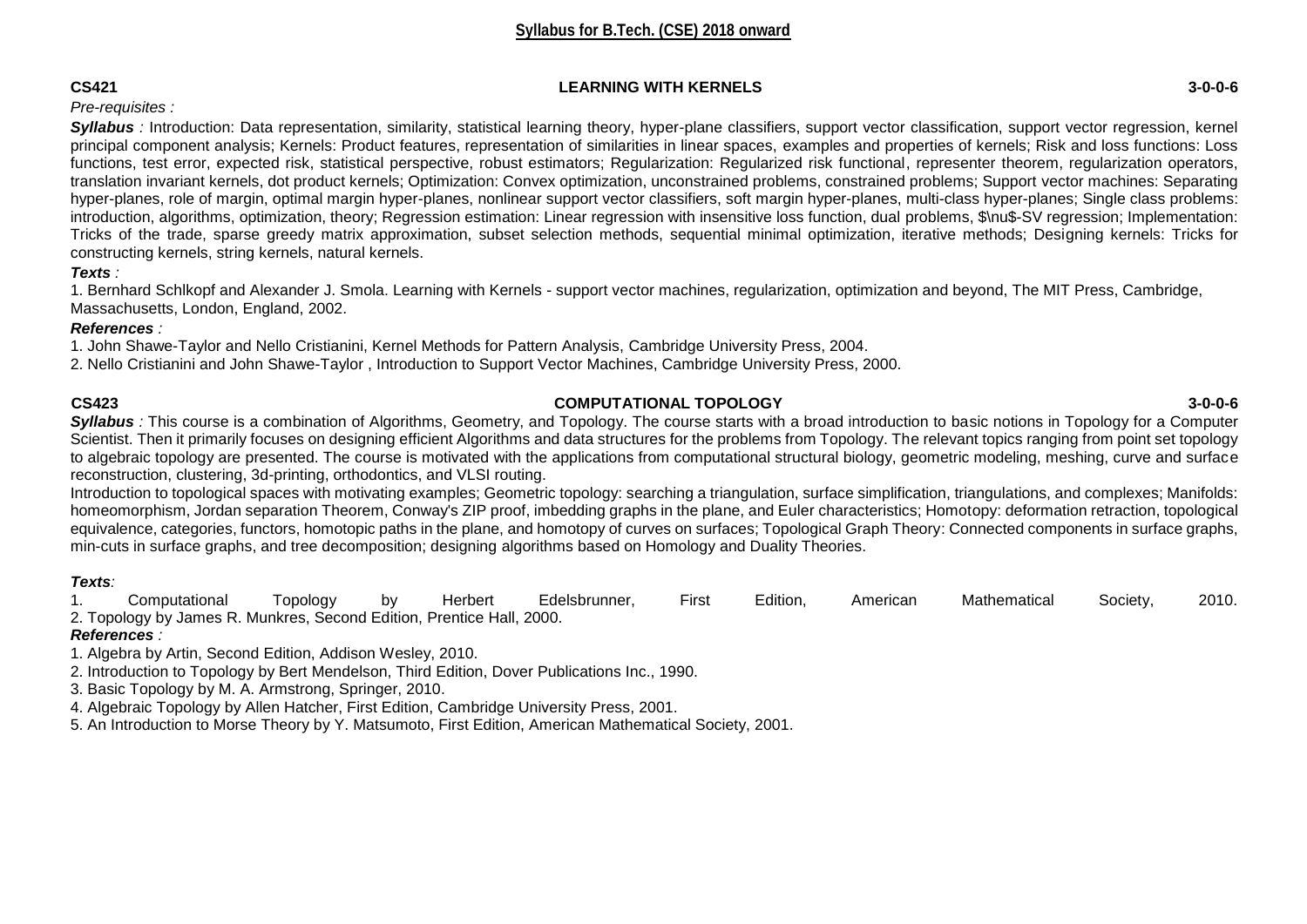### **CS425 ADVANCED COMPUTER ARCHITECTURE 3-0-0-6**

# *Pre-requisites :* Nil

**Syllabus** : Pipeline processor principles and design, Instruction set architecture; Memory addressing; Instruction composition; Instruction-level parallelism; Hazards: dynamic scheduling, branch prediction; Memory hierarchy; Processor case studies; Multiprocessor introduction: Shared-memory architectures and their synchronisation and consistency issues, Advanced multi-core topics; Transactional Memory; Interconnection networks.

# *Texts :*

1. J. L. Hennessy and D. A. Patterson, Computer Architecture: A Quantitative Approach, Morgan Kaufmann, fourth edition, 2006.

2. David Culler, J.P. Singh and Anoop Gupta, Parallel Computer Architecture: A Hardware/Software Approach, Morgan Kaufmann, first edition, 1998.

3. Kai Hwang, Advanced Computer Architecture: Parallelism, Scalability, Programmability, McGraw-Hill, first edition, 1992.

# *References :*

# **CS427 FORMAL METHODS FOR SYSTEM VERIFICATION 3-0-0-6**

*Pre-requisites :* Nil

*Syllabus :* Introduction to formal methods and hardware verification. Review of logics: Propositional Calculus and Predicate Calculus. Axioms and rules of Floyd-Hoare Logic. Application of Floyd-Hoare logic to verify hardware circuits. Describing hardware directly in higher order logic. Combinational and sequential behaviour of circuits. Specification of hardware systems. Introduction to Binary Decision Diagram (BDD) and modelling hardware with BDDs. Algorithms for BDD operations. Concept of OBDDs and ROBDDs and operation on ROBDDs. Introduction to Temporal Logic. Linear and Branching time temporal logic. Expressing properties in CTL and CTL\*. CTL model checking algorithm. State space explosion problem: Symbolic data structure and symbolic model checking algorithms. Concept of on-the-fly model checking and automata-theoretic model checking. Study of verification tools: SMV and PVS.

*Texts :* 

# *References :*

1. M. Huth and M. Ryan, Logic in Computer Science: Modelling and Reasoning about Systems, 2nd Ed, Cambridge University Press, 2004.

2. T. F. Melham, Higher Order Logic and Hardware Verification, Cambridge University Press, 1993.

3. E. M. Clarke, O. Grumberg and D. Peled, Model Checking, MIT Press, 1999.

4. K. L. McMillan, Symbolic Model Checking, Kluwer Academic Publisher, 1993.

5. Z. Manna and A. Pnueli, The Temporal Logic of Reactive and Concurrent System Specification, Springer-Verlag, 1992.

# **CS429 SEMANTICS OF PROGRAMMING LANGUAGES 3-0-0-6**

# *Pre-requisites :* CS201

**Syllabus** : Overview of programming language constructs like procedures, jumps, non-determinism, continuations. Introduction to semantic systems. Operational semantics: Labelled transition systems, semantics of a simple language. Denotational semantics: lambda-calculus, semantics of a simple language with loops. Axiomatic semantics: Hoare logic, semantics of a subset of Pascal. Reasoning about concurrent features in programming languages using modal logic.

# *Texts :*

1. G. Winskel, Formal Semantics of Programming Languages: An Introduction, MIT Press, Cambridge, 1993.

### *References :*

1. M. J. C. Gordon, The Denotational description of programming languages: An Introduction, Springer-Verlag, 1979.

2. D. Gries, Science of Programming, Springer-Verlag, 1981.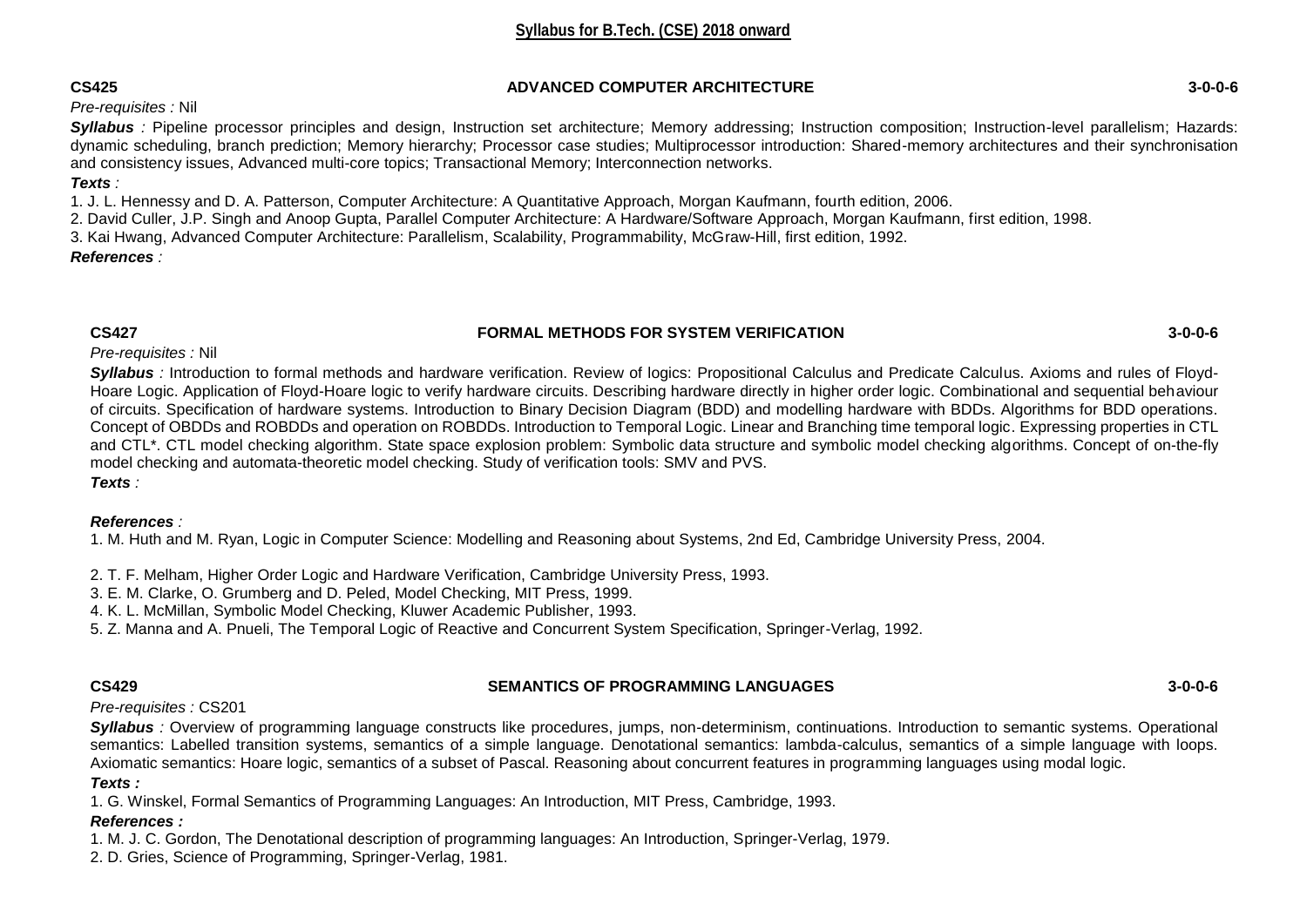3. D. Friedman, M. Wand and C. Haynes, Essentials of programming languages, 2nd Ed, MIT Press, 2001.

4. J. R. Hindley and H. P. Seldin, Introduction to Combinators and Lambda-calculus, Cambridge University Press, 1988.

# **CS431 FUNCTIONAL AND LOGIC PROGRAMMING 3-0-0-6**

*Pre-requisites :* Nil

*Syllabus :* Functional programming: Functions as first class objects, laziness, data-types and pattern matching, classes and overloading, side-effects etc. Languages like ML and Haskell will be used to describe the concepts. Lambda calculus: Syntax, conversions, normal forms, Church-Rosser theorem, combinators. Implementation issues: Graph reduction, Three Instruction Machine. Logic programming: Horn clauses, resolution, SLD-refutation, Prolog. Negation in logic programs and implementation issues.

# *Texts :*

1. R. Bird and P. Wadler, Introduction to Functional Programming, 2nd Ed, Prentice-Hall, 1998.

2. S. L. Peyton-Jones, The Implementation of Functional Programming Languages, Prentice-hall, 1987.

(Full text available online: http://research.microsoft.com/Users/simonpj/Papers/slpj-book-1987/index.htm)

3. J. W. Lloyd, Foundations of Logic Programming, Springer-Verlag, 2nd Ed. 1987.

# *References :*

1. J. D. Ullman, Elements of ML Programming, ML 97 Edition, 2nd Ed, Prentice-Hall, 1998.

2. L. Sterling and E. Shapiro, The Art of Prolog, 2nd Ed, MIT Press, 1994.

3. J. R. Hindley and H. P. Seldin, Introduction to Combinators and Lambda-calculus, Cambridge University Press, 1988.

# **CS433 ADVANCED COMPILERS 3-0-0-6**

*Pre-requisites :* Nil

*Syllabus :* Introduction to code optimization, efficient code generation and parallelizing compilers. Data-flow analysis: Classical theory, bi-directional flows, unified algorithms etc. Efficient code generation: Algorithms, register allocation heuristics and automated tools. Parallelism detection: Data dependence, control dependence, various restructuring transformations on loops. Inter-procedural analysis: Constant propagation, data dependence etc. Selected case studies.

# *Texts :*

1. S. Muchnick, Advanced Compiler Design and Implementation, Morgan Kaufmann, 1997.

2. M. J. Wolfe, High Performance Compilers for Parallel Computing, Addison-Wesley, 1995.

# *References :*

1. V. Sarkar, Partitioning and Scheduling Parallel Programs for Multiprocessors, MIT Press, 1989.

2. A. Aho, R. Sethi and J. D. Ullman, Compilers: Principles, Techniques and Tools, Addison Wesley, 1986.

3. Selected research papers.

# **CS418 ADVANCED OPERATING SYSTEMS 3-0-0-6**

*Pre-requisites :* Nil

*Syllabus :* Study of major Operating System issues such as Memory Management, Process Management and Scheduling, File Systems, Networking by looking at the internals of actual systems such as Unix, Linux, NT etc. Issues in design of distributed operating systems. Selected case studies such as Amoeba, Chorus, Mach etc

*Texts :* 

# *References :*

1. B. Goodheart and J. Cox, The Magic Garden Explained: The Internals of Unix System V Release 4, Prentice Hall 1994.

2. M. K. McKusick et al., The Design and Implementation of the 4.4 BSD Operating System, Addison Wesley, 1996.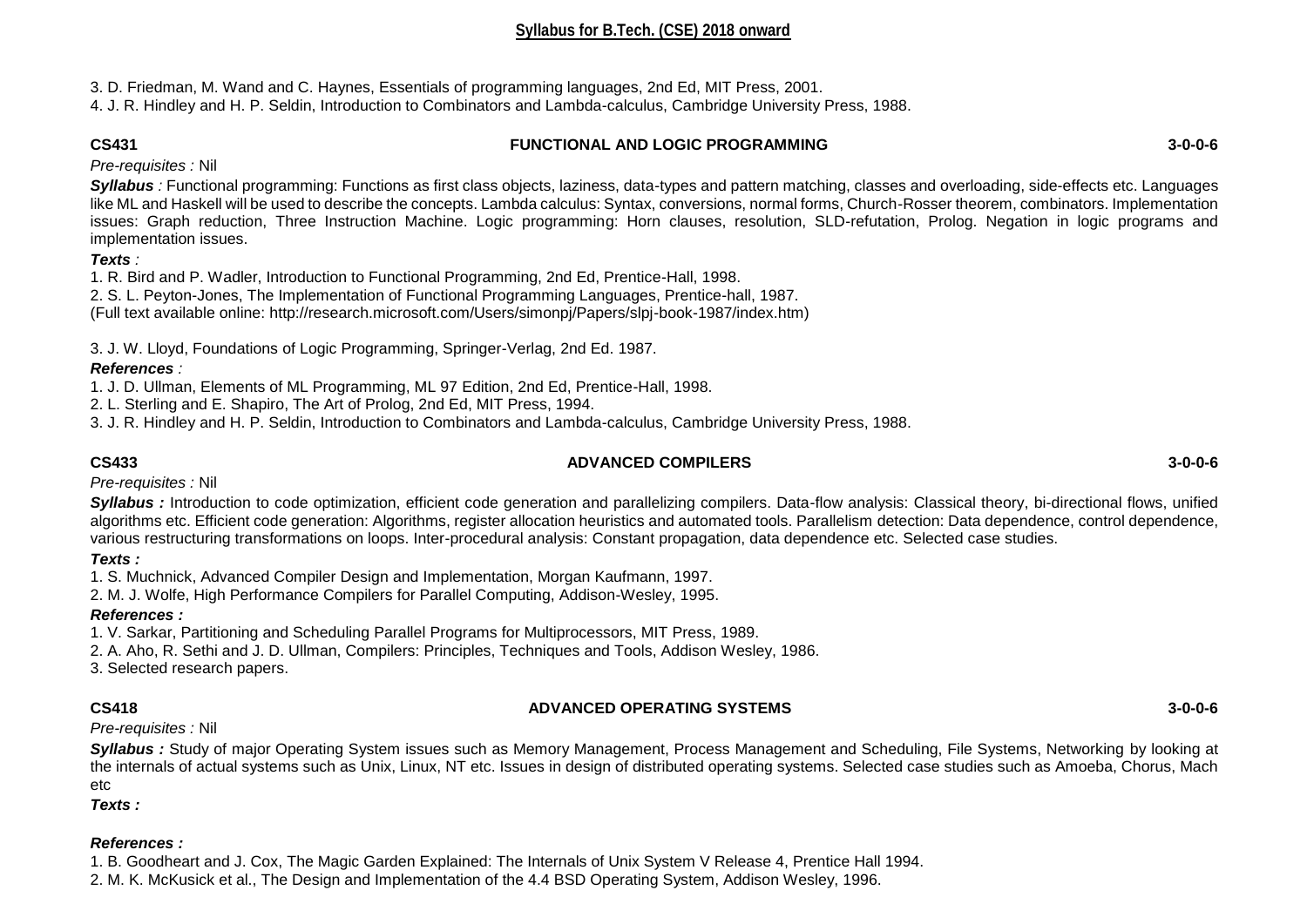3. U. Vahalia, Unix Internals: The New Frontiers, Prentice Hall, 1996.

4. P. K. Sinha, Distributed Operating Systems, Wiley-IEEE Press, 1996.

5. H. Custer, Inside Windows NT, 2nd Ed, Microsoft Press, 1998.

6. Selected papers and reports and source code.

### **CS435 DISTRIBUTED SYSTEMS 3-0-0-6**

*Pre-requisites :* Nil

*Syllabus:* Introduction to distributed computing models. Issues in distribution of data and control: Clock synchronization, agreement, deadlock detection, termination detection etc. Distributed file servers: Concurrency control and recovery, resiliency etc. Distributed programming environments: Communication primitives, selected case studies. (Note: Some topics may be added/deleted to suit specific offerings of the course)

# *Texts :*

1. G. F. Coulouris, J. Dollimore and T. Kindberg, Distributed Systems: Concepts and Design, 4th Ed, Addison-Wesley, 2005.

# *References :*

1. S. Mullender (Ed), Distributed Systems, 2nd Ed, Addison-Wesley, 1994.

2. M. Singhal and N. Shivratri, Advanced Concepts in Operating Systems, McGraw Hill, 1994.

3. Selected research papers.

# **CS420 INFORMATION TRANSMISSION AND SECURITY 3-0-0-6**

# *Pre-requisites :* Nil

*Syllabus :* Information theory Fundamentals: Error Correcting Codes: Mathematical Preliminaries; Linear Block Codes; Cyclic Codes; BCH Codes; Arithmetic Codes; Convolutional Codes; Unidirectional Error Correcting Codes; Applications of Error Correcting Codes. Cryptography: Cryptographic techniques; Mathematical Preliminaries; Symmetric Key cryptography; Block Cipher and Stream Cipher; Public Key Cryptography; Attacks; Message Authentication: Digital signatures, MD5, SHA etc.; Key Exchange Schemes; E-cash/Money. Data Compression: Compression Techniques; Mathematical Preliminaries; Hoffman Coding; Arithmetic Coding; Dictionary Techniques; Static Dictionary, Adaptive Dictionary; Lossless Image Compression; Scalar and Vector Quantization; Differential Encoding; MPEG; JPEG; Video Compression

# *Texts :*

1. T. R. N. Rao and E. Fujiwara, Error Control Coding for Computer Systems, Englewood Cliffs, NJ: Prentice Hall, 1989.

- 2. B. Schneier, Applied Cryptography, 2nd Ed, John Willey and Sons, 1996.
- 3. K. Sayood, Introduction to Data Compression, 2nd Ed, Morgan Kaufmann, 2000.

# *References :*

- 1. M. Y. Rhee, Cryptography and Secure Data Communications, McGraw Hill, 1994.
- 2. S. Lin and D. J. Costello, Error Control Coding, 2nd Ed, Prentice Hall, 2005.

3. S. B. Wicker, Error Control systems for Digital Communication System and Storage, Prentice Hall, 1995.

- 4. T. C. Bell, J. G. Cleary and I. H. Witten, Text Compression, Advanced Reference Series, Englewood Cliffs, NJ: Prentice Hall, 1990.
- 5. R. M. Gray, Entropy and Information Theory, New York: Springer-Verlag, 1990.

(Full text available at http://www-ee.stanford.edu/~gray/it.pdf)

# **CS422 TOPICS IN NETWORKS 3-0-0-6**

*Pre-requisites :* 

*Syllabus :* Use of computer networks, network hardware and software; Layering, reference models and their comparison.Theoretical basis for data communication, transmission media and impairments, switching systems.Design issues, framing, error detection and correction, elementary and sliding window protocols, examples of data link layer protocols. Channel allocation problem, multiple access protocols, Ethernet, data link layer switching. Design issues, routing algorithms, congestion control, QOS, internetworking, IP and IP addressing.Transport service, elements of transport protocols, TCP and UDP. Email, DNS, Telnet, SSH, http, FTP.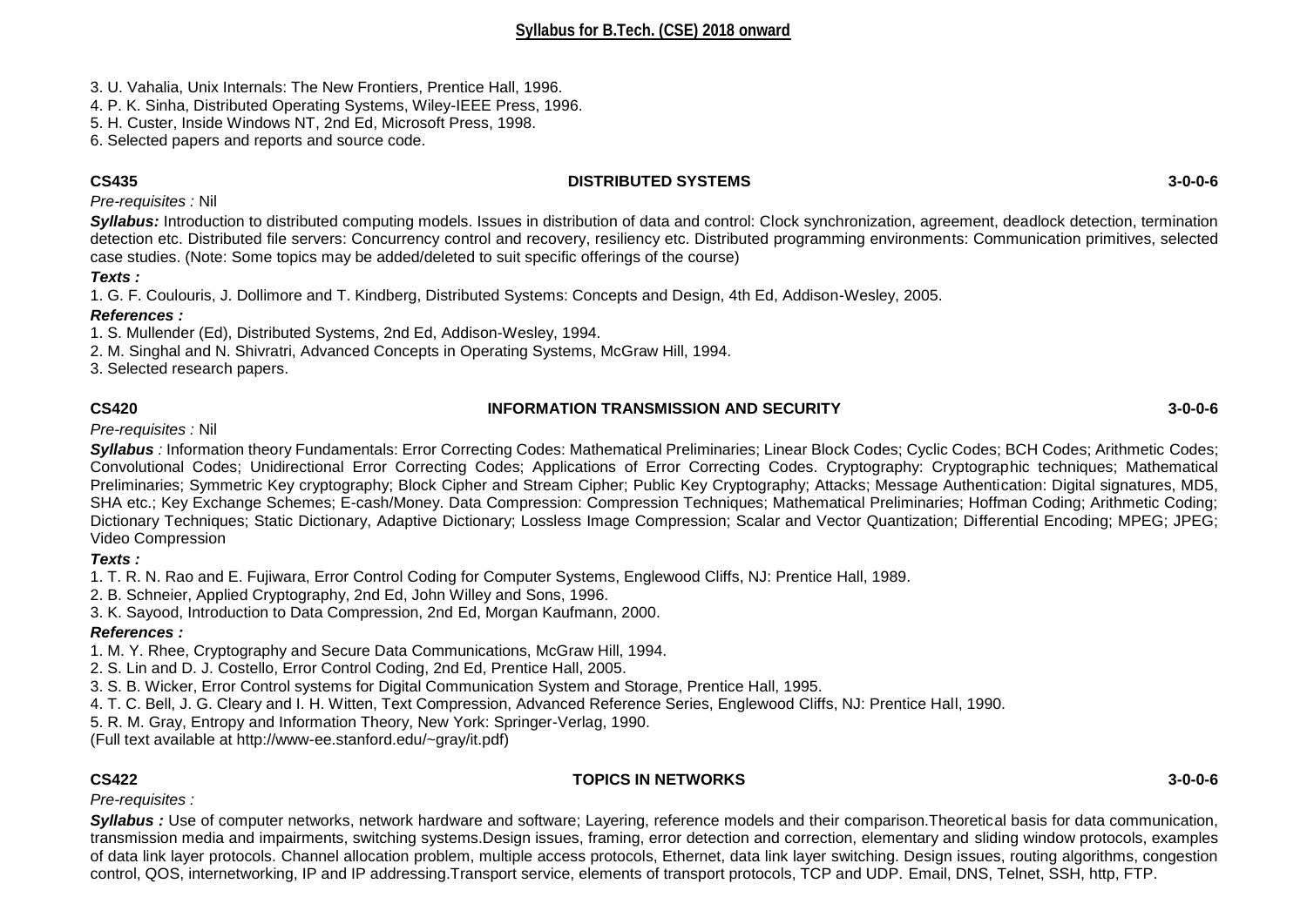### *Texts :*

- 1. 1. Tanenbaum, A.S, "Computer Networks", 4th Ed., Pearson Education. 2003.
- 2. Forouzan, B.A., "Data Communication and Networking", 4th Ed., Tata McGraw-Hill.2006.

### *References :*

- 1. Stallings W., "Data and Computer Communication", 8th Ed., Prentice-Hall.2007
- 2. Kurose, J.F. and Ross, K.W., "Computer Networking: A Top-Down Approach Featuring the Internet", 3rd Ed., Addison Wesley.2004
- 3. Comer, D.E. and Droms, R.E., "Computer Networks and Internets", 4th Ed., Prentice-Hall.

### **CS424 WEB DEVELOPMENT TECHNOLOGIES 3-0-0-6**

*Pre-requisites :* Nil

*Syllabus :* Introduction to the world wide web - servers, clients, browsers editors and languages; web technologies like HTML, Java, Javascript, Perl, CGI; web databases. The course will involve programming assignments and research projects using HTML, Java, Perl etc. *Texts :* 

### *References :*

- 1. K. Arnold, J. Gosling and D. Holmes, The Java Programming Language, 3rd Ed, Addison Wesley, 2000.
- 2. P. Deitel and H. Deitel, Java How to Program, 6th Ed, Prentice-Hall, 2005.
- 3. B. Breedlove, Web Programming Unleashed, Sams Net Publishing, 1996.
- 4. C. Musciano and B. Kennedy, HTML: The Definitive Guide, 2nd Ed, O'Reilly, May 1997.
- 5. L. Wall, T. Christiansen and R. L. Schwartz, Programming Perl, O'Reilly, 1996; also published by Shroff Publishers and Distributors Pvt. Ltd.
- 6. S. Gundavaram, CGI Programming on the World Wide Web, O'Reilly, March 1996.
- 7. D. Flanagan, Java in a Nutshell, O'Reilly, 1997 (also published by Shroff Publishers and Distributors Pvt. Ltd., Mumbai)
- 8. Other references and whitepapers on Java, HTML etc.

**CS426 Big Data 3-0-0-6** Introduction to Big Data Analytics - Big Data Overview, State of the Practice in Analytics, The Data Scientist, Big Data Analytics in Industry Verticals, Data Analytics Lifecycle, Review of the Basic Data Analytic Methods using R, Introduction to  $R -$ look at the data, Analyzing and Exploring the Data, Statistics for Model Building and evaluation. Advanced Analytics - K-means clustering, Association rules, Linear Regression, Logistic Regression, Naïve Bayes, Decision Trees, Time Series Analysis, Text Analysis, Analytics for Unstructured Data (MapReduce and Hadoop), The Hadoop Ecosystem, In-database Analytics – SQL Essentials, Advanced SQL and MADlib for in-database.

*Texts*

1. "Big Data" by Viktor Mayer-Schönberger, Kenneth Cukier, ISBN:978- 0544002692, Eamon Dolan/Houghton Mifflin Harcourt 2013

2. "NoSQL Distilled: A Brief Guide to the Emerging World of Polyglot Persistence" by Pramod J. Sadalage, Martin Fowler, ISBN:978- 0321826626, Addison-Wesley, 2012

# *References:*

1. "Hadoop Operation", by Eric Sammer, ISBN: 978-1449327057, O'Reilly 2012

2. "MapReduce Design Patterns: Building Effective Algorithms and Analytics for Hadoop and Other Systems", by Donald Miner, Adam Shook, ISBN: 978-1449327170, O'Reilly 2012

3. "Big Data Now", by O'Reilly Media Inc., ASIN: B0097E4EBQ, O'Reilly 2012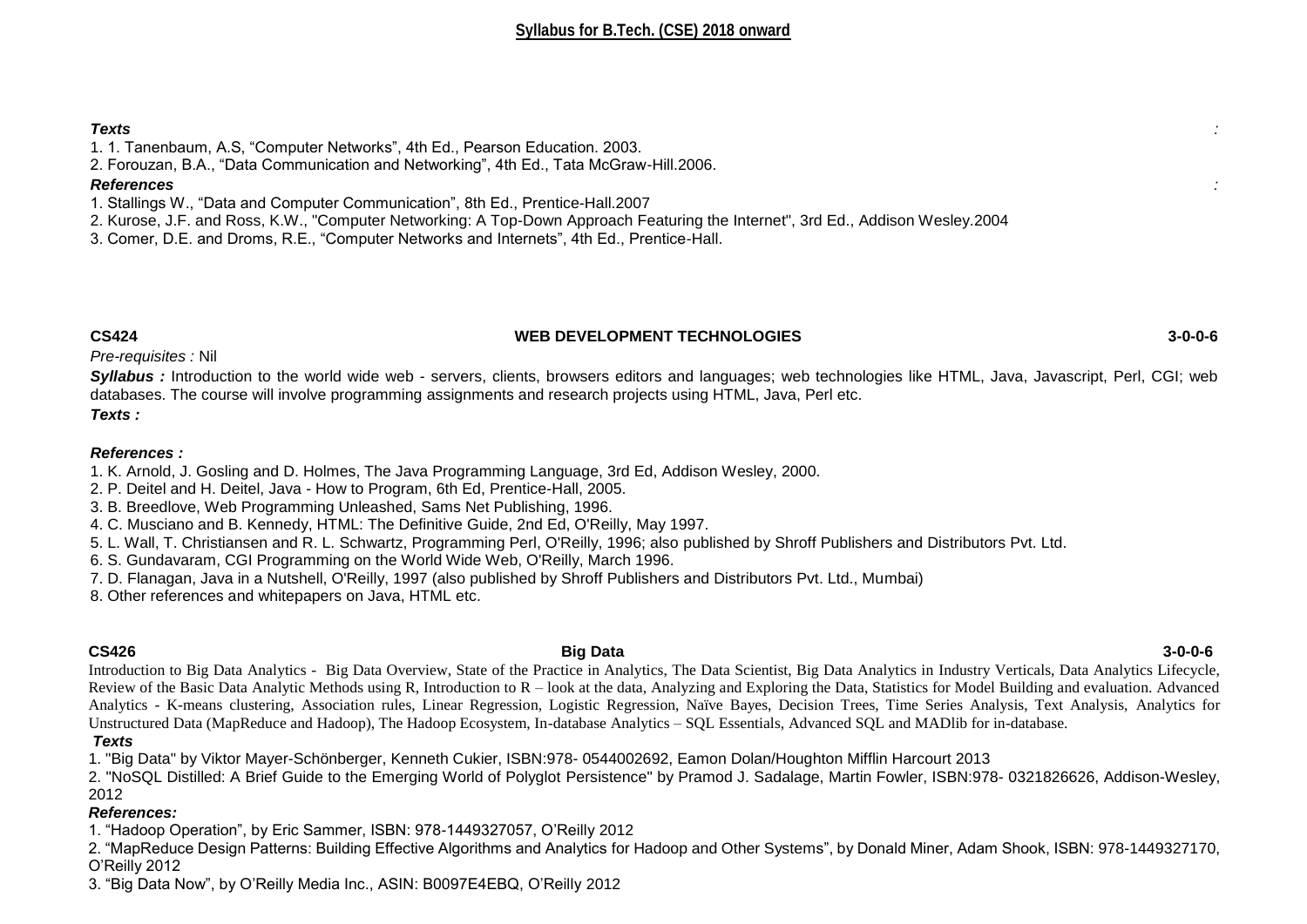# **CS428 WIRELESS NETWORKS 3-0-0-6**

*Pre-requisites :* Nil

*Syllabus :* Introduction to wireless communication systems and networks; Wireless technologies: Cellular wireless networks and systems principles. Antennas and radio propagation. Signal encoding and modulation techniques. Spread spectrum. Coding and error control. Wireless Networking: Multiple access techniques. Mobile IP and WAP. Wireless systems and standards. Wireless LANs: Wireless LAN technology. Wireless standard (IEEE 802.11 etc.). Ad-hoc Networks. Bluetooth

*Texts :*

1. W. Stallings, "Wireless Communications and Networks", Pearson Education, 2002.

# *References :*

1. T S Rappaport, "Wireless Communications: Principles & Practice", Second Edition, Pearson Education, 2002.

2. J Schiller, "Mobile Communications", Addison Wesley, 2000.

3. V K Garg, "IS-95 CDMA and CDMA2000", Prentice Hall PTR, 2000.

4. Research papers.

# **CS437 INTERNET PROTOCOLS 3-0-0-6**

*Pre-requisites :* CS301

*Syllabus :* Overview of IPv4, TCP, IPv6, ICMP, ARP, DHCP; Routing Protocols: OSPF, RIP, BGP, Ad hoc network routing (AODV, DSR); IP Security: NAT, IPSEC, Socks, SSL; Quality of Service related protocols: Intserv, diffserv, Queuing techniques (WFQ, RED, etc.); Multi-Protocol Label Switching (MPLS) and GMPLS; Virtual Private Network (VPN) Protocols: L2TP, PPTP; Overview of Application Layer Protocols: DNS, LDAP, SMTP, POP3, IMAP4, SNMP; Voice over IP Protocols (VOIP) and videoconferencing: SIP, H323. Server Load Balancing Techniques.

# *Texts :*

1. Adolfo Rodriguez, et. al, TCP/IP Tutorial and Technical Overview, IBM Redbook, available online at

http://www.redbooks.ibm.com/pubs/pdfs/redbooks/gg243376.pdf, 2001.

# *References :*

- 1. Charles. M.Kozierek, TCP/IP Guide, Shroff Publishers, Mumbai, 2005.
- 2. Uyless Black, MPLS and Label Switching Networks, Pearson Education (LPE), 2002.
- 3. Request for Comments (RFC) from www.ietf.org.

# **CS439 WIRELESS SENSOR NETWORK 3-0-0-6**

*Pre-requisites :* 

Syllabus : Introduction to ad hoc networks. Routing- Proactive routing protocols, Reactive routing protocols, backbone, Position based routing, power efficient routing; Introduction to sensor networks and its applications: Architecture and factors influencing the sensor network design. Routing protocols- data centric routing protocols, hierarchical routing protocols, location based routing, energy efficient routing etc; Node Scheduling and coverage issues, topology control. Querying, data collection and processing, Collaborative information processing and group connectivity. Target tracking and identity management using sensor networks. Localization . Application & future research Challenges.

# *Texts :*

1. Wireless Sensor Networks : A systems perspective By Nirupama Bulusu and Sanjay Jha, editors Artech House, August 2005.

- 2. F. Zhao and L. Guibas. Wireless Sensor Networks: An Information Processing Approach. Elsevier/Morgan-Kaufmann, 2004.
- 3. Wireless Sensor Networks : Architecture and Protocols By Jr., Edgar H. Callaway.
- 4. Wireless Sensor Networks, An Edited Book Editors : C.S Raghavendra, Krishna M. Sivalingam and Taieb Znati.

# *References :*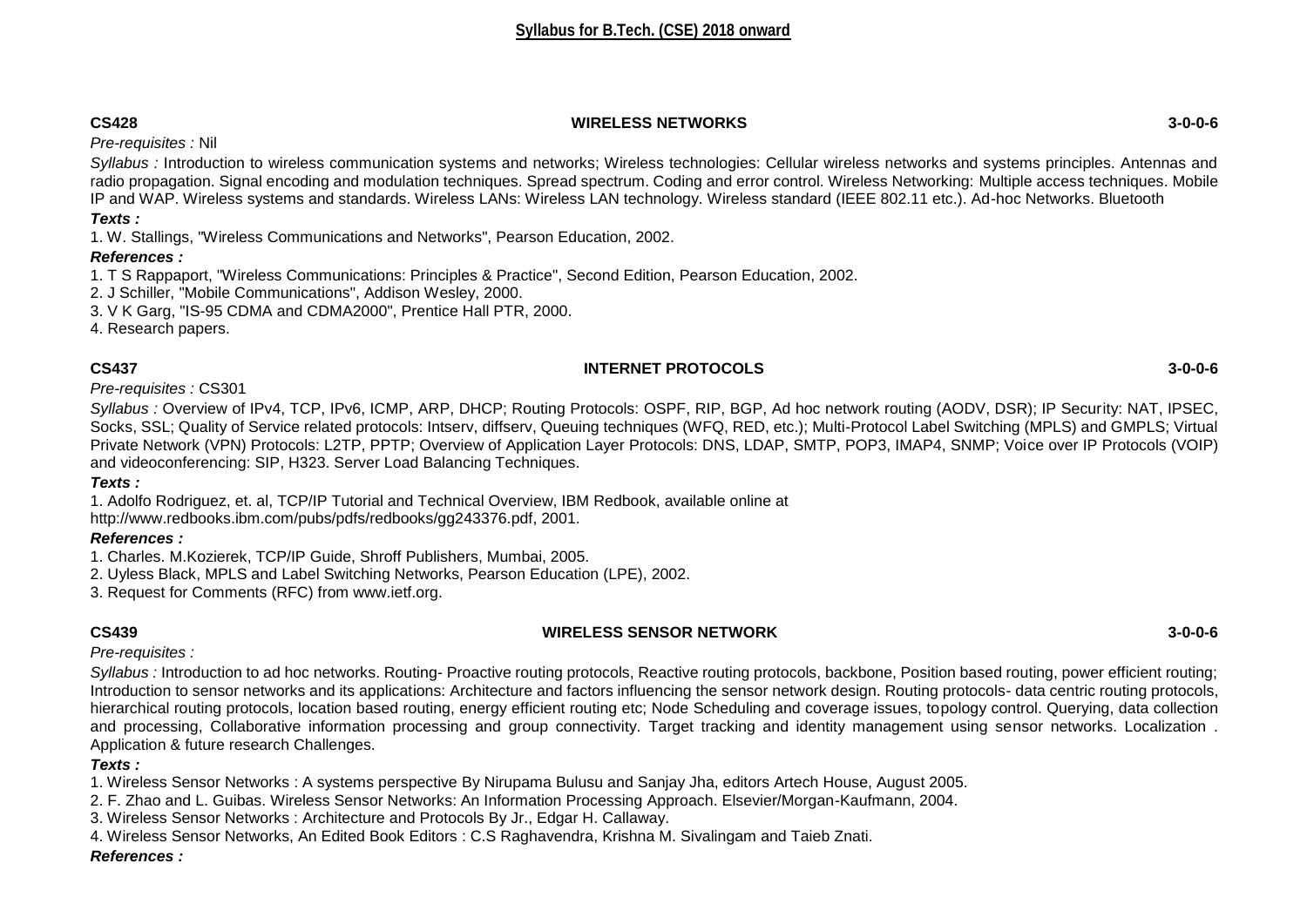### **CS432 ENTERPRISE SYSTEMS 3-0-0-6**

# *Pre-requisites :*

*Syllabus :* Overview of Database Management Systems. Overview of Model - View - Control (MVC) method of software development in a 3 tier environment. Tools and Technologies - Brief overview of the following : Java server pages and related Java Technologies, Microsoft .NET framework, PHP, Ruby on Rails, Javascript, Ajax. Service Oriented Architecture (SOA) - Principles of loose coupling, encapsulation, inter-operatibility; Web Services as the implementation vehicle protocols, usage. Enterprise Resource Planning (ERP) systems and their architecture; overview of SAP and Oracle Applications - Generic ERP Modules : Finance, HR, Materials Management, Investment, etc; Examples of Domain Specific Modules; Electronic Data Exchange; Customer Relationship Management (CRM); Supplier Relationship Management (SRM). Security Issues - Authentication, authorisation, access control; roles; single-sign-on, directory servers; audit trails; digital signatures; Encryption: review of IPSec, SSL and other technologies; Overview of : MPLS, Virtual Private Networks (VPN), firewalls, network monitoring and enforcement of policies. Software Acquisition Process - tendering; conditions of contract; commercial off the shelf software (COTS) versus Bespoke Implementations; total cost of ownership; Issues on using Open source software or free software or licensed software. Hardware Architectures for Enterprise Systems - Servers, clustering, storage area networks, storage units, back-up strategies; Local Area Network (LAN) technologies and products; Data Centres; Disaster recovery site design and implementation issues; Hardware Acquisition Issues.

*Texts :* 

# *References :*

- 1. Material as available on the Internet. Wikipedia Articles will be the starting point for many of the topics.
- 2. Material in the web sites of some the leading vendors.
- \* www.oracle.com/technology
- \* www.sap.com, www.sdn.sap.com
- \* www.ibm.com, www.redbooks.ibm.com
- \* www.sun.com,, java.sun.com/developer/
- \* www.cisco.com, www.hp.com

# **CS434 PERFORMANCES MODELLING OF COMMUNICATION AND COMPUTER SYSTEMS 3-0-0-6**

# *Pre-requisites :*

*Syllabus :* Modelling philosophy and Principles: Discussion of several techniques of modelling; Introduction to Queuing theory and Markov chains: Queuing theory applied to study single and multiple server systems, statistical equilibrium, stationary processes, and ergodic processes; Monte Carlo simulation: Build simulation models from first principles, Discussion of the technique and theory of simulation, Start the simulation model as lab work; Mean Value analysis applied to multiprocessor systems: Workload Characterization: System dependent characterization, System independent characterization; Lagrangian and Eulerian views of job flow in systems; Communication Networks: Relation between bandwidth and latency; Sizing of Systems; Capacity Planning of systems; Software performance and Tuning; Software and Hardware monitors; Controlled experiments: Benchmarking and extrapolation of results to uncontrolled environment; Cloud Computing systems: performance framework.

### *Texts :*

# *References :*

- 1. Kai Hwang, Advanced Computer Architecture, McGraw Hill,Computer Science Series, 1993.
- 2. Krishna Kant, Introduction to Computer System Performance Evaluation, McGraw Hill International Science series, 1992.
- 3. Gunter Bolch, Stefan Greimer, Herman de Meer,and Kishore S. Trivedi, Queuing Networks and Markov Chains, John Wiley, Interscience, 1998.
- 4. Jean Walrand, Kallol Bagchi and George W. Zobrist, editors, Network Performance Modeling and Simulation, Gordon and Breach Science Publishers, 1998.
- 5. Domenico Ferrari, Computer Systems Performance Evaluation, Prentice Hall, 1978.
- 6. J. L. Hennessy and D. A. Patterson, Computer Architecture: A Quantitative Approach, Morgan Kaufmann, fourth edition, 2006.
- . Peter G. Harrison, Naresh M. Patel, Performance Modeling of Communication Networks and Computer Architectures, Addison Wesley Longman Publishing Co, 1992.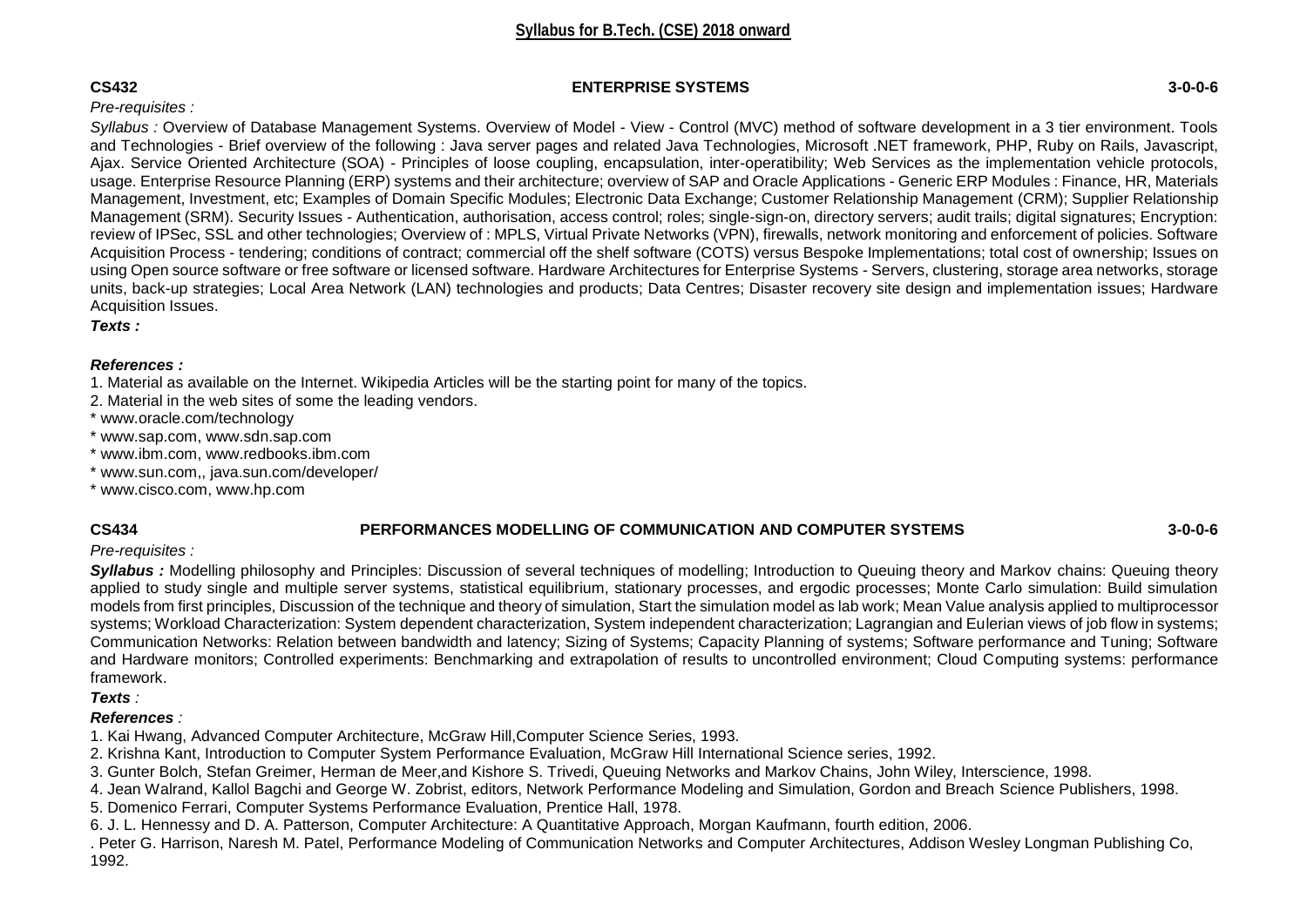### **CS436 ARTIFICIAL INTELLIGENCE 3-0-0-6**

# *Pre-requisites :*

*Syllabus :* Introduction to intelligent agents. Problem Solving: Searching, Intelligent search methods, Game Playing. Knowledge and Reasoning: Building a Knowledge Base. Inference in First Order Logic, Logical reasoning systems. Planning. Uncertain Knowledge and Reasoning, Probabilistic Reasoning Systems. Learning from Observations: Inductive Learning, Learning Decision Trees, Computational Learning Theory, Explanation Based Learning. Genetic algorithms, Artificial Neural Networks and Fuzzy Approaches. Introduction to Natural Language Processing. The course will include programming projects involving programming in Lisp, Prolog and C++.

# *Texts :*

1. S. Russell and P. Norvig, Artificial Intelligence: A Modern Approach, 2nd Ed, Prentice Hall, 2003.

# *References :*

1. E. Rich and K. Knight, Artificial Intelligence, McGraw Hill, 1991.

2. P. H. Winston and B. K. P. Horn, Lisp, 3rd Ed, Addison-Wesley, 1989.

3. P. Norvig, Paradigms of Artificial Intelligence Programming: Case studies in Common Lisp, Morgan Kauffman, 1991.

4. I. Bratko, Prolog Programming for Artificial Intelligence, 3rd Ed, Addison-Wesley, 2001.

# **CS441 MACHINE LEARNING 3-0-0-6**

*Pre-requisites :* 

*Syllabus :* Definitions, goals and history of Machine Learning. Taxonomies of methods and research paradigms. Knowledge-level vs. symbol-level learning. Major approaches of learning: Inductive concept acquisition (version-space, ID3, and AQ algorithms); inductive bias, minimum description length principle. Formal models of learnability. learning in the limit. PAC learnability. Ockham's razor. Learning by observation and discovery (e.g., conceptual clustering in CLUSTER and COBWEB) Scientific and mathematical discovery (e.g., AM and BACON) Explanation-based learning: macro-operators (STRIPS), explanation generalization (as in EBG, EGGS, and SOAR); Connectionist (i.e. neural network) learning (perception and back-propagation), Analogy and case-based reasoning (exemplars, structure mapping).

# *Texts :*

1. J. Shavlik and T. Dietterich (Ed), Readings in Machine Learning, Morgan Kaufmann, 1990.

2. P. Langley, Elements of Machine Learning, Morgan Kaufmann, 1995.

# *References :*

# **CS436 PRINCIPLES OF ROBOTICS 3-0-0-6**

*Pre-requisites :* 

*Syllabus :* Introduction to robot manipulation. Forward and inverse kinematics of robots and some case studies. Manipulator dynamics. Basics of robot control. Task planning with emphasis on computational geometry methods for robot path finding,robot arm reachability, grasp planning etc. Overview of robot vision. *Texts :*

1. R. J. Schilling, Fundamentals of Robotics: Analysis and Control, Prentice-Hall India 1996.

# *References :*

1. K. S. Fu, R. C. Gonzalez and C. S. G. Lee, Robotics: Control, Sensing, Vision and Intelligence, McGraw-Hill, 1987.

2. R. P. Paul, Robot Manipulators: Mathematics, Programming and Control, MIT Press, 1981.

3. J. C. Latombe, Robot Motion Planning, Kluwer Academic Publishers, 1991.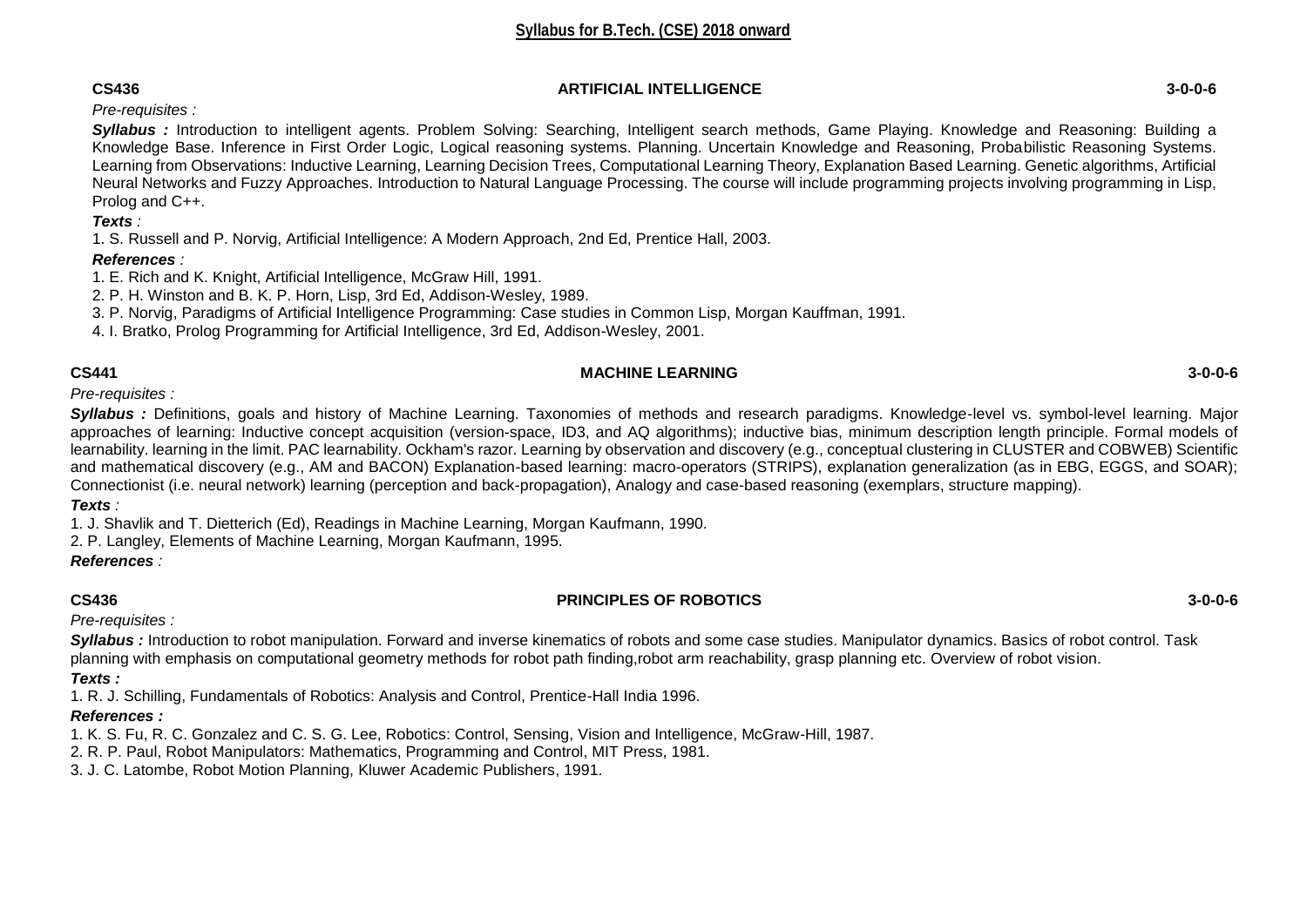### **CS440 INTELLIGENT SYSTEMS AND INTERFACES 3-0-0-6**

# *Pre-requisites :*

*Syllabus :* Language Processing: Computational Phonology: Issues, Phonological rules, Mapping text to phones, Prosody in TTS, Probabilistic models of pronunciation and Spelling, N-Grams. Syntax: Word classes and POS tagging, CFG for English, Lexicalized and Probabilistic Parsing. Semantics: Semantic representation, Semantic and Lexical analysis and Word sense disambiguation, IR. Pragmatics: Discourse, Dialogue agents, Natural Language Generation and Machine translation. Machine Learning: Data Mining: Association rules, Clustering, Decision Trees. Text Mining. Synergetic techniques: Genetic algorithms and ANN techniques for machine learning. Applications to bioinformatics. Intelligent Interfaces: Incorporating Intelligence: Requirements, design issues. Applications: Development of Intelligent interfaces for systems - Stand-alone systems like OS, Databases, Physical machines including robots. Web based applications like Tutoring systems, Web Mining, e-shopping.

*Texts :* 

### *References :*

1. D. Jurafsky and J. H. Martin, Speech and language Processing, Pearson Education, 2000.

- 2. E. Reiter and R. Dale, Building Natural Language Generation Systems, Cambridge University Press, 2000.
- 3. T. M. Mitchell, Machine learning, McGraw-Hill 1997.
- 4. J. Han and M. Kamber, Data Mining: Concepts and Techniques, Morgan Kaufmann, 2000.

# **CS442 PATTERN RECOGNITION 3-0-0-6**

*Pre-requisites :* 

**Syllabus**: Introduction to Pattern Recognition: Learning paradigms, Supervised and unsupervised learning; Bayesian decision theory: Minimum error rate classifier; Parameter estimation: Maximum likelihood and Bayesian Estimation; Hidden Markov models; Nonparametric techniques: Nearest neighbor rules, Parzen windows; Decision trees: Axis-parallel, Oblique, Impurity measures; Feature selection: Forward, backward search; Component analysis and discriminant functions: Principal component analysis, Fisher linear discriminant, Perceptron, Support vector machines; Generalization ability of learning methods: Bias and variance, Regularization; Bootstrapping, Boosting, Bagging; Unsupervised learning and clustering: k-Means methods.

*Texts :*

1. R. O. Duda, P. E. Hart and D. G. Stork, Pattern classification, John Wiley & Sons, 2002.

# *References :*

1. C. M. Bishop, Neural Networks for Pattern Recognition, Oxford University Press, 1995.

2. V. N. Vapnik, The Nature of Statistical Learning Theory, Springer, 2000.

3. N. Cristianini and J. Shawe-Taylor, An Introduction to Support Vector Machines, Cambridge University Press, 2000.

4. Selected Research Papers.

### **CS443 DATA MINING 3-0-0-6**

*Pre-requisites :* 

*Syllabus :* Types of data mining problems. The process of data mining. Statistical evaluation of big data: statistical prediction, performance measures, pitfalls in datamining evaluation. Data preparation: data models, data transformations, handling of missing data, time-dependent data, textual data. Data reduction: feature selection, principal components, smoothing data, case subsampling. Predictive modeling: mathematical models, linear models, neural nets, advanced statistical models, distance solutions, logic solutions, decision trees, decision rules, model combination. Solution analyses: graphical trend analyses, comparison of methods. Case studies. Future trends: text mining, visualization, distributed data. Practical sessions using open-source software.

# *Texts :*

1. S. Weiss and N. Indurkhya, Predictive Data-Mining: A Practical Guide, Morgan Kaufmann, 1998.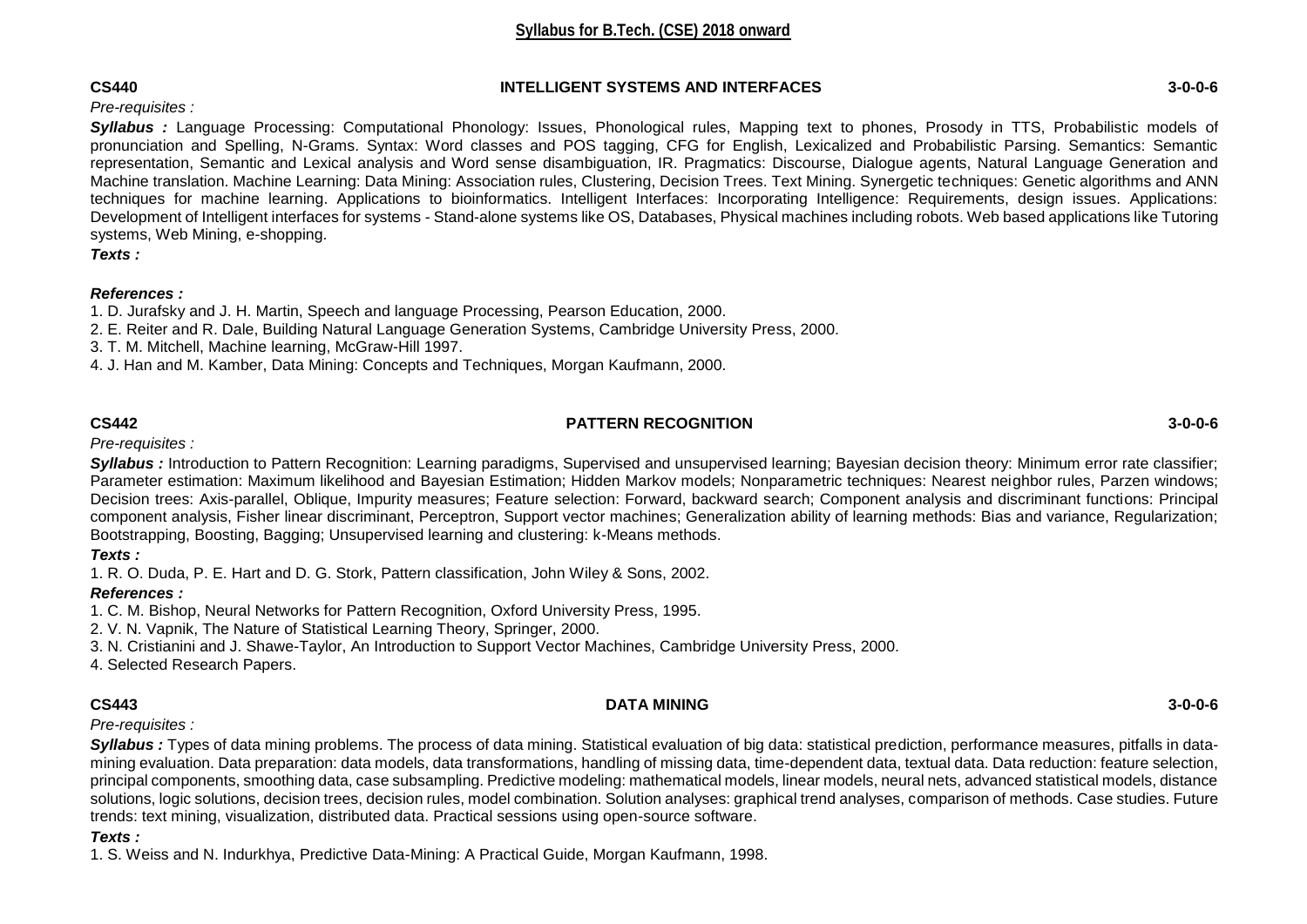### *References :*

1. S. Weiss, N. Indurkhya, T. Zhang and F. Damerau, Text Mining: Predictive Methods for Analyzing Unstructured Information, Springer, 2004.

### **CS445 MULTIMEDIA SYSTEMS 3-0-0-6**

*Pre-requisites :* 

*Syllabus :* Introduction to Multimedia, DSP Preliminaries: Fundamentals of Signal and Systems, Transformations, Image Representations and Transformations, Elements of Image Compression and Coding: Lossy and Lossless Image Compressions, Fixed-length and Variable-length Coding, Discrete Cosine Transforms and Coding, Wavelet Transform and Coding, Multimedia Standards: Still Image Compression Standards: JPEG and JPEG 2000, Elements of Video Compression System: DPCM, Motion Estimation, Video Compression Standards: Overview, H.261, H.263, H.264, MPEG-1: Specification, continuity and synchronization, MPEG-2: Overview, scalability, Audio Compression: Overview, MPEG Audio Coder

# *Texts :*

1. K. R. Rao, Zoran S. Bojkovic, Dragorad A. Milovanovic, Multimedia Communication Systems: Techniques, Standards, and Networks, Prentice Hall PTR, 2000. 2. Yun Q Shi,, Huifang Sun, Image and Video Compression for Multimedia Engineering: Fundamentals, Algorithms, and Standards, second edition, CRC Press, 2008.

### *References :*

1. John G. Proakis and Dimitris K Manolakis, Digital Signal Processing (4th Edition), Prentice Hall, 2006.

2. Iain Richardson, Iain E. G. Richardson, " H.264 and MPEG-4 Video Compression: Video Coding for Next Generation Multimedia,"John Willey 2004.

3. A. K. Jain, "Fundamentals of Digital Image Processing", Prentice-Hall, 1989.

4. Oge Marques, Practical Image and Video Processing Using MATLAB, Wiley-IEEE Pres, 2009.

5. Andreas Spanias, Ted Painter, Venkatraman Atti, Audio Signal Processing and Coding, John Wiely, 2007.

6. W. Pennebaker, J. Mitchell, "JPEG Still Image Data Compression Standard", Van Nostrand Reinhold, New York, 1993.

Visit Amazon's Dzung Tien Hoang Pagesearch results. Learn about Author Central Jeffrey Scott Vitter, Jeffrey S Vitter, Dzung Tien Hoang Efficient Algorithms for MPEG Video Compression, John Wiley & Sons, 2002.

# **CS444 FUNDAMENTALS OF INFORMATION RETRIEVAL 3-0-0-6**

*Pre-requisites :* 

**Syllabus**: This course is intended for both undergraduate and postgraduate students. The domain of Information Retrieval (IR) is concerned with the extraction of relevant information from large collections of documents. It has applications to proprietary retrieval systems as well as the WWW, Digital Libraries and commercial recommendation systems. The objective of the course is to introduce students to the theoretical underpinnings of IR and practical experience in the construction of IR systems through a series of programming assignments.

Introduction: concepts and terminology of information retrieval systems, Information Retrieval Vs Information Extraction; Indexing: inverted files, encoding, Zipf's Law, compression, boolean queries; Fundamental IR models: Boolean, Vector Space, probabilistic, TFIDF, Okapi, language modeling, latent semantic indexing, query processing and refinement techniques; Performance Evaluation: precision, recall, F-measure; Classification: Rocchio, Naive Bayes, k-nearest neighbors, support vector machine; Clustering: partitioning methods, k-means clustering, hierarchical; Introduction to advanced topics: search, relevance feedback, ranking, query expansion.

*Texts :*

1. Christopher D. Manning, Prabhakar Raghavan and Hinrich Schtze, Introduction to Information Retrieval, Cambridge University Press. 2008

2. Ricardo Baeza-Yates and Berthier Ribeiro-Neto, Modern Information Retrieval, Addison Wesley, 1st edition, 1999.

# *References :*

1. Soumen Chakrabarti, Mining the Web, Morgan-Kaufmann Publishers, 2002.

2. Bing Liu, Web Data Mining: Exploring Hyperlinks, Contents, and Usage Data, Springer, Corr. 2nd printing edition, 2009.

3. David A. Grossman, Ophir Frieder, Information Retrieval: Algorithms and Heuristics, Springer, 2nd edition, 2004.

4. William B. Frakes, Ricardo Baeza-Yates, Information Retrieval Data Structures and Algorithms, Prentice Hall, 1992.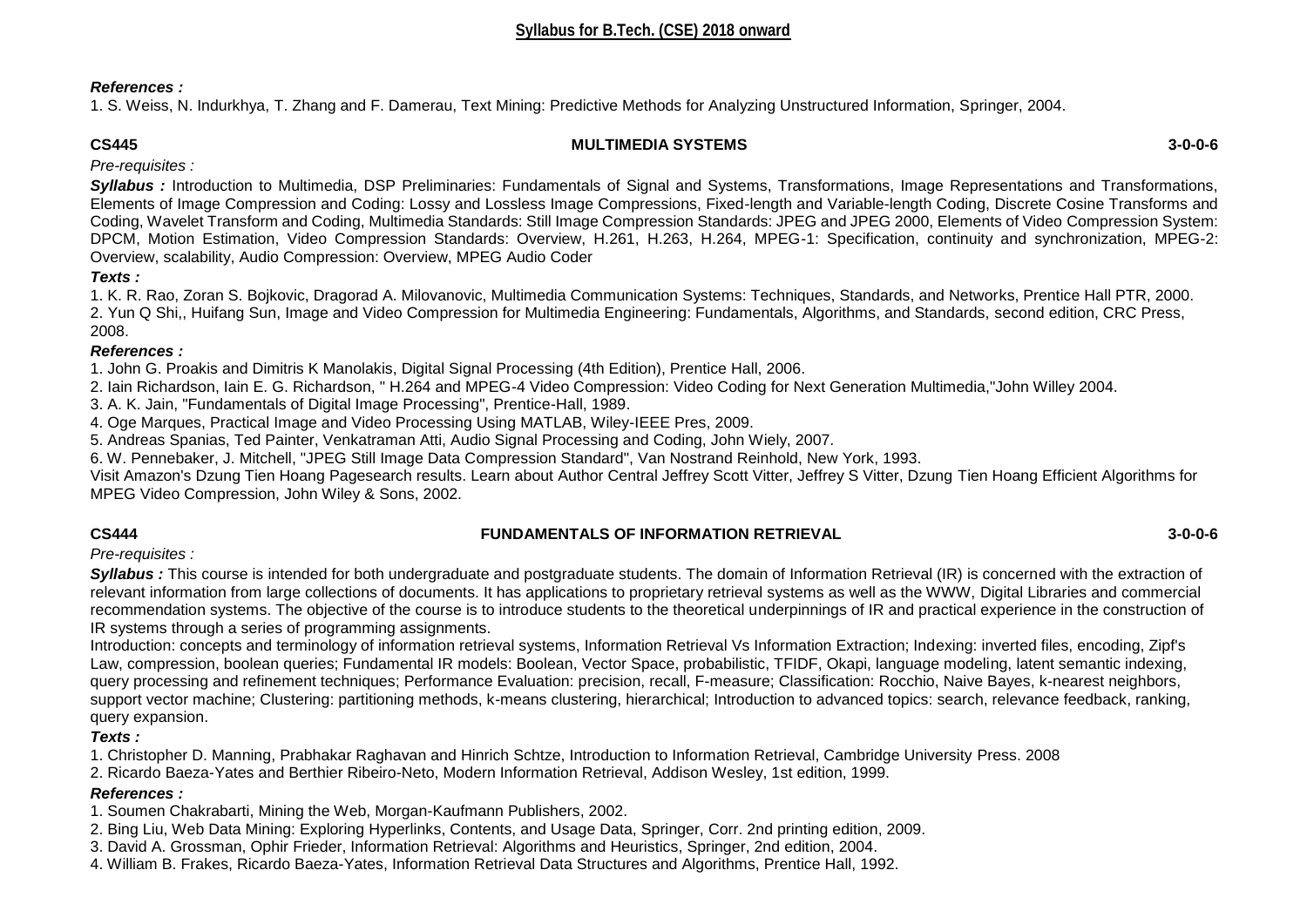5. G. Salton, M. J. McGill, Introduction to Modern Information Retrieval, McGraw-Hill, 1986.

6. C. J. Van Rijsbergen, Information Retrieval, Butterworth-Heinemann; 2nd edition, 1979.

# **CS447 HUMAN COMPUTER INTERACTION 3-0-0-6**

*Pre-requisites :* 

**Syllabus**: HCI foundation: history, human abilities, state of the art in computing technology, interaction styles and paradigms; Design process: interaction design basics, HCI in software process, design rules and guidelines, implementation support (UI software), universal design; Interaction styles: direct manipulation, WIMP, web interface, natural language interaction; Evaluation techniques; Models in HCI: formal models, linguistic models, cognitive models (KLM/GOMS), cognitive architectures, hybrid models; Task analysis; Dialogue design; Advanced topics (overview) pervasive computing, CSCW, virtual reality, tangible user interface, multimedia.

# *Texts :*

1. A. Dix, J. Finlay, G. D. Abowd and R. Beale, Human Computer Interaction, 3rd edition, Pearson Education, 2005.

# *References :*

1. J. Preece, Y. Rogers, H. Sharp, D. Baniyon, S. Holland and T. Carey, Human Computer Interaction, Addison-Wesley, 1994.

2. C. Stephanidis (ed.), User Interface for All: Concepts, Methods and Tools. Lawrence Erlbaum Associates, 2001.

3. J. M. Caroll (ed.), HCI Models, Theories and Frameworks: Towards a Multidisciplinary Science (Interactive Technologies), Morgan Kauffman, 2003.

4. W. O Galitz, The Essential Guide to User Interface Design, John Wiley & Sons, Inc, 2002 (Indian Edition).

5. B. Shneiderman, Designing the User Interface, Addison Wesley, 2000 (Indian Reprint).

# **CS449 COMPUTATIONAL SYSTEMS BIOLOGY 3-0-0-6**

*Pre-requisites :* 

*Syllabus :* Cellular components interact with each other to carry out their specific functions. One way to understand cellular processes at system level is to model them as networks of interactions. The Objective of the course is to understand underlying computational challenges posed by such models. Algebraic graph theory, machine learning and statistics have been widely used for inference and analysis of such networks. This course aims to discuss state-of-the-art algorithms, demonstrate their use in understanding molecular mechanism at systems levels along with limitations. The course would not require any biological background and all relevant biological concepts would be introduced in the course.

Introduction: Molecular Cell Biology, Systems Biology, Networks; Biological Networks: Transcriptional Regulatory Networks, Protein-protein interaction networks, Metabolic Networks, Genetic Networks, Disease Networks; Networks Measures; Inference of Networks: Graphical Models, Kernel based method, Regression based method, Information Theory based models; Network Analysis: Generic organizing principles of biological networks; Network integration; Application of networks in disease diagnosis and drug target prediction. Application of model verification and formal methods.

# *Texts :*

1. Edda Klipp, Wolfram Liebermeister, Christoph Wierling, Axel Kowald, Hans Lehrach, and Ralf Herwig. Systems Biology: A Textbook, Wiley-Blackwell, 2009.

# *References :*

1. Uri Alon. An Introduction to Systems Biology - Design Principles of Biological Circuits, CRC Press, 2007.

2. Mark E. J. Newman. Networks: An Introduction, Mark Newman, Oxford University Press, 2010.

3. Bruce Alberts, Alexander Johnson, Julian Lewis, Martin Raff, Keith Roberts, Peter Walter. Molecular Biology of the Cell, Garland Science (Taylor & Francis Group), 2007.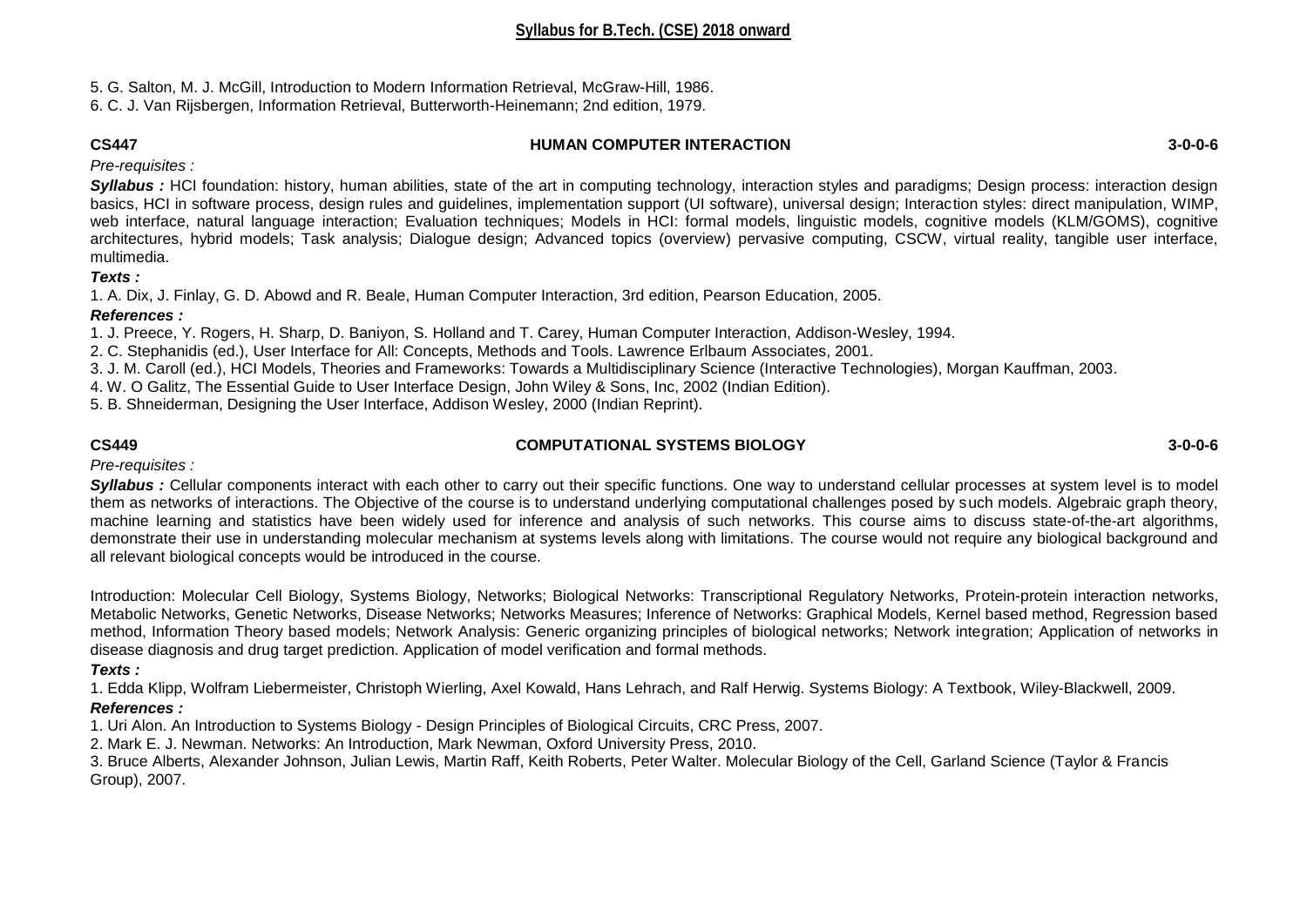### **CS453 MOBILE ROBOTICS 3-0-0-6**

*Pre-requisites :* Nil

*Syllabus :* Introduction to Mobile robot architectures, Control Paradigms, Sensors and actuators. Learning Approaches for robots. Navigation Strategies, Detecting and handling Novelty. Behavior-based robotics, AlE and their application to robots. Case studies of learning robots, Laboratory sessions will include study and implementations of the above methodologies using real robots.

# *Texts :*

1. U. Nehmzow, Mobile Robotics - A Practical Introduction, 2nd Ed, Springer, 2003.

2. L. N. de Castro and J. Timmis, Artificial Immune Systems: A New Computational Intelligence Approach, Springer, 2002.

3. D. Dasgupta, Artificial Immune Systems and Their Applications, Springer, 1999.

4. R. C. Arkin, Behaviour Based Robotics, MlT Press, 1998.

*References :* 

### **CS 446 Digital Watermarking 3-0-0-6**

*Pre-requisites :* Nil

*Syllabus:* Digital Watermarking Fundamentals - Spatial-Domain Watermarking, Substitution Watermarking in the Spatial Domain, Additive Watermarking in the Spatial Domain, Frequency-Domain Watermarking, Substitution Watermarking in the Frequency Domain, Multiplicative Watermarking in the Frequency Domain, Watermarking Based on Vector Quantization, The Rounding Error Problem, The Fragile Watermark, The Block-Based Fragile Watermark, Weaknesses of the Block-Based Fragile Watermark, The Hierarchical Block-Based Fragile Watermark, The Robust Watermark, The Redundant Embedding Approach, The Spread Spectrum Approach. Watermarking Attacks and Tools - Image Processing Attacks, Attacks by Filtering, Attack by Remodulation, Attack by JPEG Coding Distortion, Attack by JPEG 2000 Compression, Geometric Transformation, Attack by Image Scaling, Attack by Rotation, Attack by Image Clipping, Attack by Linear Transformation, Attack by Bending, Attack by Warping, Attack by Perspective Projection, Attack by Collage, Attack by Template, Cryptographic Attach, Protocol Attacks, Watermarking Tools.

### **Text/References**

1 Information Hiding (Steganography and Watermarking - Attacks and Countermeasures), Johnson, Neil F./ Duric, Zoran/ Jajodia, Sushil , luwer Academic Pub, 2001

2 Information Hiding Techniques for Steganography and Digital Watermarking ,Katzenbeisser, Stefan (Edt)/ Petitcolas, Fabien, A.P. (Edt) , Artech House, 2000

3 Intelligent Watermarking Techniques, J-S Pan, H-C Huang, L.C. Jain, World Scientific Pub. Co., 2004

4 Aliroo Home page, "www.aliroo.com

5 "ImageLock Home page", www.imagelock.com

6 "Digimarc Home page", www.digimarc.com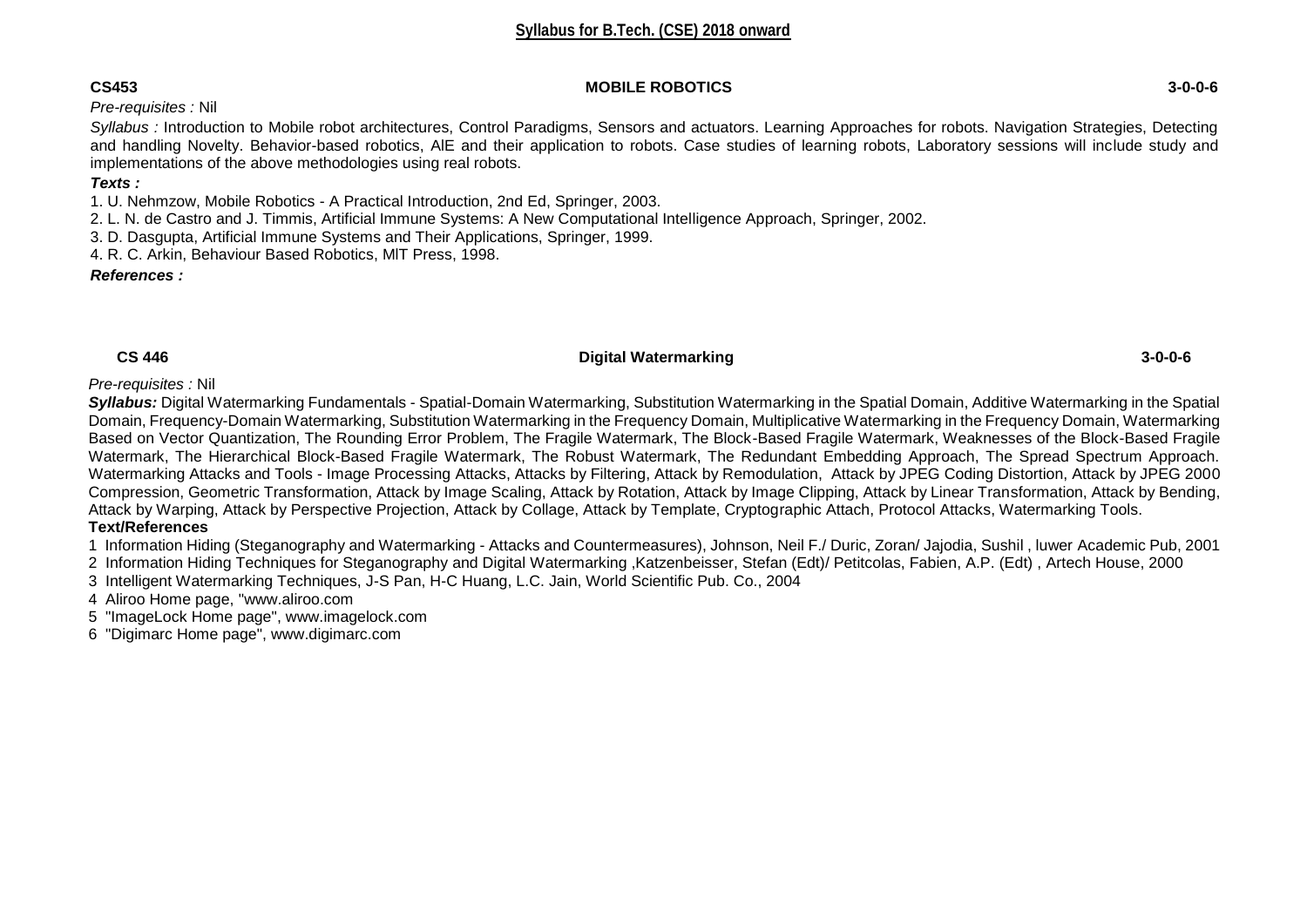### **CS 448 Steganography 3-0-0-6**

# *Pre-requisites :* Nil

**Syllabus:** Origins & Overview of Steganography - History of Use, Covert Messaging, Null Cipher Messages, Steganography vs. Encryption, Threats Posed by Steganography Use, Steganography in the Media, Availability & Production. Digital Carriers - Used to Exploit Human Weaknesses, Digital Images - Palette, True Color, Compressed Lossy, lossless, Formats: BMP, JPG, GIF, PNG, Digital Audio, Converters, Signal Processors, Wav files MP3, Dangers. Steganography Embedding Tools - Steganography Methods, Data Appending, Formatting Modification, Word Substitution, Color Palette Substitution, 24 Bit LSB Encoding, DCT Modification, PNS Modification, Covert Channels. Steganalysis - An Overview, The Statistical Properties of Images, The Visual Steganalytic System, IQM-Based Steganalytic System, Learning Strategies, Introduction of the Support Vector Machine, Neural Networks, Principle Component Analysis, Frequency-Domain Steganalytic System.

# **Texts**

1 Information Hiding (Steganography and Watermarking - Attacks and Countermeasures), Johnson, Neil F./ Duric, Zoran/ Jajodia, Sushil , luwer Academic Pub, 2001

- 2 Information Hiding Techniques for Steganography and Digital Watermarking ,Katzenbeisser, Stefan (Edt)/ Petitcolas, Fabien, A.P. (Edt) , Artech House, 2000
- 3 Intelligent Watermarking Techniques, J-S Pan, H-C Huang, L.C. Jain, World Scientific Pub. Co., 2004
- 4 Aliroo Home page, "www.aliroo.com
- 5 "ImageLock Home page", www.imagelock.com
- 6 "Digimarc Home page", www.digimarc.com

### **CS450 Video Processing 3-0-0-6** *Syllabus:* Basic Steps of Video Processing: Analog Video, Digital Video. Time-Varying Image Formation models: Three-Dimensional Motion Models, Geometric Image Formation, Photometric Image Formation, Sampling of Video signals, Filtering operations. 2-D Motion Estimation: Optical flow, General Methodologies, Pixel Based Motion Estimation, Block- Matching Algorithm, Mesh based Motion Estimation, Global Motion Estimation, Region based Motion Estimation, Multi resolution motion estimation, Waveform based coding, Block based transform coding, Predictive coding, Application of motion estimation in Video coding.

# **TEXTS:**

- 1. Digital Image Processing Gonzaleze and Woods, 3rd Ed., Pearson.
- 2. Video Processing and Communication Yao Wang, Joem Ostermann and Ya–quin Zhang. 1st

#### Ed., PH Int.

# **REFRENCES:**

1. Digital Image Processing and Analysis-Human and Computer Vision Application with CVIP Tools – Scotte Umbaugh, 2nd Ed, CRC Press, 2011.

- 2. Digital Video Processing M. Tekalp, Prentice Hall International.
- 3. Digital Image Processing S.Jayaraman, S.Esakkirajan, T.Veera Kumar TMH, 2009.
- 4. Multidimentional Signal, Image and Video Processing and Coding John Woods, 2nd Ed, Elsevier.
- 5. Digital Image Processing with MATLAB and Labview Vipula Singh, Elsevier.
- 6. Video Demystified A Hand Book for the Digital Engineer Keith Jack, 5th Ed., Elsevier.

### **CS 451 Digital Image Processing 3-0-0-6**

### *Pre-requisites :* Nil

*Syllabus:* Introduction - Elements of digital image processing systems, Elements of visual perception, brightness, contrast, hue, saturation, machband effect, Color image fundamentals - RGB, HSI models, Image sampling, Quantization, dither, Two-dimensional mathematical preliminaries, 2D transforms - DFT, DCT, KLT, SVD. Image Enhancement - Histogram equalization and specification techniques, Noise distributions, Spatial averaging, Directional Smoothing, Median, Geometric mean, Harmonic mean, Contraharmonic mean filters, Homomorphic filtering, Color image enhancement. Image restoration - Degradation model, Unconstrained restoration - Lagrange multiplier and Constrained restoration, Inverse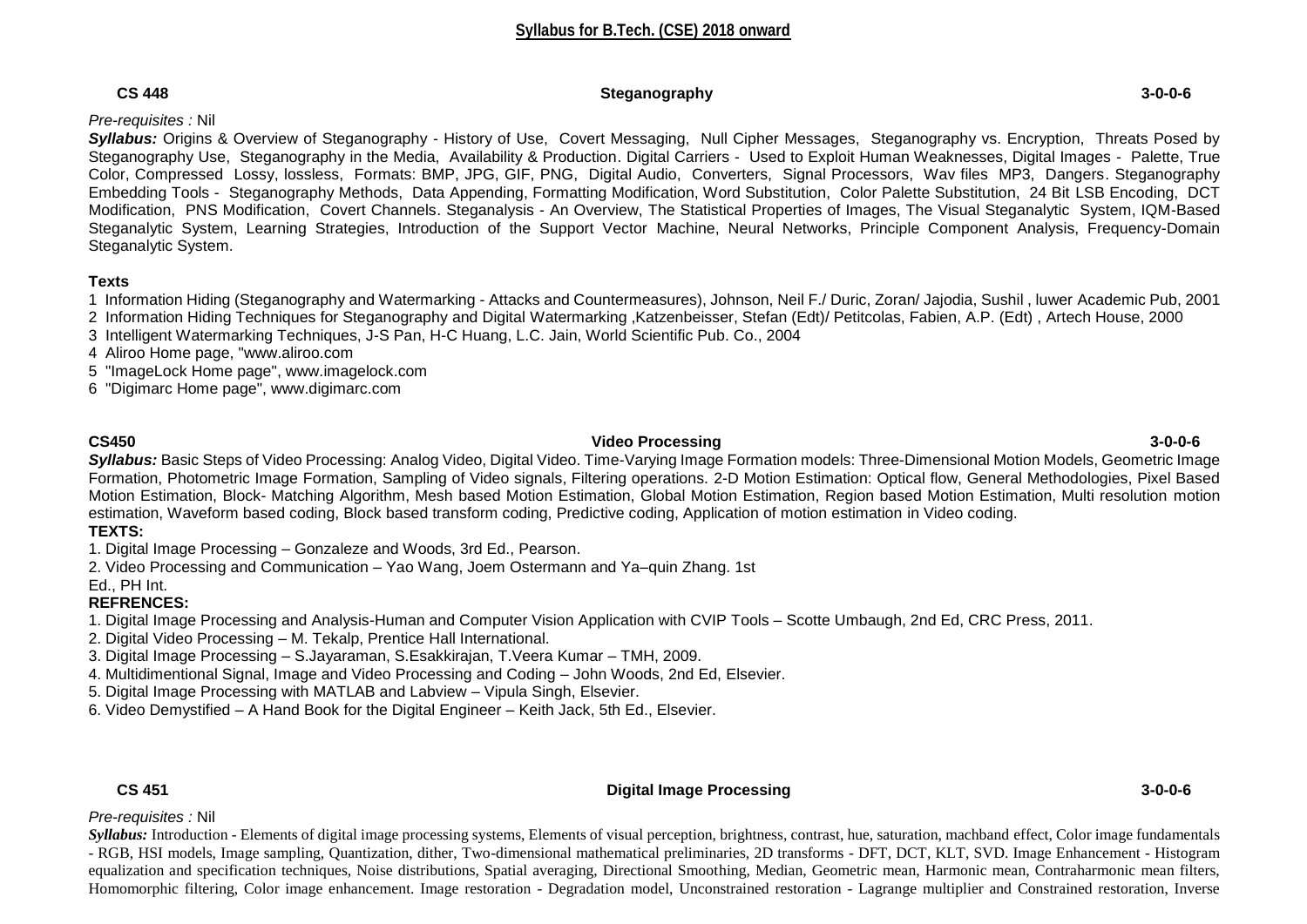filtering-removal of blur caused by uniform linear motion, Wiener filtering, Geometric transformations-spatial transformations. Image segmentation - Edge detection, Edge linking via Hough transform – Thresholding - Region based segmentation – Region growing – Region splitting and Merging – Segmentation by morphological watersheds – basic concepts – Dam construction – Watershed segmentation algorithm. Compression - Need for data compression, Huffman, Run Length Encoding, Shift codes, Arithmetic coding, Vector Quantization, Transform coding, JPEG standard, MPEG. Image. Morphology - Preliminaries, dilation, erosion, open and closing, hit or miss transformation, basic morphologic algorithms.

# **Texts**

1. Digital Image Processing, Rafael C.Gonzalez, Richard E.Woods, Second Edition, Pearson Education/PHI, 2000.

2. . W.K.Pratt, Digital Image Processing ,3/e Edn., John Wiley & sons, Inc. 2006.

3. K. R. Castleman, Digital Image Processing, Pearson, 2006.

4. Anil K. Jain, Fundamental of image processing, Pearson, 2002.

# **References**

1. Image Processing, Analysis, and Machine Vision, Milan Sonka, Vaclav Hlavac and Roger Boyle, Second Edition, Thomson Learning, 2008.

2. Introduction to Digital Image Processing with Matlab, Alasdair McAndrew, Thomson Course Technology,2001.

3. Computer Vision and Image Processing, Adrian Low, Second Edition, B.S. Publications, 2005.

4. Digital Image Processing using Matlab, Rafael C.Gonzalez, Richard E.Woods, Steven L. Eddins, Pearson Education, 2007.

### **CS452 Natural Language Processing 3-0-0-6**

Lexical Functional Grammar, Tree Adjoining Grammar, Government & Binding, Paninian Grammar. Comparison of Paninian Grammar with others. Logical Semantics, Script, Conceptual Dependency. Paragraph, Story, Dialogue understanding. Anaphora Resolution. Machine Translation with special reference to Indian Languages. Natural language interfaces to databases. Introduce more new research oriented topics, topics of current research which will focus on the state- of-the-art in various areas of Natural Language Processing.

# **TEXTS:**

- 1. Grasz, Jones & Webber (Ed.): Readings in Natural Language Processing, Morgan Kaufmann, 1986.
- 2. Gazdar & Mellish: Natural Language Processing in PROLOG, Addision Wesley, 1989.
- 3. Leonard Bolc. (Ed.): Natural Language Parsing Systems, Springer Verlag, 1987.
- 4. McDonald & Bolc. (Ed.): Natural Language Generation Systems, Springer Verlag, 1987.
- 5. W. J. Hutchins: Machine Translation Past, Present & Future, Ellis Horwood, 1986.
- **6.** Bharati, Chaitanya and Sangal: Natural Language Processing- a Paninian perspective, PHI, 1985.

#### **CS454 Cloud Computing 3-0-0-6** *Syllabus:* Business and IT perspective, Cloud and virtualization, Cloud services requirements, cloud and dynamic infrastructure, cloud computing characteristics, cloud adoption. Cloud characteristics, Measured Service, Cloud models, security in a public cloud, public verses private clouds, cloud infrastructure self service. Gamut of cloud solutions, principal technologies, cloud strategy, cloud design and implementation using SOA, Conceptual cloud model, cloud service demand. Cloud ecosystem, cloud business process management, cloud service management, cloud stack, computing on demand, cloud sourcing. Cloud analytics, Testing under cloud, information security, virtual desktop infrastructure, Storage cloud. Resiliency, Provisioning, Asset management, cloud governance, high availability and disaster recovery, charging models, usage reporting, billing and metering. Virtualization defined, virtualization benefits, server virtualization, virtualization for x86 architecture, Hypervisor management software, Logical partitioning, VIO server, Virtual infrastructure requirements**.** Storage virtualization, storage area networks, network attached storage, cloud server virtualization, virtualized data center. SOA journey to infrastructure, SOA and cloud, SOA defined, SOA defined, SOA and IAAS, SOA based cloud infrastructure steps, SOA business and IT services.

# **TEXTS:**

1. Cloud Computing by Dr. Kumar Saurabh, Wiley India, 2011.

# **References**

1. Michael Miller, Cloud Computing: Web based applications that change the way you work and collaborate online, Que publishing , August 2009